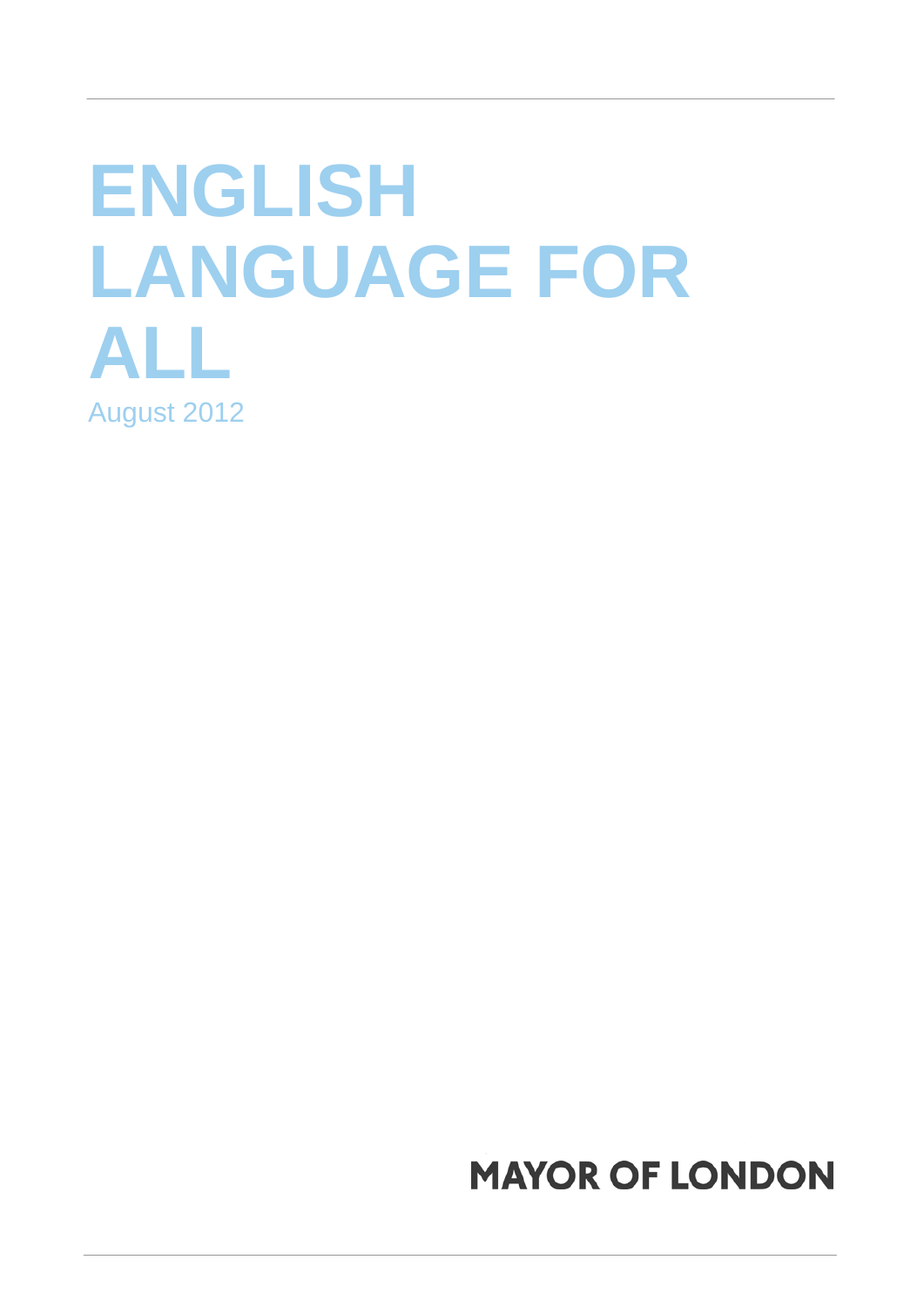## **COPYRIGHT**

#### **Greater London Authority August 2012**

Published by Greater London Authority City Hall The Queen's Walk More London London SE1 2AA **www.london.gov.uk**  enquiries 020 7983 4100 minicom 020 7983 4458

Copies of this report are available from www.london.gov.uk

The National Institute of Adult Continuing Education (NIACE) was commissioned by the Greater London Authority to produce this report.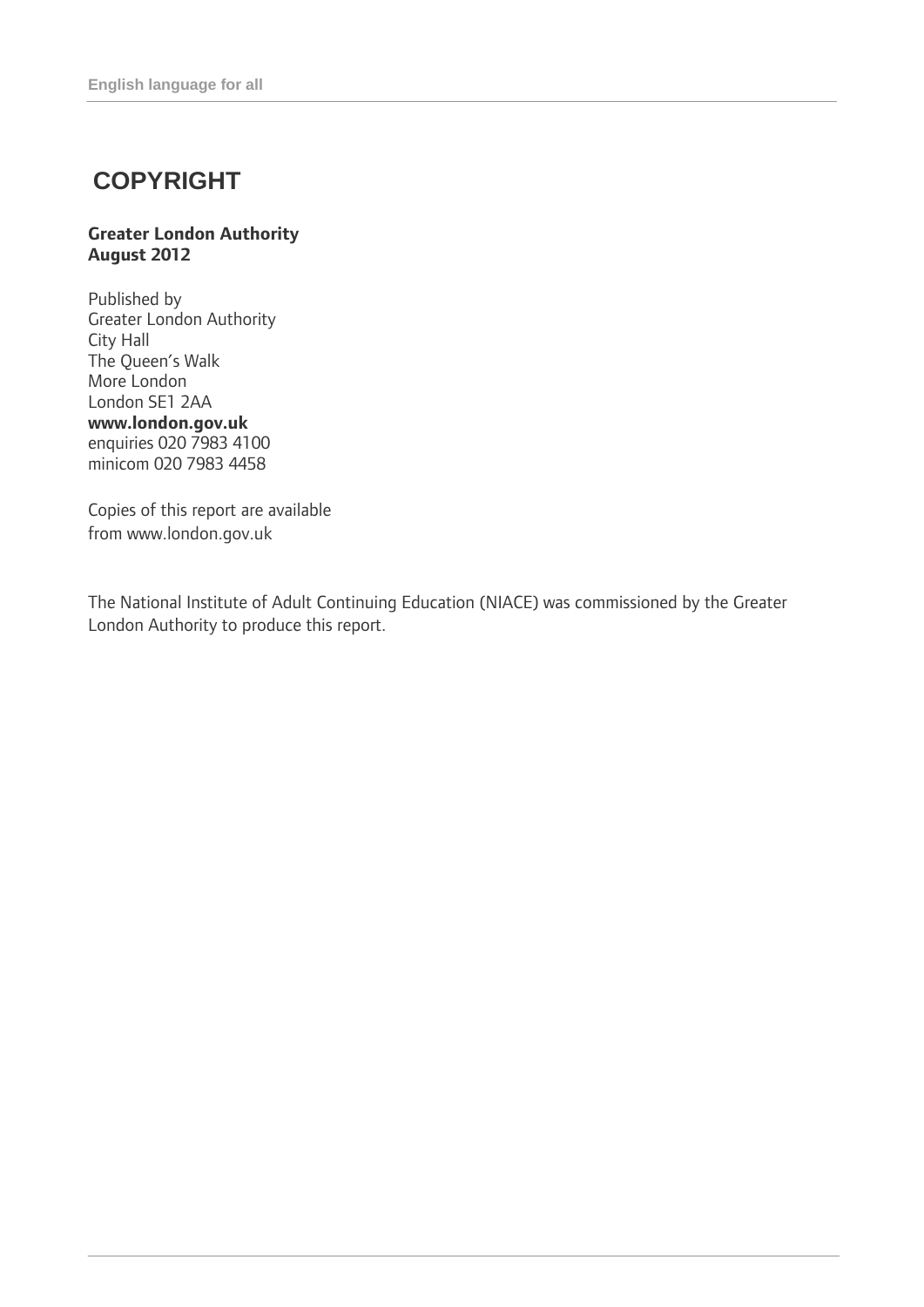## **CONTENTS**

| <b>Executive Summary</b>                                            | $\overline{2}$ |  |  |  |  |
|---------------------------------------------------------------------|----------------|--|--|--|--|
| <b>Introduction and context</b>                                     | 4              |  |  |  |  |
| <b>GLA-commissioned feasibility study on ESOL in London</b>         | 4              |  |  |  |  |
| Context - why ESOL is important to London                           |                |  |  |  |  |
| Impact of recent funding changes                                    | 6              |  |  |  |  |
| <b>Summary of recent changes to funding</b>                         |                |  |  |  |  |
| Overview of the impact of funding changes on the supply of ESOL     | 7              |  |  |  |  |
| Refugees and migrants affected by funding changes                   | 8              |  |  |  |  |
| <b>Recommended English language models</b><br>Bookmark not defined. | Error!         |  |  |  |  |
| <b>Introduction</b>                                                 | 10             |  |  |  |  |
| Model 1: English language through existing services                 | 10             |  |  |  |  |
| Model 2: Using technologies to support ESOL learning                | 13             |  |  |  |  |
| Model 3: Using trained volunteers to facilitate language practice   | 16             |  |  |  |  |
| <b>Appendices</b>                                                   | 19             |  |  |  |  |
| <b>Appendix A: Methodology</b>                                      | 19             |  |  |  |  |
| <b>Participating organisations</b><br>Table A1                      | 21             |  |  |  |  |
| <b>Appendix B: Case Studies</b>                                     | 25             |  |  |  |  |
| <b>1. ESOL Family learning</b>                                      | 25             |  |  |  |  |
| 2. 'Welcome to the UK' Project - Learning Unlimited                 | 26             |  |  |  |  |
| <b>4. Alternative Education Model (AEM)</b>                         | 29             |  |  |  |  |
| 5. ESOL and health for men                                          | 30             |  |  |  |  |
| 6. Drop-in centre using trainee teachers and other volunteers       | 31             |  |  |  |  |
| 7. Drop-in model for women: ESOL - Bridging the communities         | 32             |  |  |  |  |
| 8. Day centre offering complementary models                         | 33             |  |  |  |  |
| <b>9. Home Learning Project</b>                                     | 35             |  |  |  |  |
| <b>Appendix C: References</b>                                       | 37             |  |  |  |  |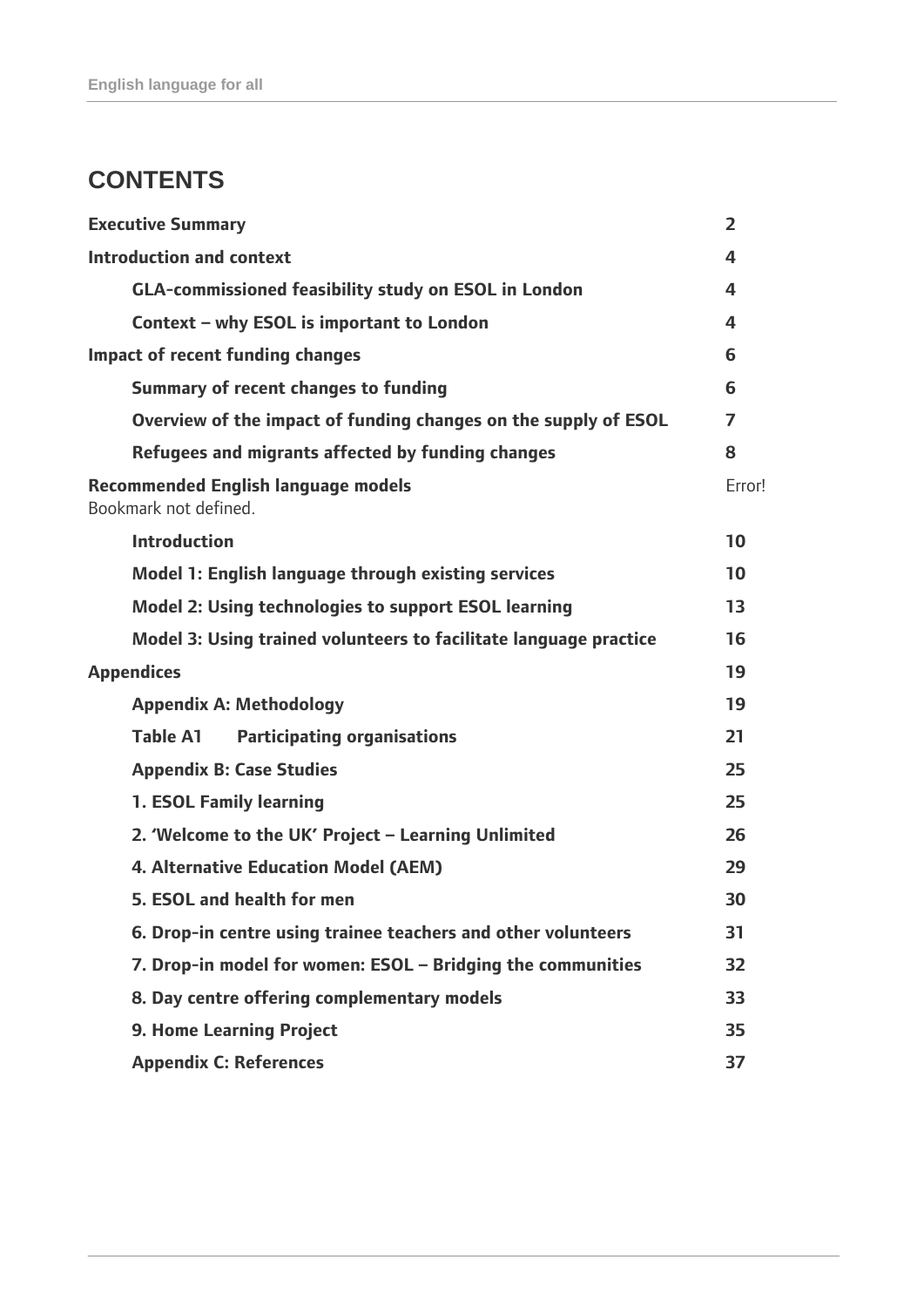## <span id="page-3-0"></span>**EXECUTIVE SUMMARY**

The purpose of this study is to look at models of English language learning and innovative financing for the delivery of  $\mathsf{ESOL}^1$  $\mathsf{ESOL}^1$  to learners not able to access provision funded by the Skills Funding Agency (SFA) as a result of SFA funding changes for 2011/12. The provision of English language learning opportunities for refugees and migrants is of strategic importance to the London economy. Recent changes in the national funding mechanisms from the Skills Funding Agency have had a proportionately greater impact on the capital where over half of the country's ESOL provision is located. The National Institute of Adult Continuing Education (NIACE) was asked to carry out this piece of work by the Greater London Authority<sup>[2](#page-3-2)</sup>.

This report identifies the key groups excluded by recent changes: low-paid workers and those with very low levels of language and literacy. People affected include those who are recent arrivals in London as well as those who have been settled here for many years. This report identifies the key groups excluded by recent changes:

- Learners in low paid work who are now unable to afford course fees for SFA funded provision or for whom in-work ESOL is no longer publicly funded. Due to shift-work patterns and the long hours they often work to make ends meet, low paid workers may find it difficult to access ESOL delivered by colleges and other learning providers in the community. Even when they can access SFA funded ESOL provision, they and their dependants are now entitled to only 50% SFA funding of the course fees if claiming Working Tax Credit. This has made courses unaffordable in many cases. If an employer is reluctant to pick up the costs of in-work ESOL, these learners have lost their potential access to funded ESOL provision at work, though, in fact, this was not always made available.
- People with very low levels of language and literacy claiming inactive benefits. These learners have been affected by the reduction of SFA funding to 50% of course fees and the reshaping of SFA funded provision to prioritise those closer to the labour market. This group disengaged from learning in anticipation of the impact of the decision to make them ineligible for fully funded ESOL provision from August 2011. Because of their very low levels of language and literacy, these learners were difficult to re-engage when the subsequent decision was taken to allow providers to

 $\overline{a}$ 1 English for Speakers of Other Languages (ESOL)

<span id="page-3-2"></span><span id="page-3-1"></span><sup>2</sup> The National Institute of Adult and Continuing Education (NIACE) exist to encourage more and different adults to engage in learning of all kinds. The focus of NIACE's work is to represent the interests of, and improve opportunities for learning for adults who have benefited least from previous education and training, and through that focus, the extension and enrichment of opportunities for adults more generally, wherever and however they learn.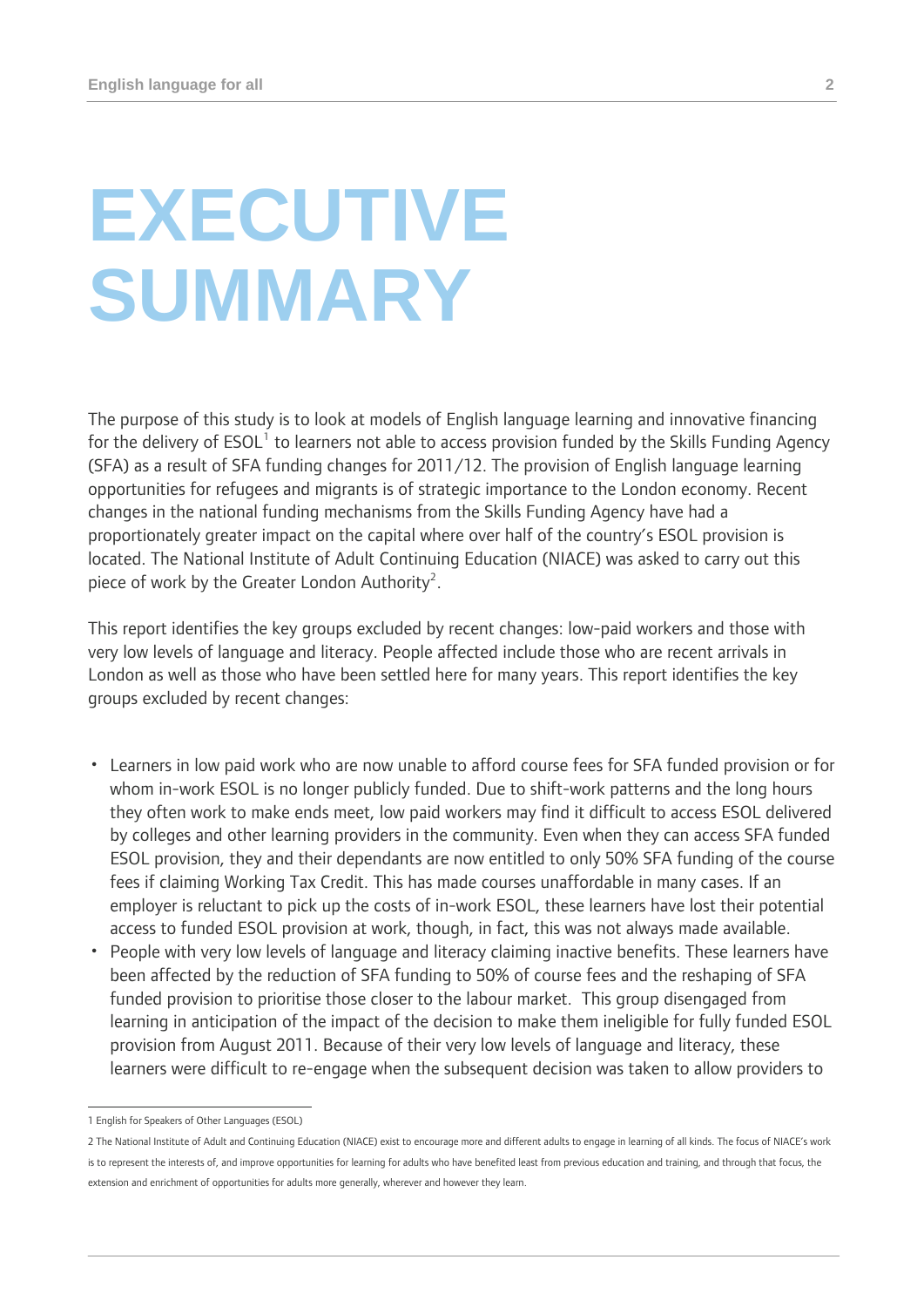use their discretion to provide funded ESOL if the individual was willing to sign a declaration that they were seeking employment and wishing to gain skills to use in employment.

• People who claim inactive benefits as full time carers who therefore cannot sign a declaration that they are available for employment and wish to gain skills to use in employment.

On the basis of research with communities and learning providers across London, this report suggests three possible models of provision that could be used to fill some of the gaps left by changes in the national funding arrangements. It also makes suggestions as to potential ways in which these models might be resourced. Example case studies from small-scale activity around London are used to illustrate innovative examples of ways forward.

One of the proposed models suggests bringing together statutory services in a locality, for example in schools, to create mutual benefit through providing ESOL learning opportunities. For schools in particular there is robust evidence that working with parents to improve their language and literacy skills can have a beneficial impact on their children's learning and on family cohesion. By investing in parents' and carers' learning, schools may be able to create leverage to help bridge achievement gaps for low-achieving pupils, and give the parents the confidence to engage in the life of the school and better support their child's learning. Learning as a family helps to break the cycle of intergenerational poor skills.

A second model uses online learning to support the needs of those who are unable to attend face-toface learning on a regular basis due to shift patterns and other time commitments.

The third model explores the use of volunteer friends to supplement the work of more formal ESOL learning classes by facilitating English language practice opportunities on a one-to-one basis.

The feasibility study aims to objectively highlight the strengths of a proposed development, with particular reference to value for money and scalability. The three models proposed here have been evaluated and a unit cost is provided. Brief reference is also made to scalability; some suggestions given for funding opportunities and a selection of case studies illustrate the application of the models and approaches.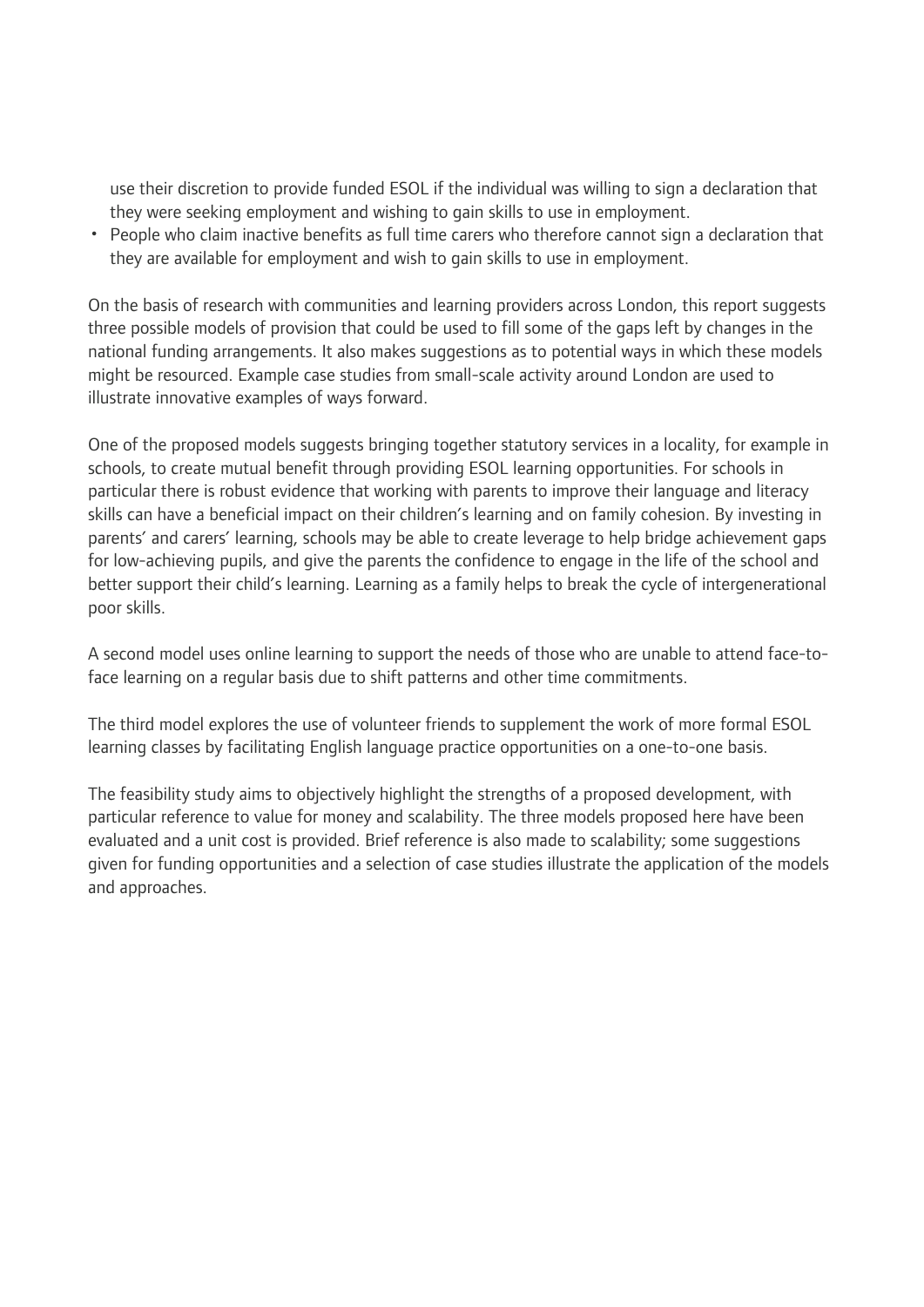# <span id="page-5-0"></span>**INTRODUCTION AND CONTEXT**

#### **GLA-commissioned feasibility study on ESOL in London**

The aim of this study was to assess the impact of recent national funding on, and the feasibility of a range of English language learning opportunities (ESOL) for, refugees and migrants in London. The objectives of the study were to:

- 1. assess the impact of recent changes in ESOL funding implemented by the Skills Funding Agency on refugee and migrant groups in London;
- 2. identify effective models of learning to meet the specific needs of refugee and migrant learners in London, particularly those who have been adversely affected by Skills Funding Agency changes for 2011/12; and
- 3. Identify and assess the feasibility of innovative funding options for the recommended provision/models.

The report makes recommendations for models of English language learning that could be used to offset the impact of the Skills Funding Agency changes on the London population and improve the language skills of adults with ESOL needs in London.

Details of the research methodology are included in Appendix A.

#### **Context – why ESOL is important to London**

Over 50% of the country's ESOL provision takes place in the capital. Recent changes in the national patterns of funding for ESOL have therefore had a magnified effect there. London is a diverse and vibrant city with large migrant and refugee populations. These populations include both long term settled migrants and 'new' economic migrants plus a smaller proportion of refugees and asylum seekers. ESOL provision enables London to benefit from the wide range of skills brought by migrant and refugee populations.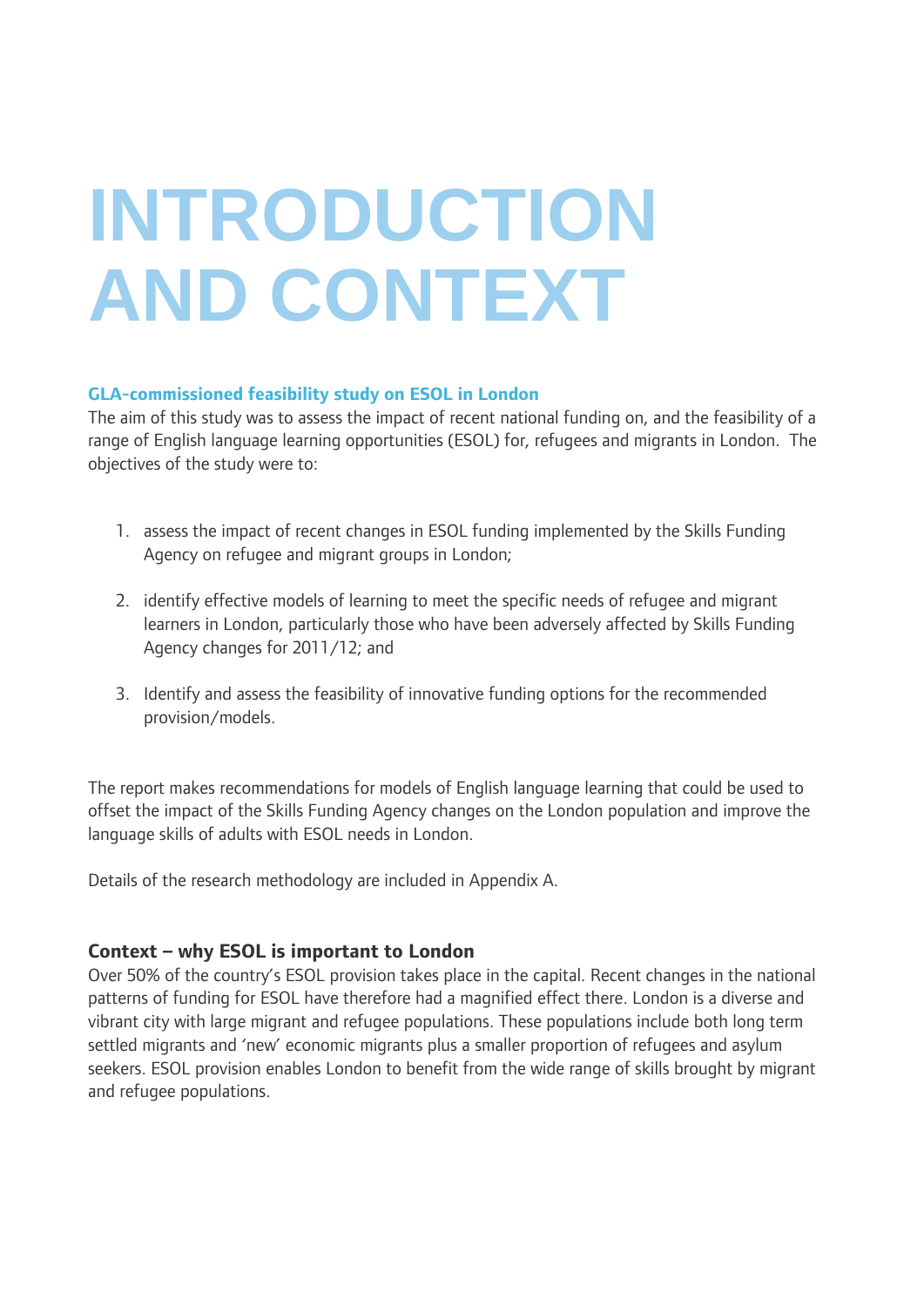Migrant workers make a positive contribution to the London economy<sup>[3](#page-6-0)[4](#page-6-1)</sup>. ESOL is essential as it helps London benefit from the skills refugees and migrants bring with them as well, for example, as ensuring the language skills needed for safe working practices for the substantial teams of staff that service London's offices and workplaces for example. Being able to speak English not only enables people to get jobs, it also encourages integration and a cohesive society, develops family capital and improves health and well being. Supporting those furthest from the workplace and with the poorest skills is of paramount importance to make London a stable and integrated city.

London needs ESOL. It needs to enable people to acquire language skills to be able contribute positively to the London economy<sup>[5](#page-6-2)</sup>. There is ongoing demand for ESOL learning, but the recent funding changes detailed below have left many unable to access language learning opportunities.

 3 Taken from London Enriched: the Mayor's refugee integration strategy, December 2009

<span id="page-6-1"></span><span id="page-6-0"></span><sup>4</sup> Taken from London Enriched: the Mayor's refugee integration strategy, December 2009

<span id="page-6-2"></span><sup>5</sup> London Enriched, the Mayor's Integration Strategy for Refugees (2009).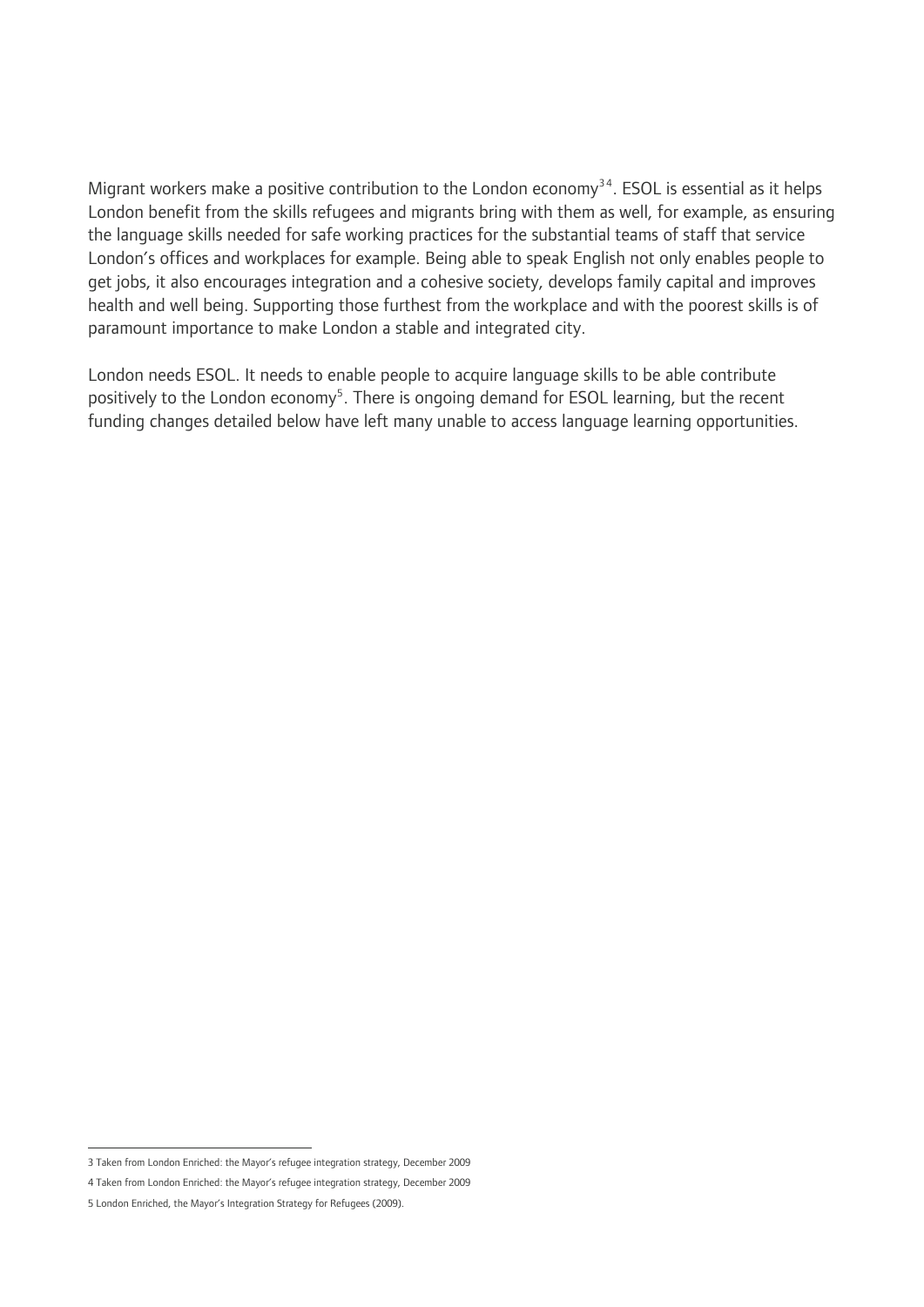# <span id="page-7-0"></span>**IMPACT OF RECENT FUNDING CHANGES**

### **Summary of recent changes to funding**

Over the last decade half the ESOL learners funded nationally by the Skills Funding Agency (and its predecessor the Learning and Skills Council) have been located in London; therefore recent changes to funding and provision have impacted disproportionately on London. Some of the areas with the highest numbers of speakers of other languages are also those with the highest rates of unemployment<sup>[6](#page-7-1)</sup>.

In 2010 the newly formed Skills Funding Agency became responsible for ESOL funding, and in November 2010, the government announced changes to funding for ESOL provision, and further restrictions in fee remission for many ESOL learners as part of the Adult Skills Budget (BIS 2010).

A number of changes took effect from August 2011. These included:

- A 4.3% reduction in the National Funding Rate (the amount paid per learner for ESOL courses paid by the Skills Funding Agency) across the board and a reduction from a multiple of 1.2 to 1 of the 'programme weighting' factor for ESOL; together these mean that the amount of money paid to a college or provider for each learner has reduced by more than 20 percentage points. The 'programme weighting' previously provided 20% more money for an ESOL learner compared to others doing another course of the same duration. It was introduced for a variety of reasons, including the recognition of the additional costs of delivering ESOL, the need to incentivise ESOL delivery and the need to develop tutors and better provision
- The withdrawal of the discretionary Learner Support Fund of £4.6m this national fund allowed providers to operate hardship funds, including help with childcare and transport costs, to help support those most in need to access learning
- Full fee remission to be restricted to learners in receipt of 'active benefits', such as Job Seekers' Allowance (JSA) or Employment and Support Allowance (ESA), that require people to be actively seeking work
- Learners on other 'inactive' benefits that do not require a person necessarily to be actively seeking work (e.g. Housing Benefit, Income Support, Working Tax Credit and Asylum Support) restricted to 50% funding. The remaining 50% should be met by the learner
- The cessation of public funding for ESOL in the workplace.

<span id="page-7-1"></span> $\overline{a}$ 6 From the same source as above, 2010 data on highest unemployment rates in Newham, Tower Hamlets, Barking and Dagenham, Hackney, Haringey and Waltham Forest.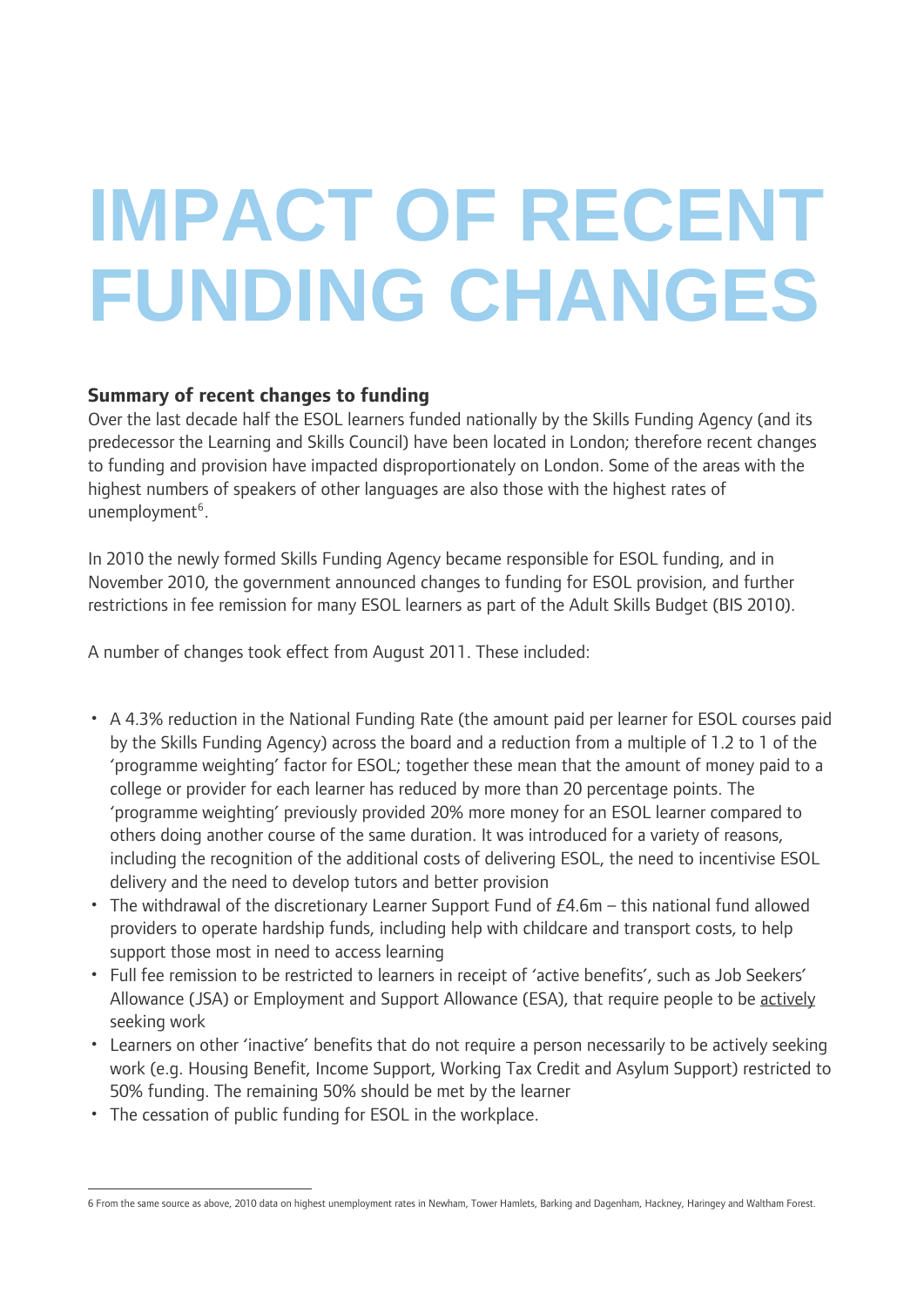<span id="page-8-0"></span>In August 2011, the Skills Funding Agency announced some flexibility in the funding arrangements for individual learners in receipt of 'inactive benefits'. SFA funded providers could use their discretion to cover the learner contribution of 50% (i.e. give full fee remission) but had to take this money from their existing SFA budget. If the provider decided to do so, only learners who were taking the training to help them enter employment would be eligible. This late change was welcomed by many SFA funded ESOL providers in London but as it was unexpected it was too late to reverse many of the plans in place for the autumn term. In many cases it was difficult to recall learners with low levels of language and literacy who had left at the end of the summer term with the impression that there were no classes for them in the autumn.

#### **Overview of the impact of funding changes on the supply of ESOL**

In broad terms, the funding changes have created a reduction in the supply of Skills Funding Agencyfunded ESOL provision, which has had varying impacts on different groups of potential learners.

The main groups affected by recent funding changes are:

- Those in low-paid work;
- People with low-level English language and literacy skills;
- Women especially those with childcare responsibilities. Women make up a high proportion of those in ESOL provision according to the ESOL Equality Impact Assessment, July 2011.

The removal of Skills Funding Agency-funded **ESOL in the workplace** has resulted in a decrease in the availability of language learning opportunities for employees. For those working for larger employers, there may be learning opportunities on offer, though evidence for this is extremely limited, especially in the current climate. These learners will need to find college-based provision or similar that operates outside their working hours and to fit with shift patterns. For the most part, those in employment and on an 'inactive' benefit, who wish to learn English, now need to pay fees, amounting to 50% of the costs. The SFA funded provider cannot use its discretion to cover the learner's 50% contribution towards their fees as the learner is already in work.

This has had most impact on those in **low-paid work**. Many people with limited English language skills work in relatively low-paid occupations and are unable to afford the full fees to attend part time classes. Many are also shift workers who are not free to attend classes regularly, but would have to pay for a whole course even if work patterns would only allow them to attend perhaps half. The majority also work for small and medium-sized employers where learning opportunities within the workplace are not on offer.

The combined effect of the funding changes has been a **reduction in the overall volume** of ESOL provision on offer. In anticipation of the funding changes planned for August 2011, colleges and learning providers reduced the number of planned courses, expecting lower levels of recruitment. In many cases, these planned reductions were not reversed in response to the additional flexibility introduced in August 2011, as limited resources had already been deployed elsewhere. In some cases,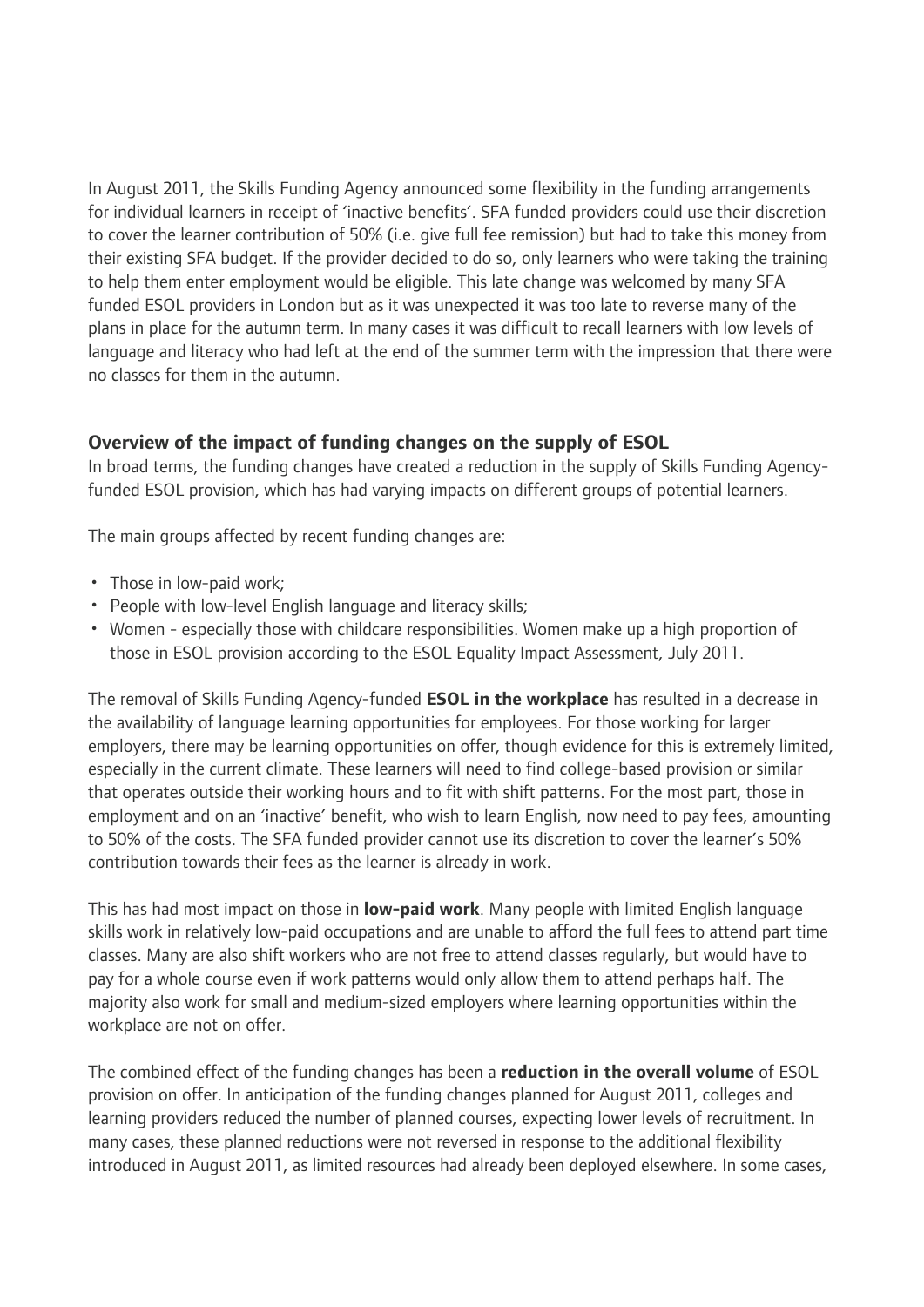<span id="page-9-0"></span>ESOL teachers and managers had already been made redundant, and many smaller voluntary organisations and charities offering ESOL support had closed.

The reductions were more pronounced for **those working with learners with the poorest skills** for a number of reasons. Providers were encouraged to focus on provision for those 'closest to work', and therefore classes for those with beginner-level English language skills were less of a priority. Providers were discouraged by Skills Funding Agency from running programmes over more than one academic year, as is needed by some low-skilled learners to reach the level needed for qualification success. In an environment with restricted resources, providers are also motivated to offer shorter programmes leading to the same qualifications, and to enrol larger groups of learners. All of which militate in favour of provision for learners with more intermediate or advanced levels of English, rather than those in need of beginner-level learning.

The changes in funding regulations also impacted more severely on **women** for a number of reasons including their over representation in low skilled, temporary and part time work; their role as carers; the impact of the 'inactive benefits' rule (see above) and cultural issues – needing single sex provision for example.

Many of those who are beginners in learning to speak English and who need a longer time to reach qualification levels have had little experience of education. They may have little or no literacy in their own language and have not had the opportunity to develop skills in how to learn (study skills). Robust research evidence<sup>[7](#page-9-1)</sup> shows how the lives of those with the lowest levels of language, literacy and numeracy skills are characterised by multiple deprivation factors, with high levels of dependency on health and social support services.

The Skills Funding Agency's discretionary Learner Support Fund was specifically for ESOL learners and was used to ensure access to and continuation of learning for those most at risk of not being able to access learning. This included support with course fees, accreditation fees, travel expenses and childcare, on locally-based discretionary criteria.

#### **Refugees and migrants affected by funding changes**

In summary, the main groups affected by the recent funding changes discussed above are:

- people with low-level English language and literacy skills;
- those with caring responsibilities who are economically inactive;
- those in low-paid work, who do not earn enough to afford course fees
- those on inactive benefits excluded from a provider's discretion to fully cover the course fees (e.g. Working Tax Credit, Asylum Support<sup>[8](#page-9-2)</sup>)

 7 Bynner et al, NRDC

<span id="page-9-2"></span><span id="page-9-1"></span><sup>8</sup> Most asylum seekers do not have permission to work in the UK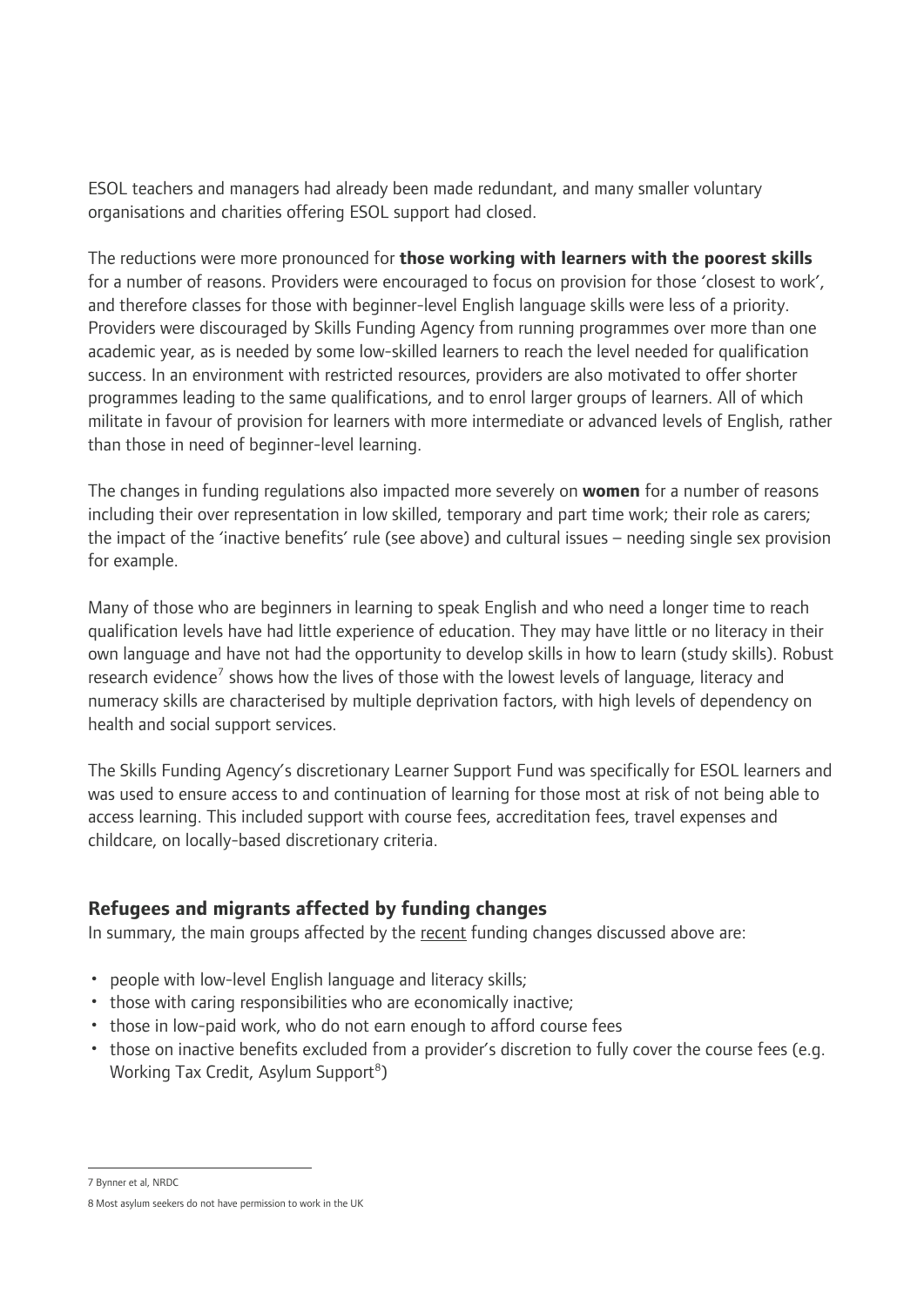Others excluded from Skills Funding Agency-funded provision – but **not** as a result of recent changes:

- Asylum seekers in the first six months of residence<sup>[9](#page-10-0)</sup>;
- Spouses of persons with settled status in first three years of residence or 1 year if married to EEA national.

The NIACE national research for the Skills Funding Agency identified a very similar set of excluded groups, as did an inquiry in Bristol (Bristol City Council 2011)<sup>[10](#page-10-1)</sup>. In its recent paper, Creating the Conditions for Integration (DCLG 2012) the Department of Communities and Local Government also identified people "*who have little or no English, a high proportion of whom are women with children, as being in need of support*" (p.14).

Those in the main groups listed above may have recently arrived in London or may have been here for many years, but isolated within their own communities from access to learning opportunities.

<span id="page-10-0"></span> 9 Asylum seekers on Section 95 support after six months in the UK are eligible for SFA funding at 50%

<span id="page-10-1"></span><sup>10</sup> Bristol City Council Community Cohesion and Safety Scrutiny Committee: Inquiry Day on ESOL Services – Report and Recommendations, October 2011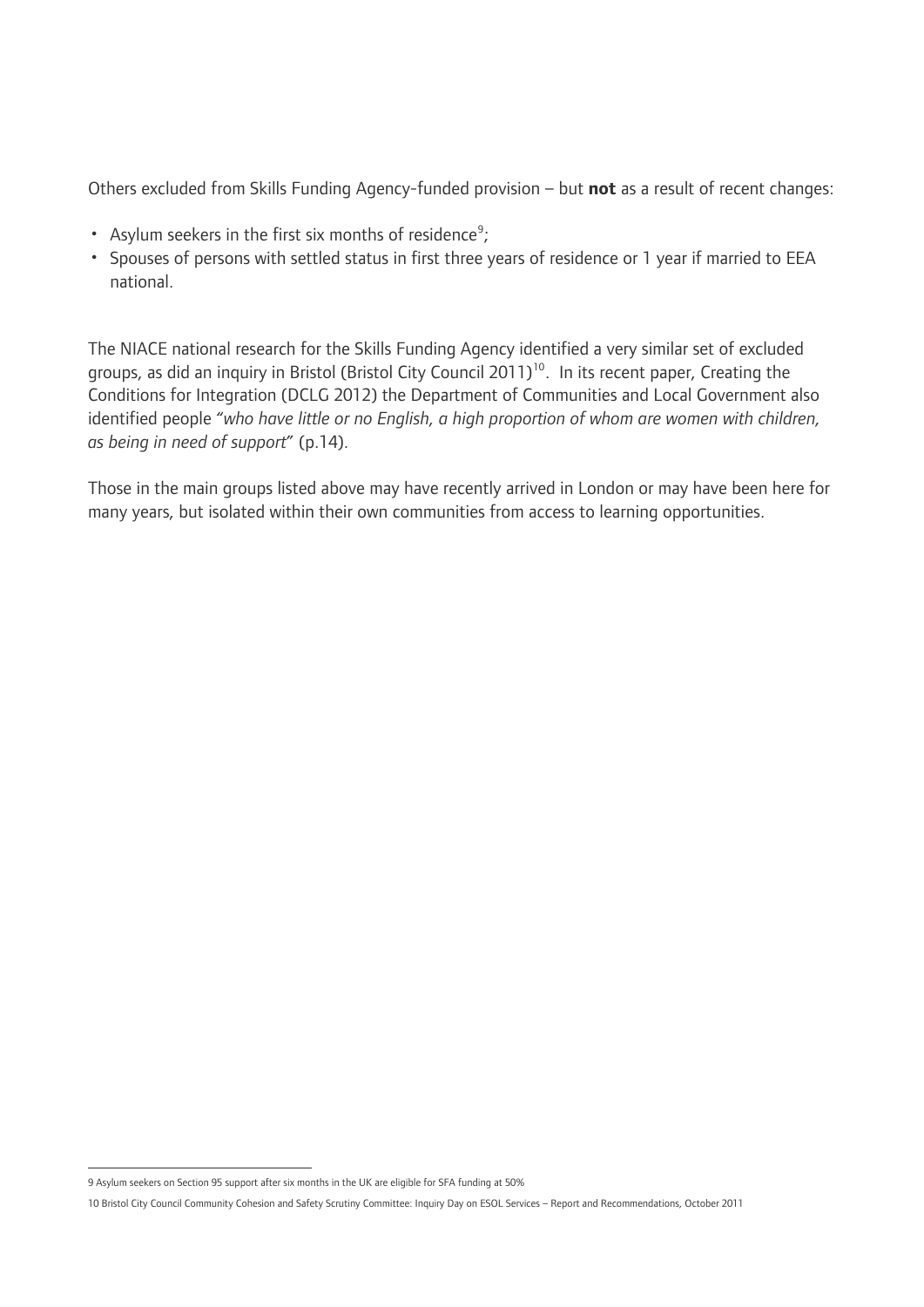# <span id="page-11-0"></span>**RECOMMENDED ENGLISH LANGUAGE MODELS**

#### **Introduction**

The three broad models outlined here offer ways of meeting the needs of groups of Londoners who may otherwise be inhibited in engaging productively with life and work in London. These models are focused on those learners who are not currently eligible for government funded ESOL or who are most at risk as a result of policy changes.

It should be noted that the costing are based on qualified tutors being valued at £50 per hour to include all on-costs. Accommodation costs could vary considerably. Childcare costs are not included, nor any resources such as paper, books etc.

#### **Model 1: English language through existing services**

#### *Target group and rationale*

One of the groups identified through this research as most likely to be excluded from current ESOL provision is those with very low level skills, who are beginners in speaking English and often also not literate, even in their first language, particularly women. This group includes many longer-term residents, as well as more recent arrivals in London. Many of these are parents with children of school and pre-school age. Younger and older women play a significant role in supporting children's education, providing a healthy environment, and encouraging integration. They need to be able to communicate with schools and other services that support families. In addition these women wanted to help and communicate with their neighbours and other members of their communities, and undertake volunteering roles.

The recent shifts in public funding for ESOL provision will adversely affect these services in a time of already tight resources. Higher levels of fluency in English within a locality will benefit statutory services across the area. Collaboration between services to support language learning provision in their midst have the potential for shared mutual benefits.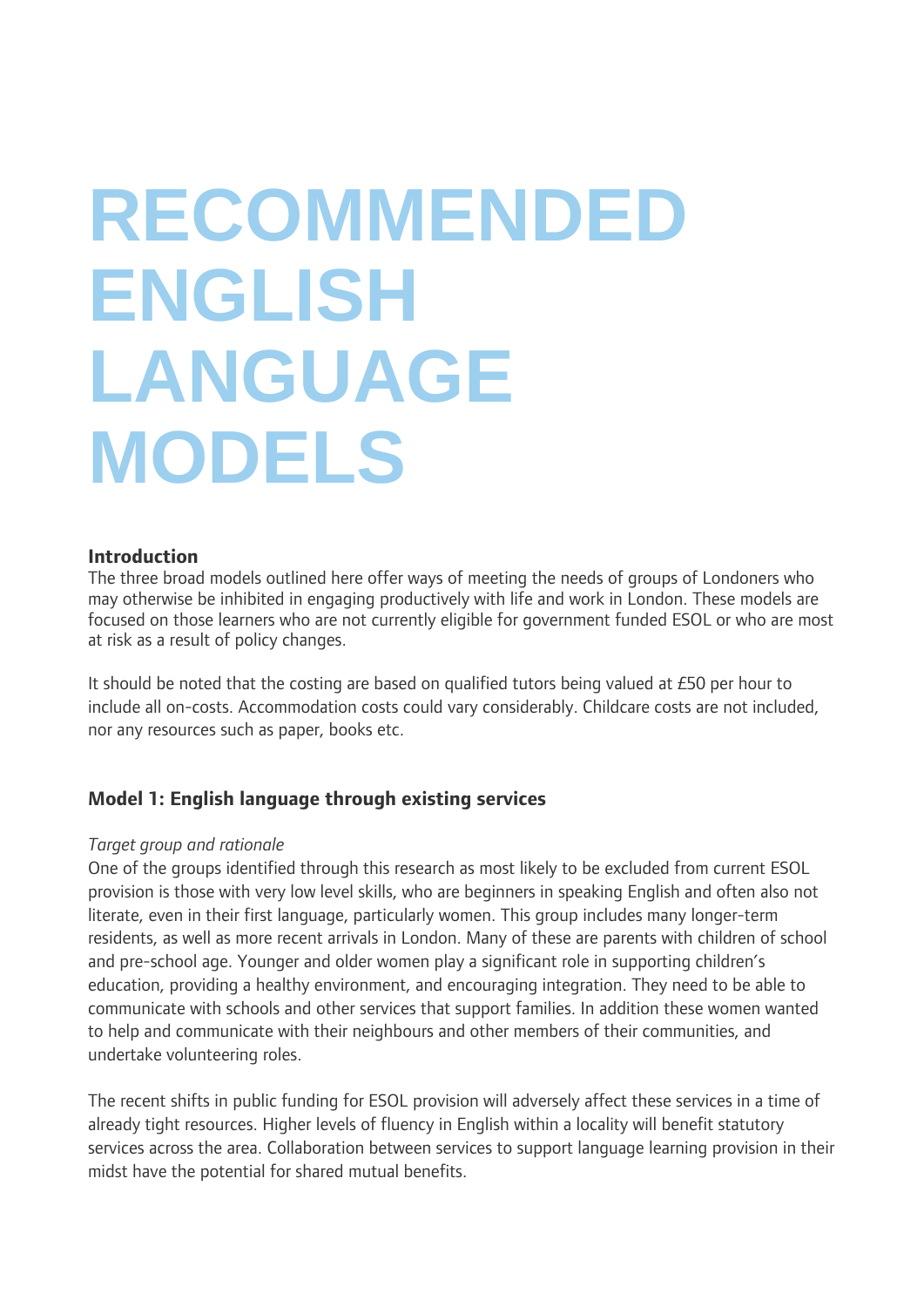Improving and developing the skills of children in London is of paramount importance to the GLA, and to the people of London. The Evening Standard's Reading Campaign underlines this.

#### *Description of model*

This model would create accessible neighbourhood-based language learning opportunities, commissioned or hosted by local health/education/social services and serviced by accredited local learning providers. This will be of particular interest to primary schools and early years' settings, who can support family ESOL learning. In this model, ESOL sessions for parents are held at the school and are linked with learning on how best to support their children's development. Research has demonstrated the positive impact this approach can have on children's progress. It could be a major contributor for some schools in closing the achievement gaps for pupils. Investing in parents' learning can be an effective way to lever progress in pupils who are persistent low-achievers. Developing parents' spoken English also increases their confidence and ability to develop contact with the school. Low levels of English can be a barrier to a parent engaging with a school (for example, attending parents' evenings, getting involved in the work of a school).<sup>[11](#page-12-0)</sup>

Learners with limited life experience of education, limited spoken English and low literacy levels need to engage in longer programmes of learning to allow time for substantial progress. Learning to read as an adult is never easy and is made more challenging in the context of a new language too. It takes time and an expert qualified teacher is essential.

Ideally programmes would be year-long, with sessions twice or three times a week to ensure the regular repetition needed to embed learning effectively. This could be broken down into shorter periods, ideally around school terms as many users in this category will have childcare responsibilities.

#### Research evidence

- Baynham et al Effective teaching and learning ESOL;
- Moon and Sunderland (2008) Reflect for ESOL evaluation;
- Phillimore (2011) Monitoring for equality: asylum seekers and refugees retention and achievement in ESOL
- De Coulon et al (2008) Impact of improved parents' literacy levels on children's cognitive performance

#### *Potential funding sources and business case*

There is potential for funding this model through locally collaborative bids to various sources of funding from the European Integration Fund (EIF) and the European Refugee Fund (ERF). There will also be funding available to support some community ESOL provision from the Department for Communities and Local Government (DCLG). It may be possible for this to provide match-funding for EIF grants.

Academy chains and schools could potentially be interested in using funds to support parental learning, if persuaded of the power of family learning interventions to counter persistent achievement

<span id="page-12-0"></span> 11 Doyle L (2008) Beyond the school gates: supporting refugees and asylum seekers in secondary schools (Refugee Council)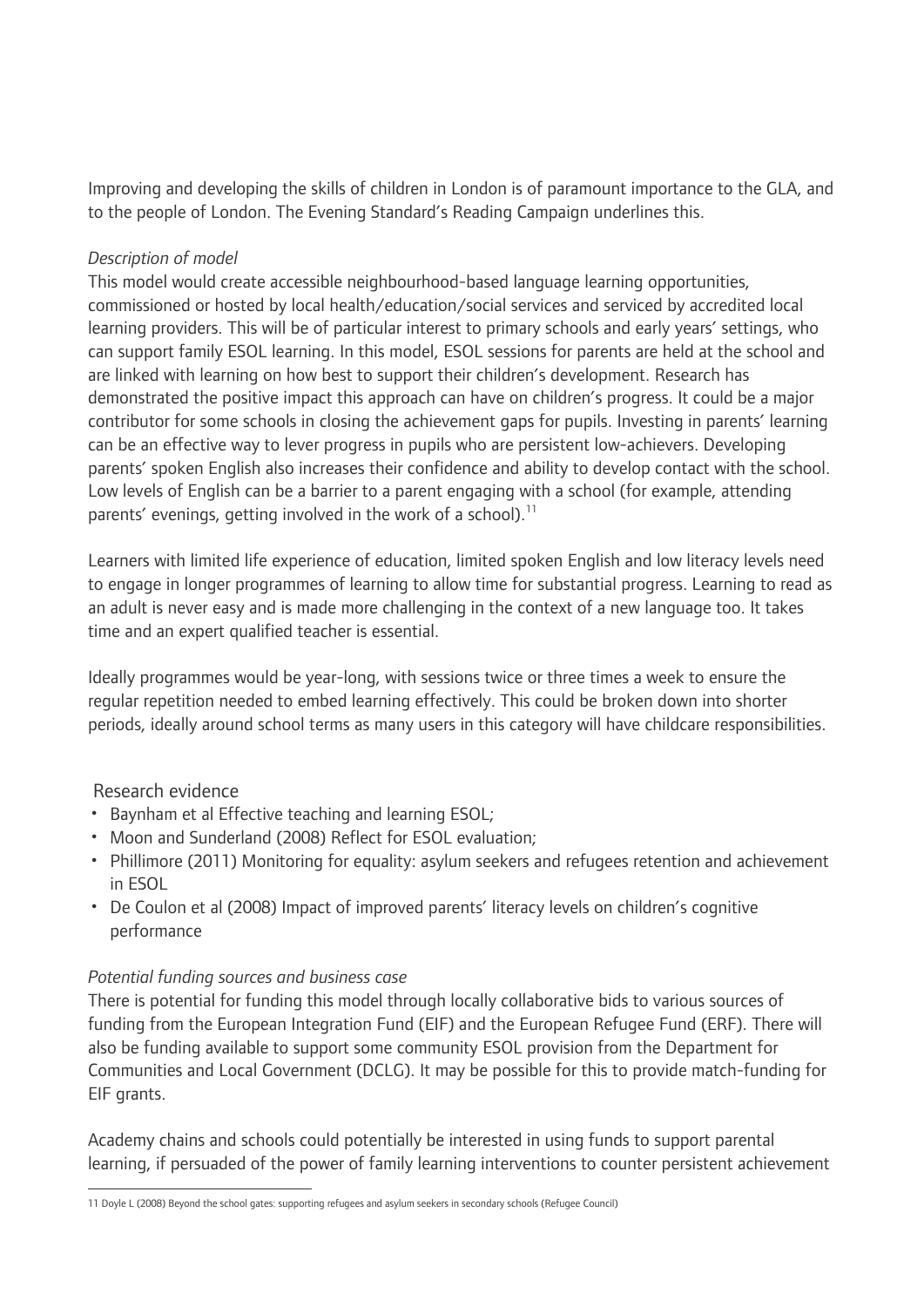gaps children from families with low levels of English language and literacy. As such it could be relevant for aspects of pupil premium funding. A further motivation for schools lies in reducing pupil absence to interpret for family members with low-level skills.

BIS is currently reviewing their funding of informal adult education, through pilots of Community Learning Trusts, to develop new models to fund informal adult learning in response to community need. In London, priority groups will inevitably include people with English language needs.

A similar approach could be adopted by other services - GP practices, housing associations, local authority housing departments, social services. Though all would benefit from improved levels of English language and literacy skills in their local communities, none have traditionally seen this as their role. It would also be expected to lead to a reduction in the use of interpreters and translations over time.

Philanthropic and charitable trusts may also be interested in supporting this model, e.g. John Lyons, City Bridge Trust.

#### *Value for money, scalability and feasibility*

For a group of 10 learners to participate in a 60-hour course (10 weeks at 6 hours per week), the estimated cost would be **£420 per learner**, plus any childcare/crèche costs. This assumes location in a school or early years' setting. School teacher costs are not included. Crèche cover is difficult to cost as it depends on the number and age of children, so this has not been added to the unit cost.

This model is scalable, funds permitting, through a chain of academies or early years' settings. Value for money is offered by the savings to multiple local services as described above.

Imminent opportunities for funding applications should include any under spend from the current UKBA EIF funding round which concluded May 2012, although only a proportion of the total target group is covered by this fund.

#### *Example case studies*

#### The Learning Trust

*'The Learning Trust run* **directly, 26 classes** *and they're all four-hours a week. We run those out of the borough's* **schools or children's centres***. Only one community centre, but apart from that the majority at children's centres, and two primary schools as well. At the Learning Trust, part of what we do is commission ESOL courses to specialist providers in the community, and we also run some ESOL courses as direct teaching at children's centres and schools.* 

*The reason that that model was set up was to make sure that we could have* **childcare***, so for most of our courses there's a crèche attached. Though that is becoming increasingly difficult to fund, it works on a partnership basis, in most cases with the children's centres, but the children's centres themselves are increasingly squeezed, they are less likely to be able to commit the funds to that. We also*  **commissioned 15 courses this year***, with three community providers, and the commissioned*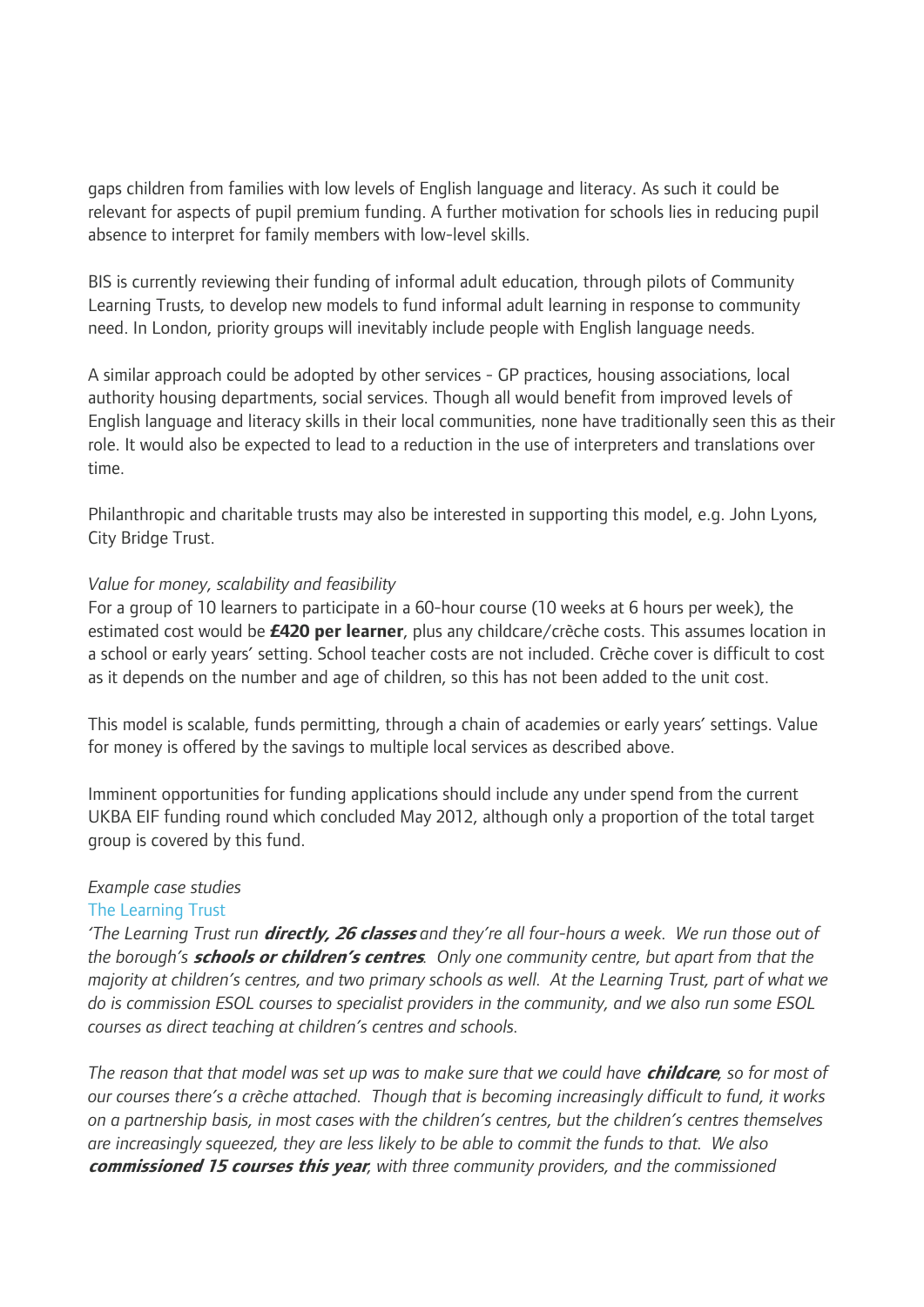<span id="page-14-0"></span>*provision is really to fill the gaps of what we're not able to provide directly.' (Evidence from the Learning Trust, by email)* 

#### ESOL for the Roma Community, Hackney<sup>[12](#page-14-1)</sup>

*This project supports Eastern European Roma adults resident in the London borough of Hackney on low income/in receipt of benefits who have low levels of English language. The course builds on the* family learning model as a third of the adults have children at a local school. The school provides the *venue and the course content has been negotiated with the learners. The target group is people who have not previously accessed formal English classes.* 

*This is a one-off project funded by a local Hackney partnership of the local Adult Learning Service, the Traveller Education Service and Hackney Homes with support from two local schools that hosted the initial assessment sessions and the classes. The Traveller Education service coordinates the provision working with Gypsy, Roma and Traveller children.* 

*The course is 24 weeks (4 hours per week) taught by a fully qualified ESOL teacher. The aim is to provide a progression route for adults into formal further education classes.* 

#### **Model 2: Using technologies to support ESOL learning**

#### *Target group and rationale*

This model offers flexible learning opportunities that maximise the use of e-learning. This enables learners to make their own timetable and to fit the learning around their own time constraints and shift patterns. It therefore offers more viable options to those who are in employment.

It assumes that learners have access to either smart phones or computers to facilitate access to the on-line element in their language learning. The Race Online campaign shows that there are approximately 8.3 million on the wrong side of the 'digital divide' i.e. have no access to IT, or are unable to use it. Research shows that using IT is an ineffective method of teaching and learning for those who are complete beginners in English or with low levels of literacy<sup>[13](#page-14-2)</sup>.

#### *Description of model*

This model proposes creating online learning materials that can be accessed remotely by learners, supported by a small amount of online e-tutoring. Alongside this, it assumes some face-to-face learning in a group of learners. It assumes a very simple way of giving access to the course materials, through uploading Word files to a web site/webpage. To ensure accessibility standards are met in the most cost effective way, e-learning content would have to be developed from the original Word documents through the, for example, the Xerte Open Source toolkit

<http://www.nottingham.ac.uk/xerte/>and some limited off line mediated support. Another source would be the new British Council's ESOL Nexus website<sup>[14](#page-14-3)</sup> <http://esol.britishcouncil.org/>. Other

 12 This case study comes from Hackney LEA Adult Learning Services, Learning Trust

<span id="page-14-2"></span><span id="page-14-1"></span><sup>13</sup> Jane Ward (2007) ESOL: The context for the UK today. NIACE

<span id="page-14-3"></span><sup>14</sup> Part-funded through European Integration Fund and launched after completion of this research; it is too soon to give examples of its use.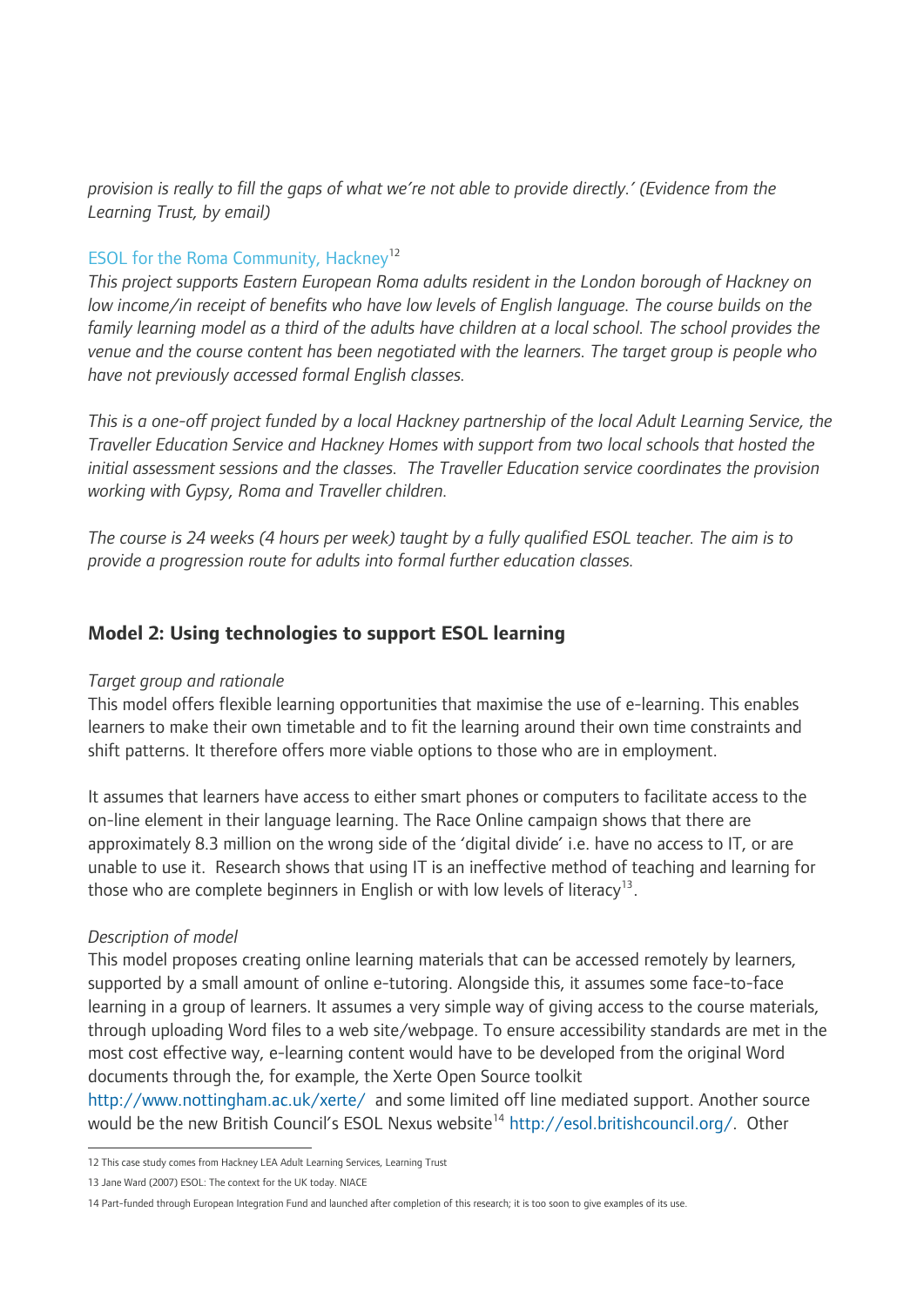approaches include using Web2 tools such as Wikis for collaborative writing, Twitter for communication practice and self uploading of talking videos, for example through YouTube, is extremely cost effective, and can be supported by intermediaries off and on line. Online tutors can, for example, set a monthly task to be completed in a social media platform, with learners self completion of the task, supported by face to face tutors/intermediaries/volunteers. Intermediaries will also be used to support the development of learners' digital skills. These approaches also assume that a suitable platform is available e.g. a  $VLE<sup>15</sup>$  $VLE<sup>15</sup>$  $VLE<sup>15</sup>$  or website.

Learning opportunities using technology can be targeted at specific groups e.g. people seeking work; people wanting to access health screening; low-paid migrant shift workers (health, transport, cleaning); carers who cannot attend classes regularly; people in temporary accommodation; people in work seeking to improve their English. These people may have difficulty attending regularly and require the flexibility afforded by using mobile smart phones and internet, with access to VLE software and other online learning resources such as the BBC Skills wise website.

This kind of teaching requires the engagement of fully qualified ESOL teachers who are well-versed in the use of technology, supported by those who have some knowledge of both ESOL needs and technology (who could be volunteers, support assistants or union learning reps, for example). Faceto-face teaching combines with on-line learning activities in individual learners' own time, through online support forums and web-based lessons.

#### *Research evidence*[16](#page-15-1)

- Moon et al, (2011) Work focused ESOL for parents;
- BIS (2011) Review of evidence on literacy and numeracy learning;
- Nance et al, (2007) Developing adult teaching and learning: Practitioner guides Using ICT. This guide presents seven case studies to show how digital technologies can be used to enhance teaching and learning. The case studies cover a wide range of digital resources and include Mlearning, tablet PCs, online games and voting technologies;
- Boyden, L. Reflect Issue 12 (Oct 2008) ICT within and beyond the ESOL classroom;
- Crystal, D. (2008) Txtg: the gr8 db8
- Kimberly Johnson Cobb, (2002) Facilitating Second Language Acquisition through Computer Assisted Language Learning

Similarly, the British Council has recently launched ESOL Nexus16, an online resource for learners, teachers and policy makers. Again there is scope for synergy with any new programmes and a full evaluation should be undertaken before commissioning new material.

<span id="page-15-0"></span> 15 VLE: Virtual Learning Environment. Many training providers and colleges now host blackboard and Moodle style resources on their websites for learners to access materials when it suits them and to participate in online chats/discussions.

<span id="page-15-1"></span><sup>16</sup> This report does not include a review of existing, commercially or freely available language learning resources. It is strongly recommended that such a review be undertaken before investing in the development of new online learning materials.

The BBC, for example, is understood to be currently discussing the possibility of extending the Skillswise website materials with a new range explicitly for ESOL. There may even be an opportunity for synergy here between GLA and the BBC, to avoid duplication of effort and resources. The BBC Skillswise website materials are freely available to all on the internet.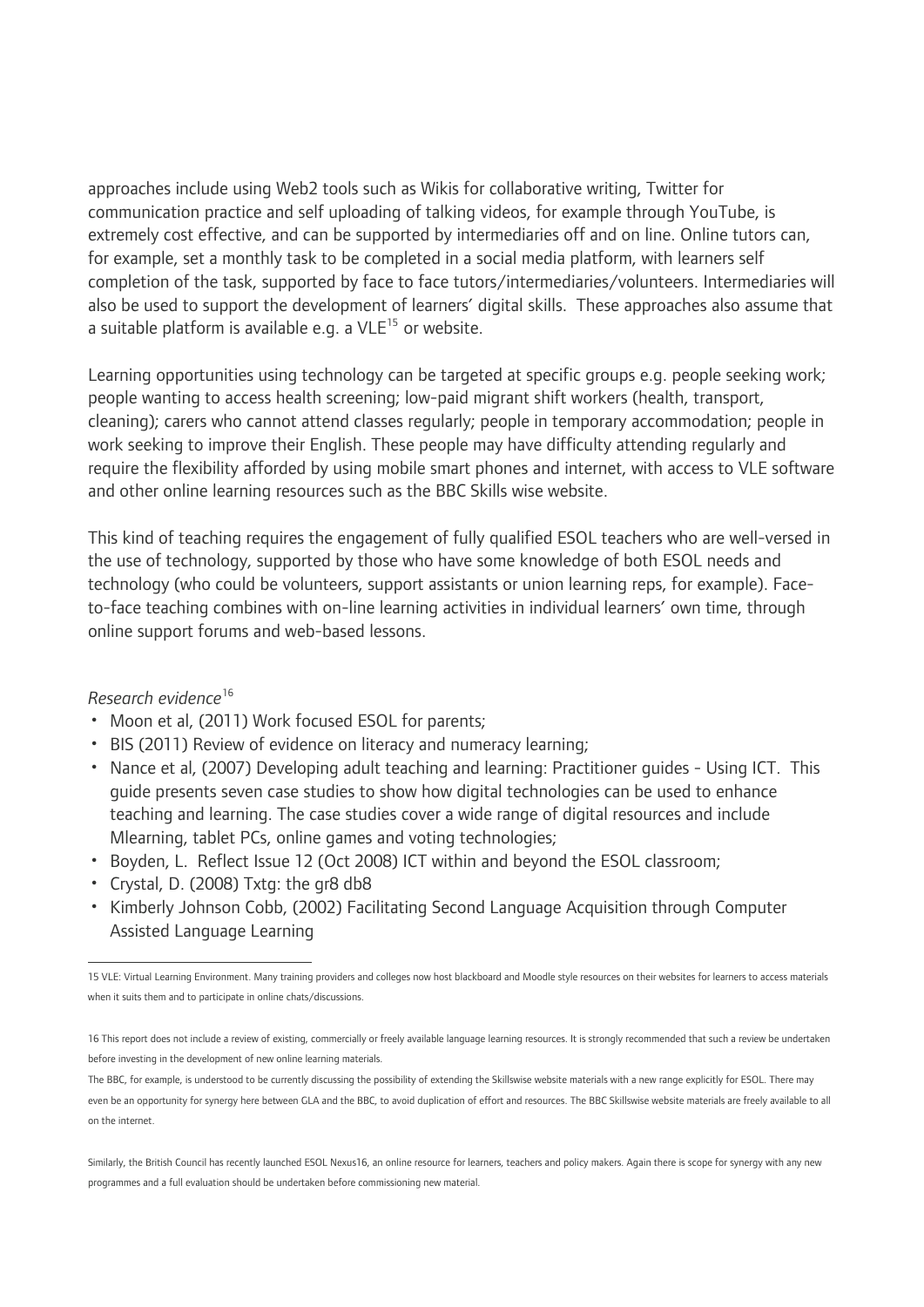#### *Value for money, scalability and feasibility*

**Blended learning** (face-to-face classroom methods with [computer-mediated activities](http://en.wikipedia.org/wiki/E-learning) and use of learners' own time) has a number of advantages to maximise the benefits to learners; these include:

increased access to knowledge, social interaction (through social media, online tutorials etc), personal agency, cost effectiveness, and ease of revision. Online learning may be more attractive to some funding organisations such as philanthropic and charitable trusts or community groups. Where providers can be encouraged to develop such provision it may be possible to lever in JCP funding if employability is a required outcome.

In this model, greater costs might have to be incurred at the outset in preparing new online learning materials; however, there are several examples of the development of packages of materials which might be suitable and these would need to be quality assured. Once established, economies can be achieved over time with subsequent groups of learners.

For a group of 10 learners to participate in a 60-hour course: 6 hours of teacher time to develop and upload content; 4 hours per week of time for a support assistant or IT assistant to mediate/support; 2 hours teacher time per course, the estimated cost would be **£160 per learner**, dropping to around **£100** per learner. This cost would drop with the use of volunteers to provide additional learner support. Childcare/crèche costs or accommodation or IT hardware or software, or web costs not included. It assumes learners have access to smart phones or online computer terminals. Online learning materials to be produced are in straightforward Word/Excel type formats. No allowance has been made for building interactive software.

#### *Example case studies*

#### ESOL on internet**[17](#page-16-0)**

*This project is facilitated by volunteers who support learners to use online resources. There are usually three volunteers facilitating the class: one who is a trained ESOL tutor and two volunteers who are not trained teachers but have relevant skills such as IT or different language skills and cultural understanding.* 

*The classes are offered once a week for 2 hours: 1 hour on the computers and a 1 hour conversation with a volunteer. This class is very popular, particularly among men, and many learners attend regularly without external pressure to do so. It gives them the opportunity to develop both their IT and ESOL skills and to become independent in accessing internet based resources.* 

*Many users who have accessed support at the centre become volunteers. They are often multilingual and are able to empathise with the learners and the specific difficulties they may experience (with grammar for example) and offer them the benefit of their experience of learning English and IT skills. At the same time they gain experience of volunteering which can help them to progress into education or jobs.* 

<span id="page-16-0"></span> 17 This case study comes from the Migrants Resource Centre, Westminster.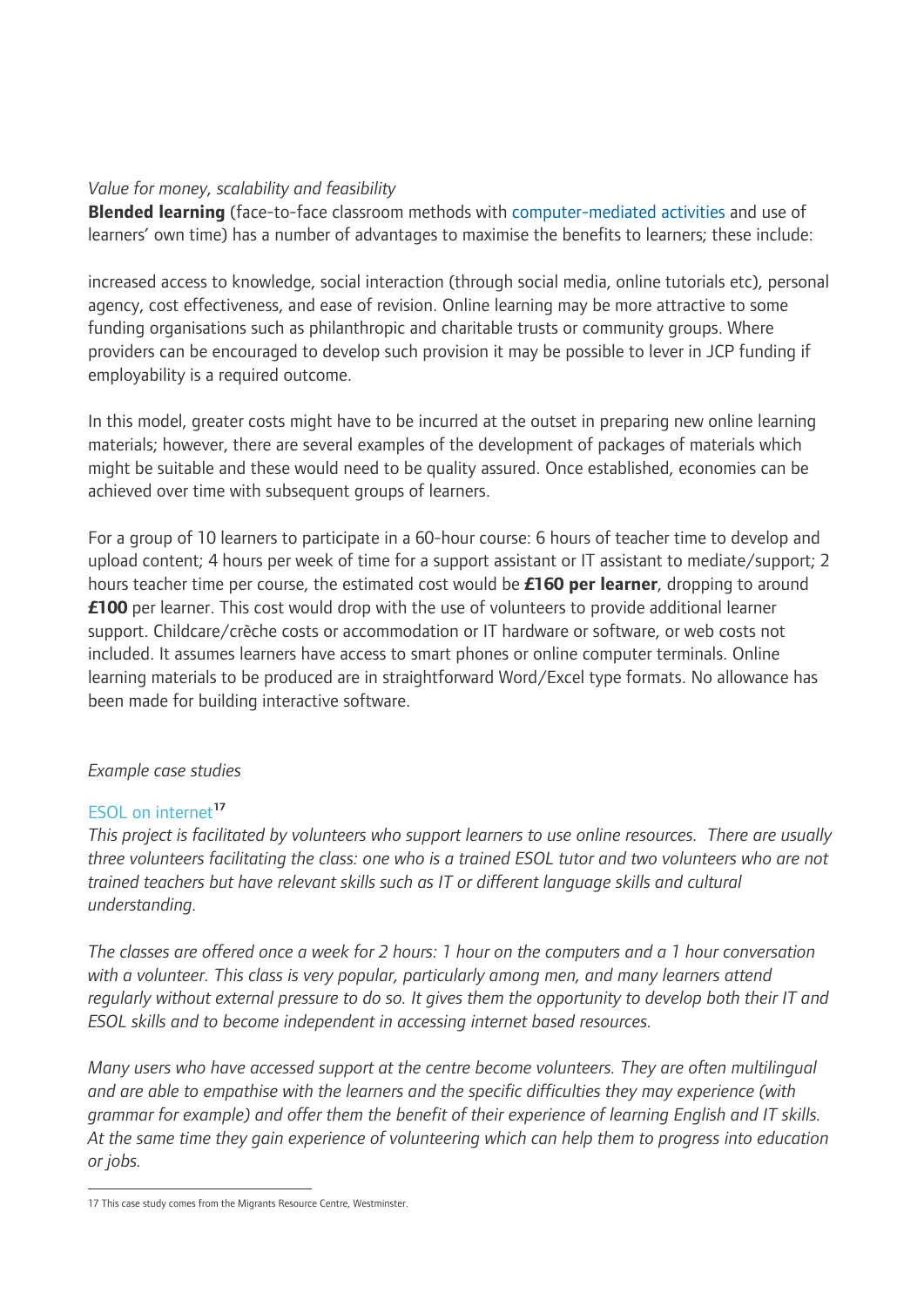<span id="page-17-0"></span>*The project utilises existing resources, e.g. the computer room and equipment, which were obtained through a Big Lottery funding run a 3 year programme that ended in 2010. The Migrants Resource Centre board decided that this activity is the priority for social inclusion and to promote employment* 

*so provision continued after 2010 despite the lack of funding. However, the sustainability of this provision depends on having a fully funded ESOL coordinator post. Fundraising is ongoing and a few very small grants have been received.* 

#### Time Together Refugee Mentoring: use of mobiles**[18](#page-17-1)**

*An east London project used mobile phone technology and for this report a set of English language materials prepared for use on mobile phones was reviewed. They had been tested with a Bangladeshi community in the City of London for 12 weeks. They were successful in raising the learners' levels of confidence. Around 90% of learners found the technology engaging and said they would like to learn in this way again, and a third accessed the technology daily. All learners reported sharing the technology with their family and friends. As there was no pre- and post-testing, it was not possible to see what progress the learners had made in English.* 

### **Model 3: Using trained volunteers to facilitate language practice**

#### *Target group and rationale*

This model creates partnerships of trained volunteer-befrienders willing to work on a regular basis with refugees/migrants to support their social integration. Volunteers will facilitate access to ESOL provision and local services, and will work with learners in groups of two or three, which aids language development through interaction.

This model is particularly valuable for those who are unable to access other educational services, such as asylum seekers and those who are not eligible for fee remission and cannot afford to pay fees, and for women who wish to learn in their own homes.

It may also be possible in some contexts to secure the voluntary services of retired ESOL teachers, prepared to offer their expertise as qualified teachers to community projects. However, it has to be assumed that most volunteers will need to be trained for the befriending role and this has been included in the costing.

Full professional ESOL teacher training is unlikely to be feasible for new volunteers, as the return on investment would be too poor. In a similar way, for example the International Red Cross, would not undertake the initial professional training of new doctors or nurses, but needs to utilise the voluntary services of those prepared to give their time in different roles, according to their qualifications and skills.

<span id="page-17-1"></span> $\overline{a}$ 18 This case study comes from Metropolitan Support Trust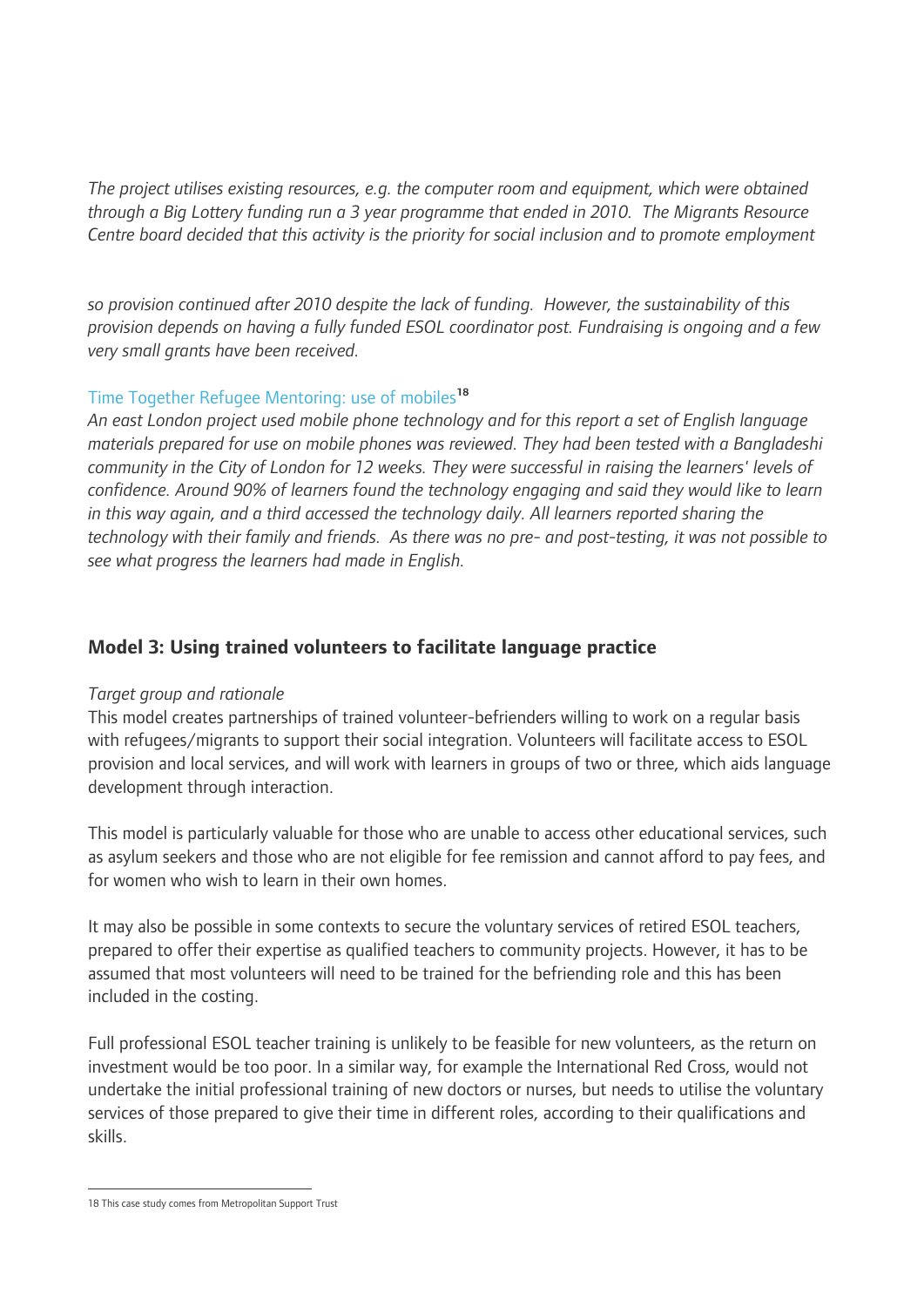#### *Description of model*

A volunteer partnership focused on the integration of people with English language needs can be developed within existing public and corporate volunteering schemes. The model requires a framework for training volunteers in the basics of facilitating language practice and in the responsibilities of the befriended role. These are varied and will depend on local need but might include mentoring on finding work; presenting at interviews; accessing and evidencing prior learning, skills and experiences; living and working in London.

Although sourcing funding for volunteer schemes has been difficult in the past, London is now seeing a growth in volunteering organisations and opportunities (see the Mayor's Team London programme) and the overwhelming need for this learning and integration model will generate interest.

Similar projects, such as Get London Reading initiated by the Evening Standard and supported by the Mayor, demonstrate the city's capacity to respond. The model set out here assumes a three day training course for all new volunteers, who would then be mentored by an experienced professional tutor to support their ongoing sessions with individual learners.

There is a need with this model to ensure the quality of the intervention: there is a well-grounded pedagogy underpinning ESOL teaching. This is an issue that is identified in the research available in the use of volunteers with ESOL learners and was again an emerging issue from the recent NIACE report to the Skills Funding Agency on the impact of funding changes.

#### Research evidence *and resources*

- NIACE, (2012, unpublished report for the Skills Funding Agency) '*The Impact of changes to the funding of ESOL'*
- NIACE have produced a detailed volunteer guide for recruiting and training volunteers 'Learning *English – volunteers matter'.*

#### *Potential funding sources and business case*

Charitable organisations such as City Year London may be interested in supporting integration at local level. Large employers have shown interest in their staff being involved in charitable activities, for example 40% of the Prudential's staff act as volunteers.

#### *Value for money, scalability and feasibility*

The model is based on the cost for one learner to participate in 60 hours of one-to-one support (30 weeks at 2 hours per week face-to-face), the estimated cost would be **£381 per learner**. This costing assumes that volunteers are trained in a group of 10 for three days training. It assumes the volunteer works in a group of three learners, to aid development of communication skills. It also assumes a total of 5 hours per annum of mentor support for each volunteer.

Economies of scale will be achieved subsequently as training will not be needed, and mentoring hours could drop. This would then reduce the cost to **around £200 per learner**. Note this is for a 30 week course (other models are for 10 weeks only).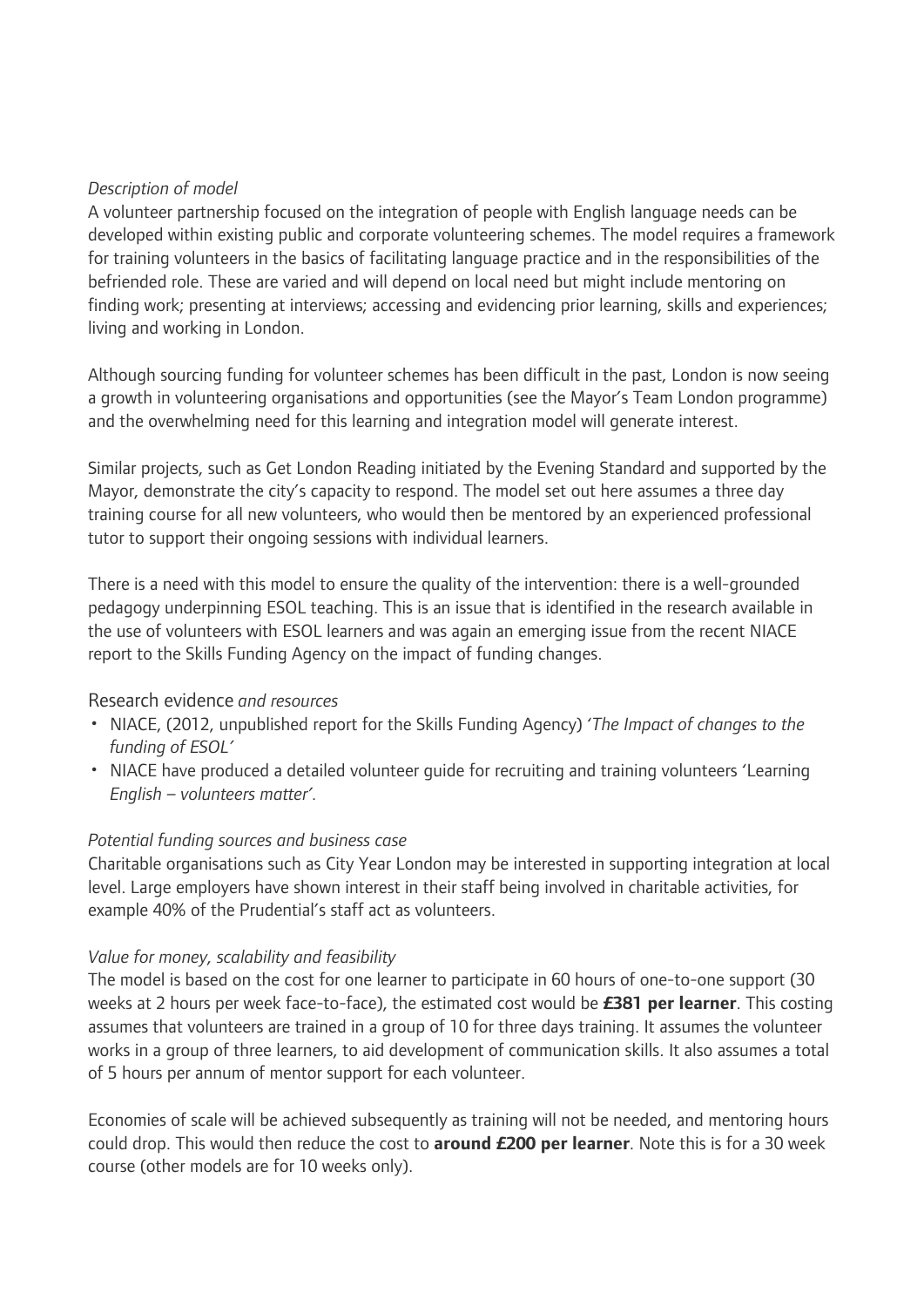#### *Example case studies*

#### **Welcome to the UK[19](#page-19-0)**

*This project, managed by Learning Unlimited, successfully makes use of volunteers as befrienders who support the beneficiaries with signposting and social integration activities. The volunteers are trained and matched with learners. A coordinator monitors their activity and is able to respond to queries and issues. The volunteers are from similar community backgrounds and share their knowledge of the host society. The volunteers also participate in the variety of activities organised by the project as a whole and are able to attend the ESOL classes.* 

#### **Time Together Refugee Mentoring Scheme[20](#page-19-1)**

*This scheme matched volunteer mentors (UK citizens) with refugees to support their integration. Mentors and mentees worked together on activities such as CV writing, practising English, learning about job market and employment processes, visiting museums and similar. The key features of the model were:* 

- *Mentors receive training on mentoring and how to help mentees with employment and other issues.*
- *Skills, the same or related professional background and interests are matched where possible.*
- *Procedures are in place to support the process.*

#### **Day centre offering complementary provision[21](#page-19-2)**

*This centre is staffed by volunteer ESOL teachers who are fully qualified and offers a variety of short courses:* 

*Drop-in classes daily for regular learners and those who are more sporadic. There is a timetable for each class that learners can use to plan their attendance with no requirement to attend regularly.* 

*One-to-one short course provision aimed at supporting learners to address specific learning needs such as IELTS preparation, passing a theory driving test or developing specific vocational vocabulary for example for law.* 

*Short 10 week courses aimed at improving English and employability. Levels included beginners to intermediate.* 

 19 This case study comes from Learning Unlimited

<span id="page-19-1"></span><span id="page-19-0"></span><sup>20</sup> This case study comes from Metropolitan Support Trust

<span id="page-19-2"></span><sup>21</sup> This case study asked not to be identified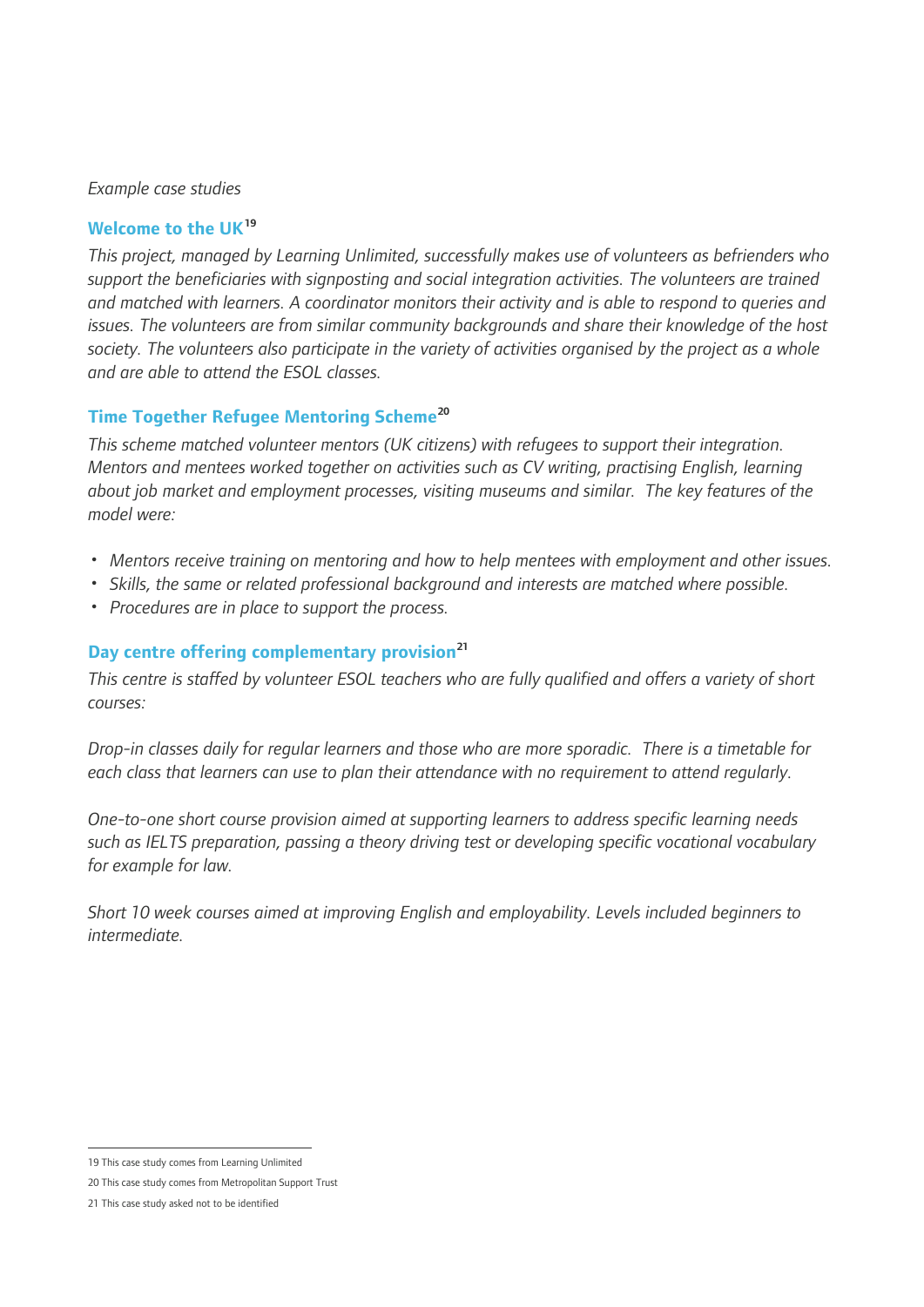# <span id="page-20-0"></span>**APPENDICES**

#### **Appendix A: Methodology**

The methodology combined field and desk research and comprised questionnaires, focus groups, individual interviews and examination of key documents.

#### *Desk research*

Desk research included a literature review and examination of key documents. We reviewed a range of reports, policy statements and other relevant documentation in order to provide background and contextualise the data we were receiving from respondents.

#### *Data collection*

We used a mix of interviews, focus groups and a questionnaire to gain data on the groups of people unable to access Skills Funding Agency funded provision; examples of existing provision for these groups; information about alternative funding sources. Interviews were carried out both face-to-face and on the telephone and were recorded for analysis. Focus groups were held on the back of other events in Islington, Greenwich, Newham and Hackney chosen as having high incidence of ESOL need in London. These attracted participants from other London boroughs.

A questionnaire was devised to elicit information about alternative provision and was circulated to providers in all London boroughs using the NIACE LEAFEA network (Local Education Authorities Forum for the Education of Adults), the National Family Learning network (NFLN) and to providers identified in the interviews and focus groups.

The data gained through all responses was analysed according to the three objectives of the GLA specification. Where we felt that provision was particularly relevant to this project in terms of efficient models, innovative use of funding, value for money, coverage, we developed case studies for further consideration. From these nine case studies we synthesised three models for GLA consideration that represented methods of improving access to ESOL provision in London for underrepresented groups.

#### *Respondents*

We emailed invitations to take part in the feasibility study to Migrant and Refugee Community Organisations (MRCOs) in London on the Refugee Council's database, to the ESOL Research Forum and NIACE Skills for Life networks in London. Direct telephone contact was made with 23 organisations from a database of NIACE contacts,<sup>[22](#page-20-1)</sup> and other relevant contacts identified by researchers and stakeholders. In total, we had responses from 65 individuals at 59 organisations: 10 Local Authority Adult and Community Learning services; 11 Further Education Colleges; 25 Voluntary Community Sector organisations; two private training providers; a funding organisation; a social enterprise; a government department; 3 not for profit organisations; union representatives; a social enterprise and an independent research centre.

<span id="page-20-1"></span> $\overline{a}$ 22 An online directory of London agencies that provide learning activities for asylum seekers <http://www.niace.org.uk/sites/default/files/RTAV-Directory.pdf>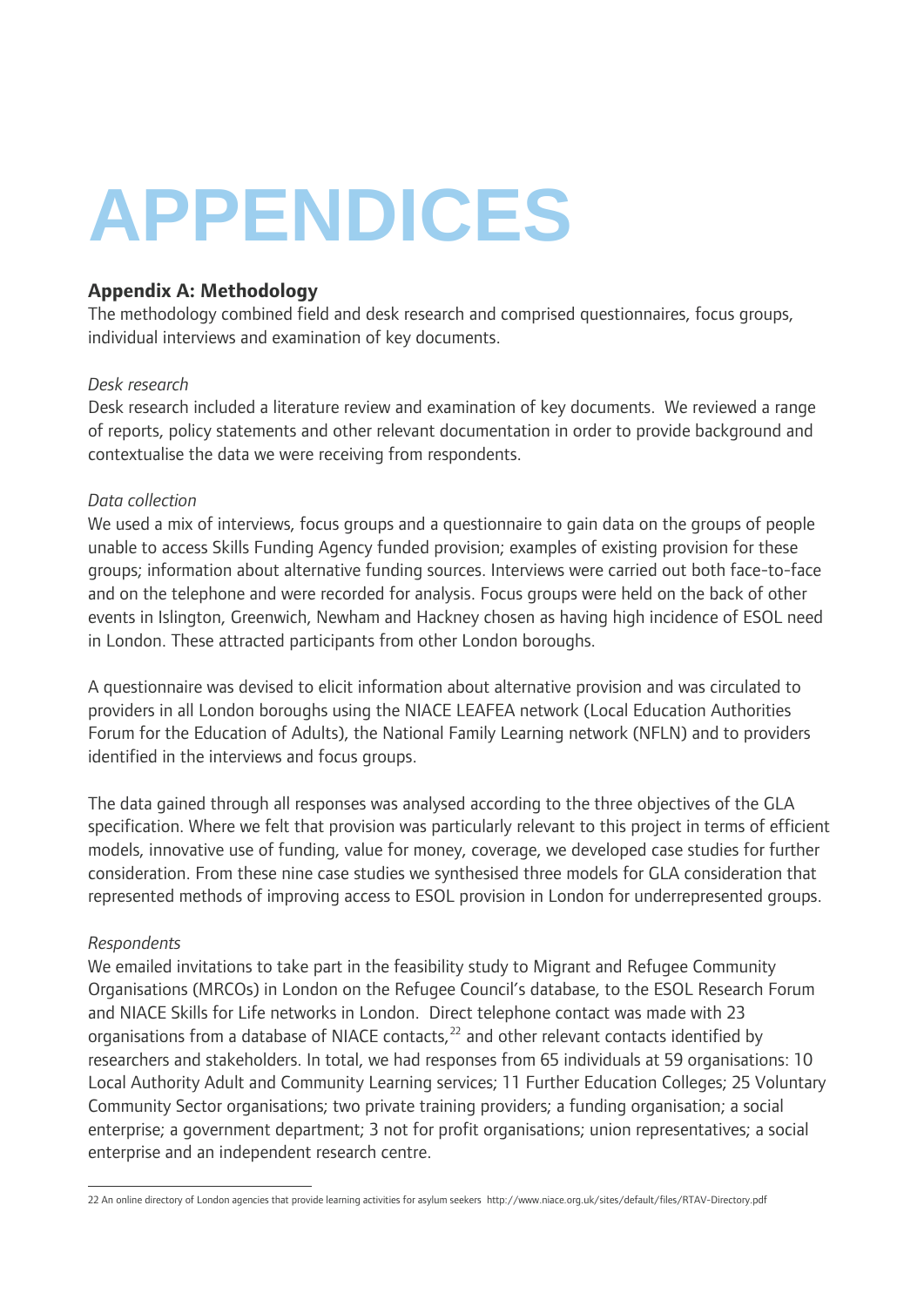The feasibility study included representatives from organisations with borough specific activities, cross-borough and a pan-London remit. A full list of responding organisations and their mode of participation is given in **Table A1.**

#### *Interviews*

We carried out telephone and face to face semi-structured interviews with representatives from 27 organisations (see **Appendix B)**. These included representatives from a number of key agencies, for example Jobcentre Plus (JCP) and Unionlearn, and with individuals who were not able to attend the focus groups. We incorporated these findings into the analysis.

#### *Focus groups and questionnaires*

We held four focus groups for providers/stakeholders. Two were joint events with two NIACE national ESOL research projects<sup>[23](#page-21-0)</sup> based in Islington and Greenwich. They were attended by 19 participants, including delegates from other boroughs such as Westminster and Bromley. Two further borough based ESOL focus groups took place in Newham and Hackney and were attended by 16 participants. These boroughs were chosen as having high densities of speakers of other languages.

We held three learner focus groups with a total of 15 participants in Bromley and Kingston upon Thames.

We sent a further questionnaire focussing only on the models of English language learning provision to ESOL providers on the LEAFEA<sup>[24](#page-21-1)</sup> network and to providers identified in the interviews and focus groups. Overall 31 participants gave information on their models of provision and sources of funding. From these examples of feasible alternatives to Agency funded ESOL classes, we selected nine case studies which showed innovative features and evidence of effectiveness in meeting the needs of ESOL learners. These case studies are presented in full in **Appendix C**. As the provision in these case studies was in response to specific local circumstances, we adopted features of the local provision that respondents told us were particularly effective and have proposed generic models suitable for the whole of London. Note that many of the case studies did not want to be identified; for example one organisation seeking funding for their model quoted 'Commercial in confidence' in their correspondence.

See **Appendix B:** Research tools for the focus group questions and questionnaire.

The study also drew on a NIACE led national research focusing on the impact of the Skills Funding Agency funding changes that was taking place concurrently with this research and was funded by the Agency and the Department for Business, Innovation and Skills. As part of the national research a questionnaire was sent to all Agencies funded ESOL providers in October 2011. Out of a total of 53 completed questionnaires, 11 were completed by London based providers.

23 Funded by SFA and BIS

<span id="page-21-1"></span><span id="page-21-0"></span><sup>24</sup> Local Education Authorities Forum for the Education of Adults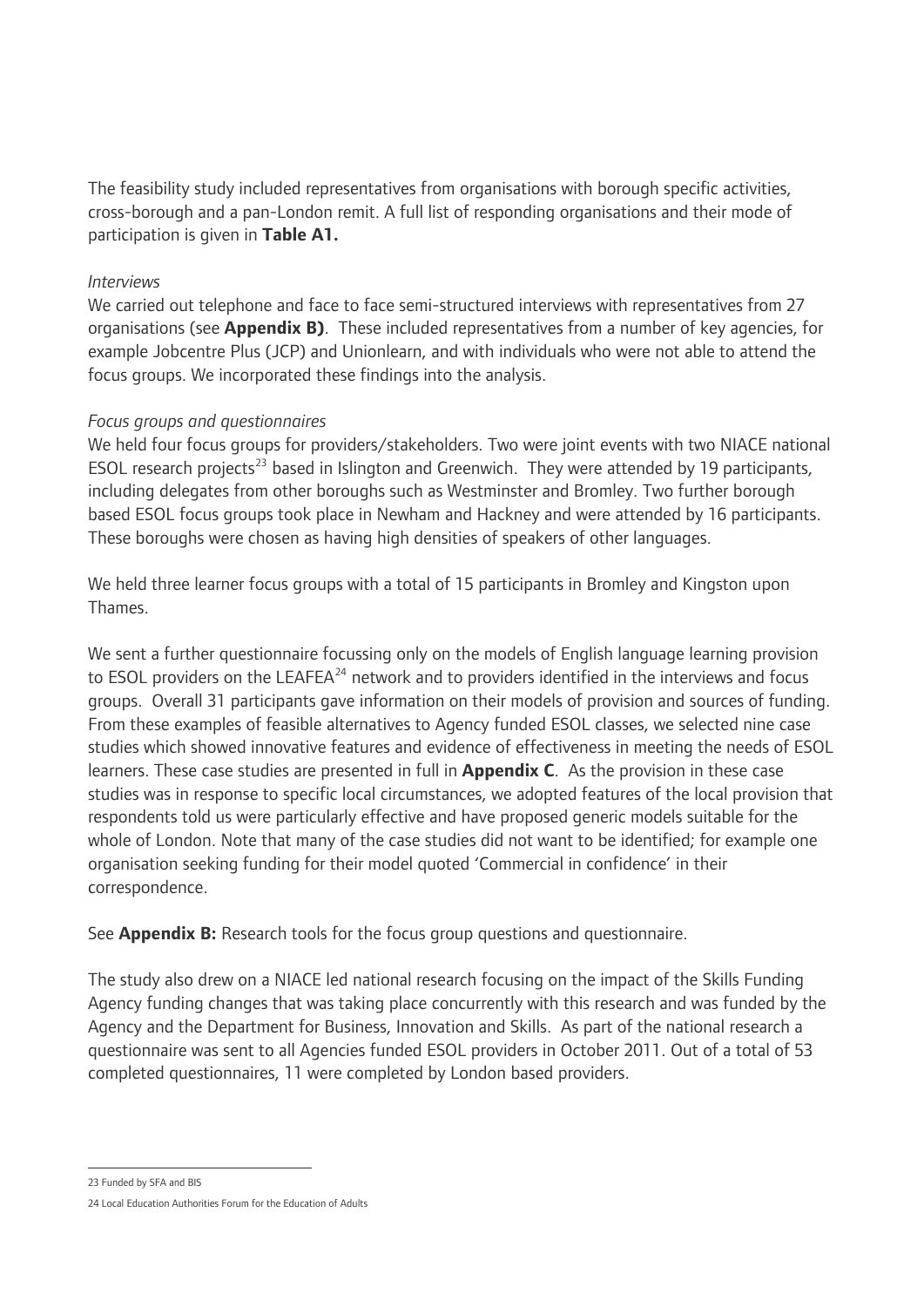## <span id="page-22-0"></span>**Table A1 Participating organisations**

| <b>No</b>      | <b>Name of Organisation</b>                        | <b>Organisation</b>                         | <b>Borough</b>       | <b>Type of Participation</b> |                       |                                                  |                              |
|----------------|----------------------------------------------------|---------------------------------------------|----------------------|------------------------------|-----------------------|--------------------------------------------------|------------------------------|
|                |                                                    | <b>Type</b>                                 |                      | <b>Interview</b>             | <b>Focus</b><br>Group | <b>Models of</b><br><b>Provision</b><br>Question | <b>Stakeholders</b><br>Group |
| $\mathbf{1}$   | An organisation that wished<br>to remain anonymous | <b>VCS</b><br>organisation                  | Pan London           |                              |                       |                                                  |                              |
| $\overline{2}$ | Afghan Association,<br>Paiwand                     | <b>VCS</b><br>organisation -<br><b>MRCO</b> | Pan London           |                              |                       |                                                  |                              |
| $\overline{3}$ | <b>Arab Advice Centre</b>                          | <b>VCS</b><br>organisation -<br><b>MRCO</b> | Islington            |                              |                       |                                                  |                              |
| $\overline{4}$ | <b>Association of Colleges</b>                     | Further<br>Education                        | <b>National</b>      |                              |                       |                                                  |                              |
| 5              | Aston- Mansfield and<br>Newham ESOL exchange       | <b>VCS</b><br>organisation                  | Newham               |                              | $\bullet$             |                                                  |                              |
| $6\phantom{1}$ | <b>Blackfriars Settlement</b>                      | <b>VCS</b><br>organisation                  | Southwark            |                              | $\bullet$             |                                                  |                              |
| 7              | <b>British Council</b>                             | <b>VCS</b><br>organisation                  | <b>National</b>      |                              |                       |                                                  |                              |
| $\,8\,$        | <b>Bromley Adult Education</b><br>College          | Further<br>Education                        | <b>Bromley</b>       |                              |                       |                                                  |                              |
| 9              | <b>Bromley by Bow Centre</b>                       | <b>VCS</b><br>organisation                  | <b>Tower Hamlets</b> | $\ddot{\phantom{0}}$         |                       |                                                  |                              |
| 10             | <b>Bromley College</b>                             | Further<br>Education                        | <b>Bromley</b>       |                              |                       |                                                  |                              |
| 11             | City and Islington College                         | Further<br>Education                        | Islington            |                              |                       |                                                  |                              |
| 12             | <b>Community Education</b><br>Lewisham             | <b>Local Authority</b>                      | Lewisham             |                              |                       |                                                  |                              |
| 13             | EFA (English for Action)<br>London                 | <b>VCS</b><br>organisation                  | Greenwich            |                              | $\bullet$             |                                                  |                              |
| 14             | ELS - East London Skills for<br>Life               | <b>VCS</b><br>organisation                  | Newham               |                              | $\bullet$             |                                                  |                              |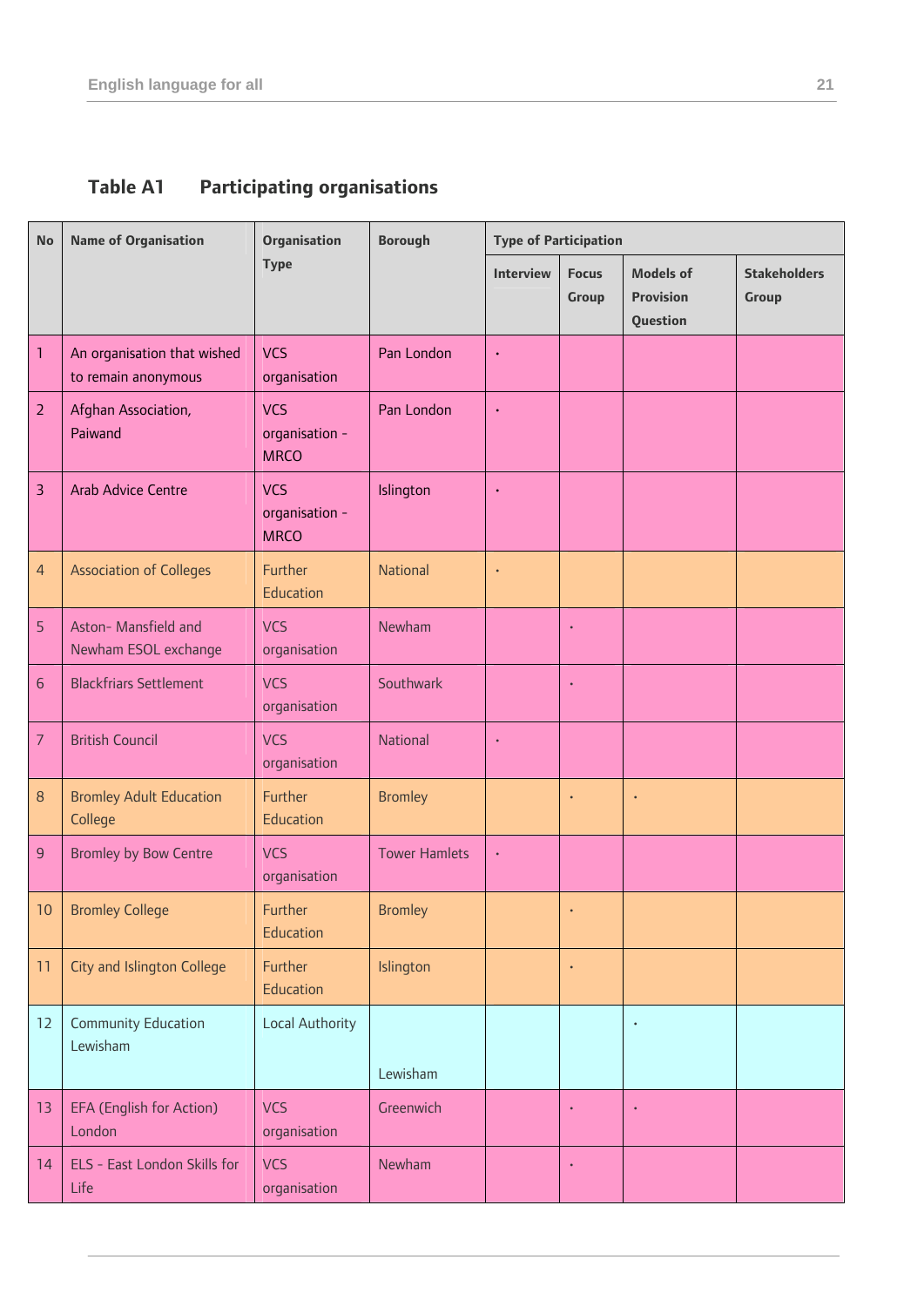| 15 | Faith in the Future                                         | Private                                     | Hackney              |                      | $\bullet$ |           |           |
|----|-------------------------------------------------------------|---------------------------------------------|----------------------|----------------------|-----------|-----------|-----------|
| 16 | <b>Faith Regen</b>                                          | <b>VCS</b><br>organisation                  | Pan London           |                      |           |           |           |
| 17 | <b>Greenwich Community</b><br>College                       | Further<br>Education                        | Greenwich            |                      |           |           |           |
| 18 | <b>Hackney Community College</b>                            | Further<br>Education                        | Hackney              |                      |           |           |           |
| 19 | Hackney ESOL Forum                                          | <b>VCS</b><br>organisation                  | Hackney              |                      |           |           |           |
| 20 | Hackney Refugee Forum                                       | <b>VCS</b><br>organisation -<br><b>MRCO</b> | Hackney              |                      |           |           |           |
| 21 | <b>Harold Road Centre</b>                                   | <b>VCS</b><br>organisation                  | Newham               |                      |           |           |           |
| 22 | <b>Havering College</b>                                     | Further<br>Education                        | Havering             |                      | $\bullet$ |           |           |
| 23 | <b>Hounslow LA</b>                                          | <b>Local Authority</b>                      | Hounslow             |                      |           | $\bullet$ |           |
| 24 | <b>International House</b>                                  | Private                                     | Pan London           | $\bullet$            |           | $\bullet$ |           |
| 25 | <b>Iranian Association</b>                                  | <b>VCS</b><br>organisation -<br><b>MRCO</b> | Hammersmith          |                      |           |           |           |
| 26 | Jobcentre Plus - London<br>Region                           | <b>DWP</b>                                  | Pan London           | $\ddot{\phantom{0}}$ |           |           |           |
| 27 | Inclusion                                                   | Not for profit                              | <b>National</b>      |                      |           |           | $\bullet$ |
| 28 | <b>Islington Adult Community</b><br>Learning                | <b>Local Authority</b>                      | Islington            |                      | $\bullet$ |           |           |
| 29 | <b>Islington Council</b>                                    | <b>Local Authority</b>                      | Islington            |                      | $\bullet$ |           |           |
| 30 | Jobcentre Plus - London<br>Region                           | <b>DWP</b>                                  | Pan London           |                      |           |           |           |
| 31 | <b>LEA Adult Learning Services</b><br><b>Learning Trust</b> | Local Authority                             | Hackney              |                      | $\bullet$ |           |           |
| 32 | <b>Learning Unlimited</b>                                   | Social<br>Enterprise                        | Pan London           |                      |           | $\bullet$ |           |
| 33 | London Borough of Tower<br>Hamlets, Idea learning store     | <b>Local Authority</b>                      | <b>Tower Hamlets</b> |                      | $\bullet$ | ٠         |           |
| 34 | <b>Mary Ward Centre</b>                                     | <b>SDI</b>                                  | Camden               | $\bullet$            |           |           |           |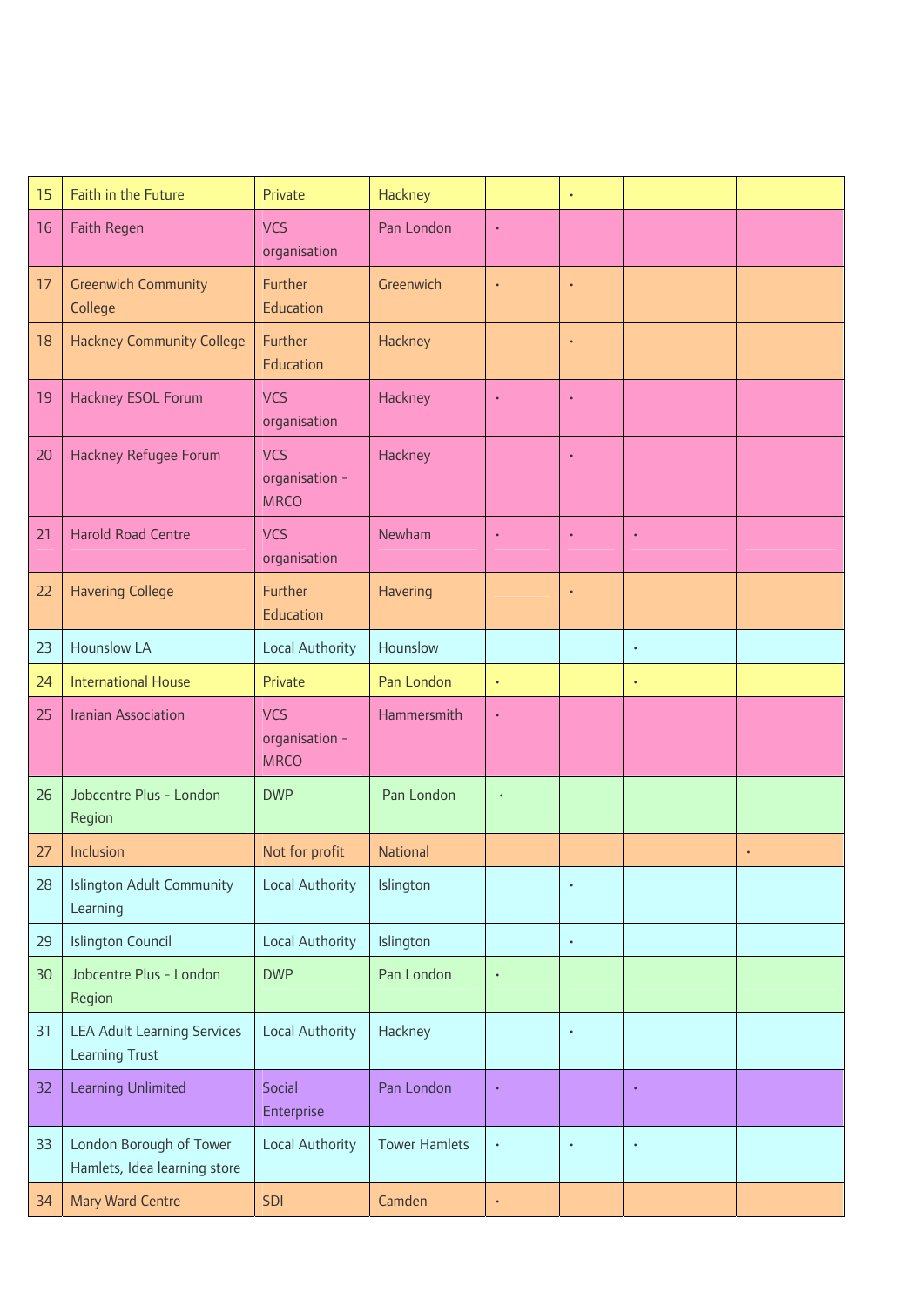| 35 | <b>Medway Community</b><br><b>Learning Centre</b>                      | <b>Local Authority</b>                      |                                |           |           |           |           |
|----|------------------------------------------------------------------------|---------------------------------------------|--------------------------------|-----------|-----------|-----------|-----------|
| 36 | <b>Migrant Resource Centre</b>                                         | <b>VCS</b><br>organisation -<br><b>MRCO</b> | Pan London                     | $\bullet$ |           | $\bullet$ |           |
| 37 | MigrationWork CIC                                                      | <b>VCS</b><br>organisation                  | <b>National</b>                |           |           |           | $\bullet$ |
| 38 | Morley College                                                         | SDI                                         | Lambeth                        |           |           |           |           |
| 39 | <b>Metropolitan Support Trust</b>                                      | Not for profit                              | Pan London                     | $\bullet$ |           | $\bullet$ |           |
| 40 | <b>Muslim Welfare House</b>                                            | <b>VCS</b><br>organisation                  | Pan London                     |           |           |           |           |
| 41 | <b>NATECLA</b>                                                         | Other                                       | National                       |           |           |           | $\bullet$ |
| 42 | Newham Adult Learning<br>Service                                       | <b>Local Authority</b>                      | Newham                         |           | $\bullet$ |           |           |
| 43 | <b>NRDC</b>                                                            | Other                                       | National                       | $\bullet$ |           |           |           |
| 44 | <b>Oxford House College</b>                                            | Private                                     | Pan London                     |           |           |           |           |
| 45 | Planning, Regeneration and<br>Enterprise, London Borough<br>of Lambeth | <b>Local Authority</b>                      | Lambeth                        |           |           |           |           |
| 46 | Praxis                                                                 | <b>VCS</b><br>organisation -<br><b>MRCO</b> | Pan London                     | $\bullet$ |           |           |           |
| 47 | PWA - Progressive Women<br>Association                                 | <b>VCS</b><br>organisation                  | Newham                         |           | $\bullet$ |           |           |
| 48 | Refugee Action Kingston                                                | <b>VCS</b><br>organisation -<br><b>MRCO</b> | Kingston upon<br><b>Thames</b> |           |           |           |           |
| 49 | Refugee Council                                                        | <b>VCS</b><br>organisation -<br><b>MRCO</b> | Pan London                     |           |           |           |           |
| 50 | Refugee Women's<br>Association                                         | <b>VCS</b><br>organisation -<br><b>MRCO</b> | Pan London                     |           |           |           |           |
| 51 | <b>Skills Funding Agency</b>                                           | Funder                                      | National                       | $\bullet$ |           |           |           |
| 52 | <b>Skills Re-Think</b>                                                 | <b>VCS</b><br>organisation                  | Newham                         |           |           |           |           |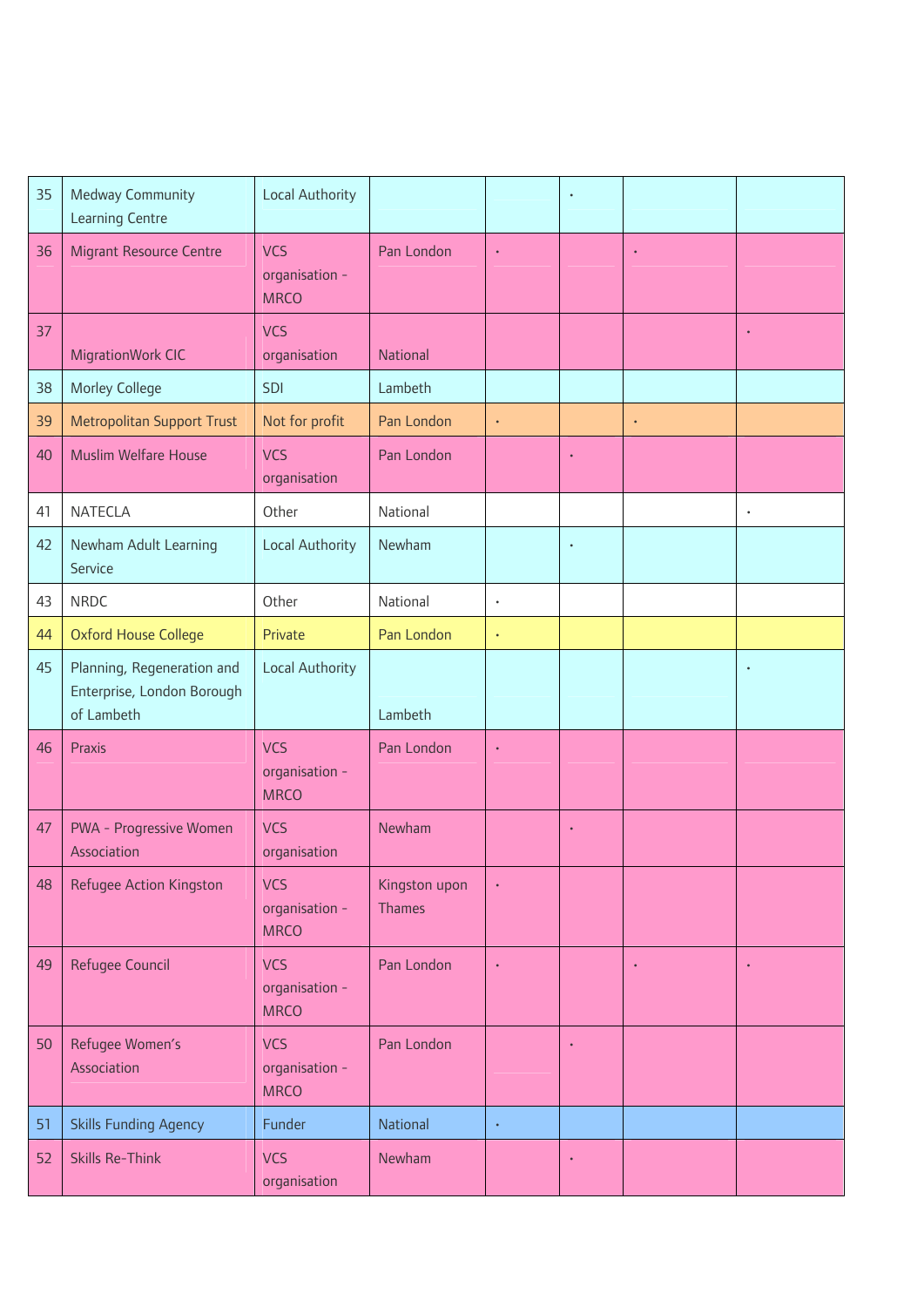| 53 | South Thames College                               | Further<br>Education        | Wandsworth           |                      |                        |                   |           |
|----|----------------------------------------------------|-----------------------------|----------------------|----------------------|------------------------|-------------------|-----------|
| 54 | An organisation that wished<br>to remain anonymous | <b>VCS</b><br>organisation  | Lambeth              | $\bullet$            |                        |                   |           |
| 55 | <b>SSFA Forces Help</b>                            | <b>VCS</b><br>organisation  | Greenwich            | $\ddot{\phantom{0}}$ |                        |                   |           |
| 56 | The Learning Trust                                 | Not for profit              | Hackney              |                      | $\bullet$              |                   |           |
| 57 | <b>Tower Hamlet College</b>                        | Further<br>Education        | <b>Tower Hamlets</b> |                      | $\bullet$              |                   |           |
| 58 | Union Learn                                        | Union                       | National             | $\bullet$            |                        | $\bullet$         |           |
| 59 | Union Learn Service                                | Union                       | National             |                      |                        |                   | $\bullet$ |
| 60 | <b>Westminster Kingsway</b><br>College             | <b>Further</b><br>Education | Westminster          |                      | $\bullet$              |                   |           |
|    | <b>TOTAL 59 organisations</b>                      |                             |                      | 27                   | 28                     | 12                | 6         |
|    |                                                    |                             | <b>VCO</b>           |                      |                        |                   |           |
|    |                                                    | 25                          | Organisations        |                      | $\mathbf{1}$           | Funder            |           |
|    |                                                    | $\overline{2}$              | Union                |                      | $\overline{2}$         | Private           |           |
|    | Further Education<br>11                            |                             |                      | $\overline{2}$       | <b>Government Dept</b> |                   |           |
|    |                                                    | $\overline{3}$              | Not for profit       |                      | $\overline{2}$         | Other             |           |
|    |                                                    | 10                          | LA                   |                      | 1                      | Social Enterprise |           |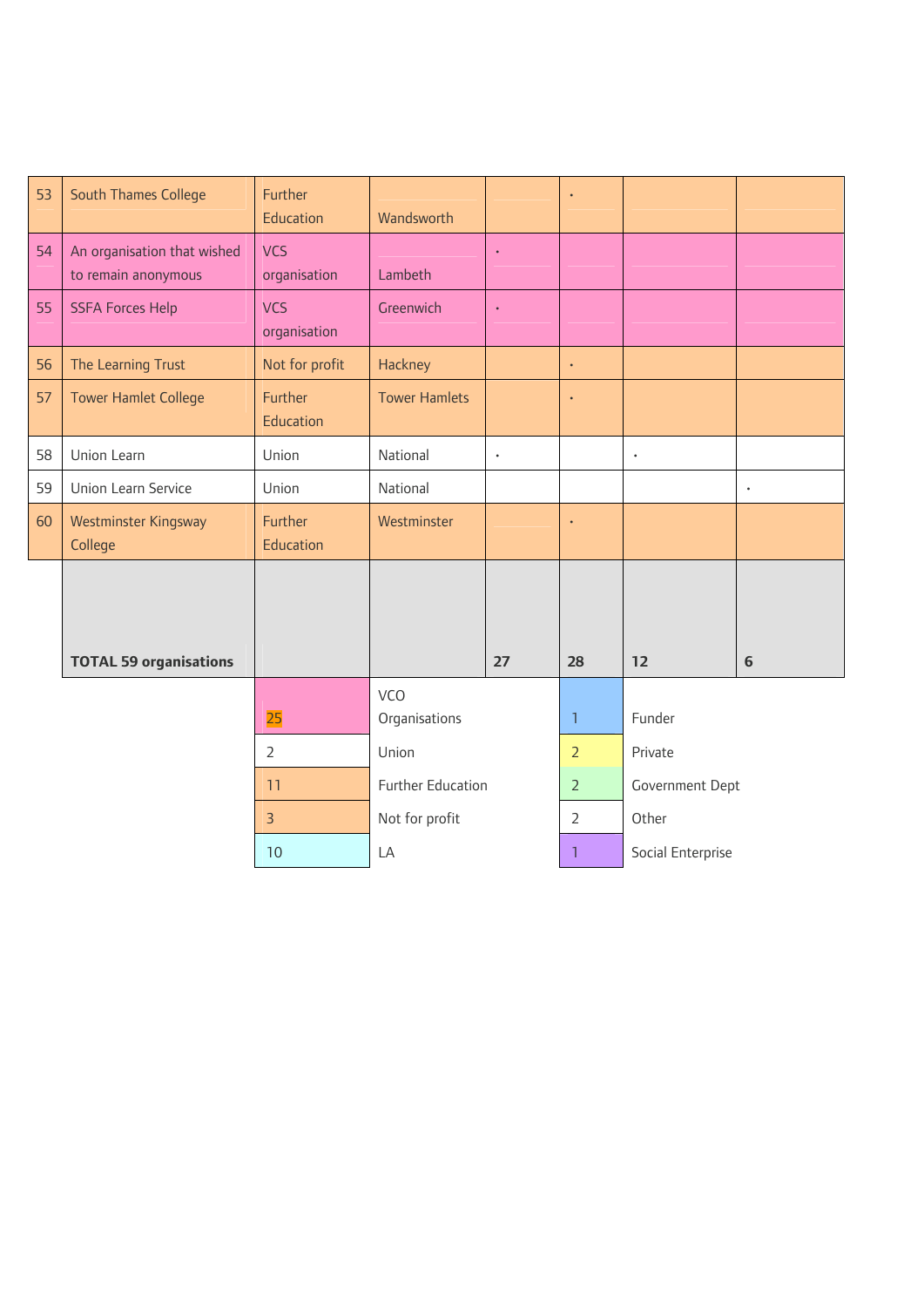#### <span id="page-26-0"></span>**Appendix B: Case Studies**

In the course of the research we identified many different models and approaches that were tailored to meet the needs of ESOL learners which included programmes of different lengths and times of delivery; programmes customised to meet the needs of specific ethnic groups, ESOL family learning, and programmes linked to specific vocational sectors. Many of the models showed imaginative use of volunteers, befriends, learning mentors and other resources such as ICT or e-learning materials. We present nine case studies to illustrate the models of provision for the learners identified by this feasibility study as being the most disadvantaged in accessing Skills Funding Agency funded ESOL.

Note these case studies are as written by the organisations themselves, so the researchers were not able to check the validity of what has been written. We are not suggesting these represent best practice, and this is not an exhaustive list. Note also that some writers requested that they remain anonymous.

### **1. ESOL Family learning**

**Aim/objectives of programme:** to provide entry and pre-entry ESOL classes for women with children who may be reluctant to engage with learning in a more formal setting such as the college.

**Target group:** women who are recent migrants (more than 1 year resident but less than 5) with young pre-school children.

**Staffing:** trained ESOL tutors.

**Main components:** Entry and pre-entry ESOL classes. Long course: 2.5 hours per week from November and running in line with school terms till early July.

**Innovative features:** curriculum designed around supporting learners with children. Qualification available to be taken for those that want it but not main focus of the provision. Communication skills and family based learning are key.

**Good practice:** outreach for recruitment, engage women who may be reluctant to engage with learning in a more formal setting such as the college, venues regarded as "safe" places for women to attend classes, access to childcare - an issue for recent migrants on Spousal visas as women often arrive in the UK to be married and have fallen pregnant within a year of arrival which can seriously undermine their attempts to integrate into their new community once they have small children. The programme facilitates the link and communication between the learner and the school/children's centre. Progression: learners encouraged to progress into more formal learning settings such as Learning Centres once they have gained more confidence.

**Evidence of effectiveness**: progression of learners into mainstream ESOL provision, exam results.

#### **Source(s) of funding:**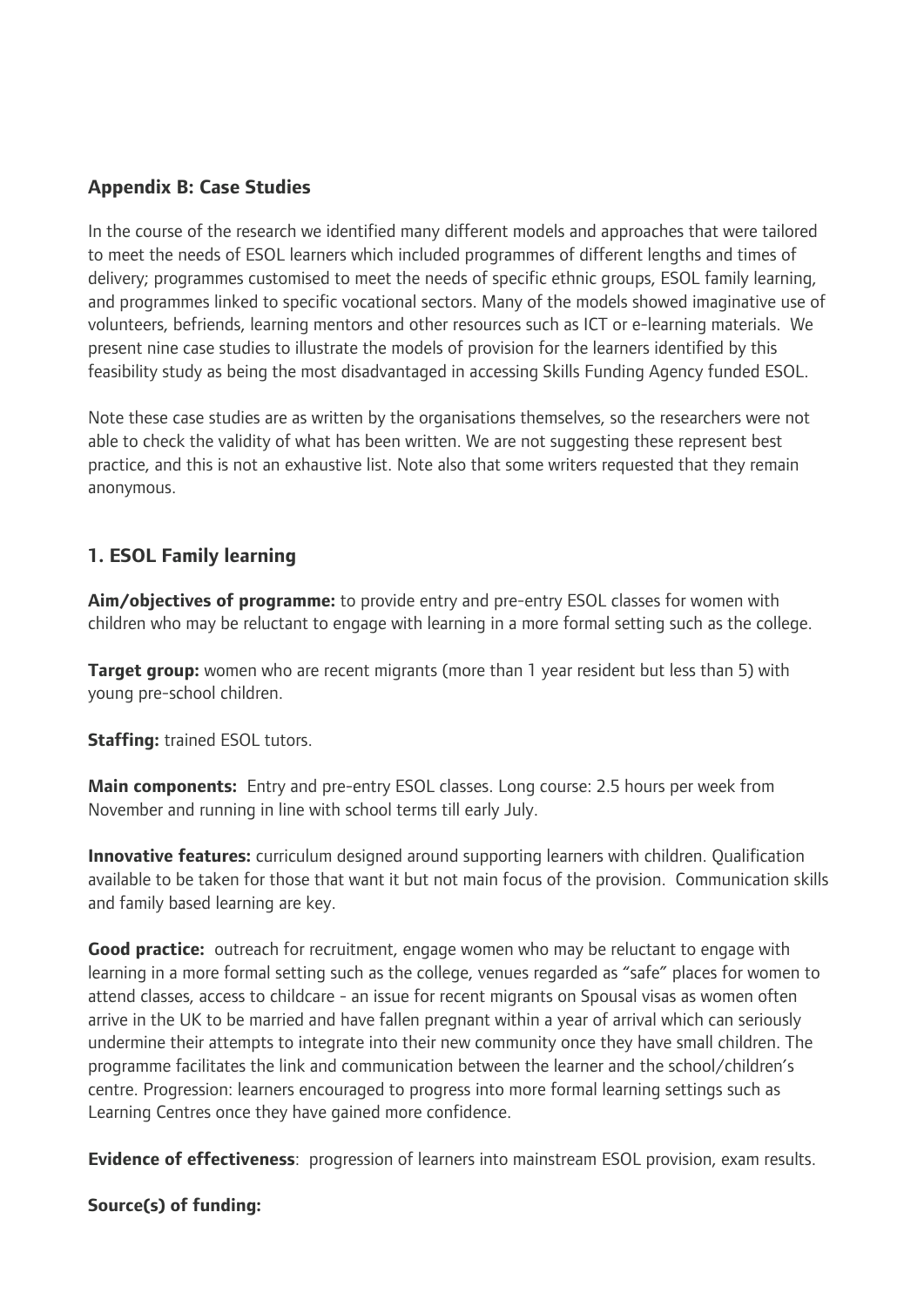- <span id="page-27-0"></span>• Family Learning Impact Funding (note funding since ceased); some courses commissioned by schools or children's centres.
- Adult safeguarded learning fund (which incorporates Family Learning, Literacy, Language and Numeracy and Wider Family Learning)

In the course of the research we identified many different models and approaches that were tailored to meet the needs of ESOL learners which included programmes of different lengths and times of delivery; programmes customised to meet the needs of specific ethnic groups, ESOL family learning, and programmes linked to specific vocational sectors. Many of the models showed imaginative use of volunteers, befriends, learning mentors and other resources such as ICT or e-learning materials. We have created nine case studies to illustrate the models of provision for the learners identified by this feasibility study as being the most disadvantaged in accessing Skills Funding Agency funded ESOL.

### **2. 'Welcome to the UK' Project – Learning Unlimited**

*'Welcome to the UK' is a three year project funded by the UKBA's European Integration Fund (EIF) and works with learners across London. This project demonstrates elements of good practice in terms of partnership, use of 'befriends' from community groups, quality delivery, focus on integration' (authors' note).* 

**Most likely beneficiaries**: third country nationals, spouses, women with low levels of English, Bangladeshi, Somali, South American, unemployed.

**Least likely beneficiaries**: men, employed, EU nationals; refugees & asylum-seekers; women whose partners do not satisfy the status criteria.

**Aim/objectives of programme:** To support the integration of migrant women through topic-based English language development and befriends support.

**Target group:** Women for third country nationals, particularly recent arrivals who are excluded from main stream provision because of residence requirements, joining family members who are settled here as British citizens or with indefinite leave to remain and those who have been in the country less than 10 years.

**Staffing:** Qualified ESOL tutors; befriends to support learners.

**Main components: Long course of** English language classes, 5hrs per week for 30 weeks; befriends training and matching with learners, partnership with participatory filmmakers; out of class activities such as visits; reasonable accreditation target; crèche provision and travel costs. Style of delivery:

topic based, interactive, addressing all 4 learning styles, structured but informal, '*Bringing the outside in'.*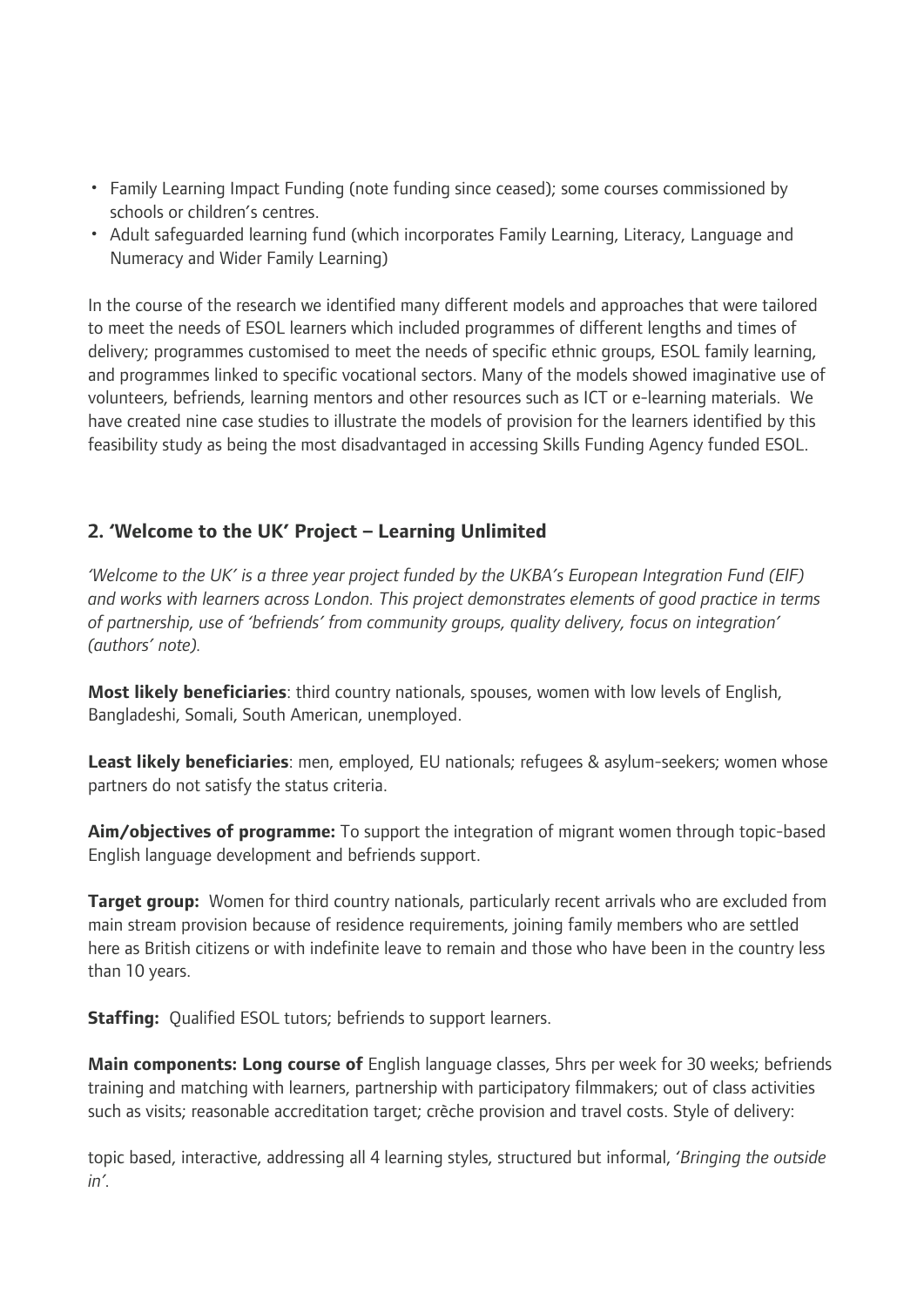**Innovative features:** training and deployment of volunteers as befrienders, partnership with participatory film company which allows learners to make a film about their learning and their experience of integration and use language in a meaningful and practical situation, links with Bangladesh.

**Evidence of effectiveness:** attendance & retention particularly high, achievement of accreditation, good progression rates to further training/ higher level language and literacy classes and vocational training, community involvement/career development of volunteer befrienders, feedback and evaluation of all aspects.

**Good practice:** befrienders are from similar community backgrounds who provide a range of support including signposting to relevant services, accompanying learners on visits and supporting the learners English language development and sharing their knowledge of the host society. Production of the participatory film gives learners an opportunity to use language in a meaningful and practical situation. It also introduces them to the skills of film-making and gives them an opportunity to share their learning and their experience of integration with others. Outside speakers from key essential services such as fire, ambulance were invited to attend group events.

Celebratory events and trips/visits including both parents and children, a programme of visits from police, education and housing departments, encouraging a greater understanding of, and integration into, British systems; provision of crèche and travel allowances for learners and befrienders; partnerships with both private organisation and mainstream provision.

**Source(s) of funding:** 75% EIF, 25% matched from non-Skills Funding Agency college budget/ NRDC and Adult Safeguarded Learning budget. The funding covers both travel allowances and crèche facilities, key barriers for many women from this group.

**Sustainability:** EIF funding likely to be available for next 2 years; however availability of 25% match will be an issue to be addressed.

#### **3. ESOL for the Roma Community members (pilot project)**

*This project is run based in the London Borough of Hackney and is funded by the Skills Funding Agency. It was developed through a partnership between the Learning Trust (Adult Learning Services), the Traveller Education Service and Hackney Homes, and support from two local schools who hosted the initial assessment sessions and the class itself. (Authors' note)* 

**Most likely beneficiaries:** members of a specific community group.

**Aim/objectives of programme:** To develop the language and literacy of ESOL learners from the Roma community who have not previously accessed an adult learning course.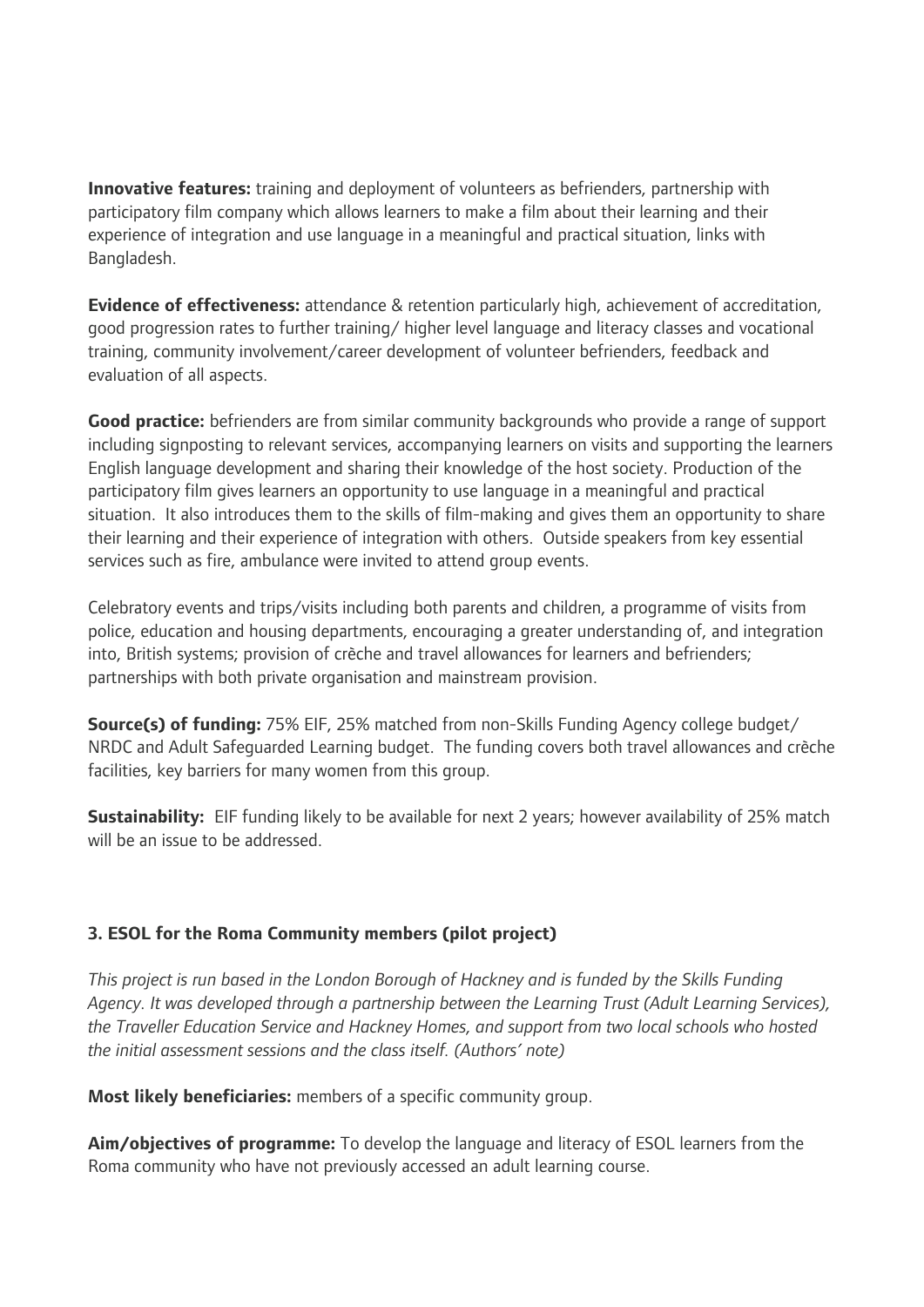**Target group:** Eastern European Roma adults (19+) resident in the London Borough of Hackney and in receipt of benefits/ on a low income (under £16,100).The course has been designed for learners who have not previously engaged in adult learning and are working at entry level one<sup>[25](#page-29-0)</sup>.

**Staffing:** The course is co-ordinated and taught by the ESOL Curriculum Manager who is a fully qualified ESOL tutor (DTE (E)LLS) and has a qualification in Teaching Basic Literacy to ESOL Learners.

**Main components:** A twice-weekly ESOL course held a local primary school. The course runs for 24 weeks (for four hours a week) and is RARPA accredited.

**Partnership working:** The course was set up as a result of close partnership working between Adult Learning Services, the Traveller Education Service and Hackney Homes, and support from two local schools who hosted initial assessment sessions and the class itself. The working group involved in setting up the project included: Traveller Education Service Co-ordinator at the Learning Trust (working with Gypsy, Roma and Traveller children), Roma Support Worker at Hackney Homes and the ESOL Curriculum Manager at the Learning Trust (Adult Learning Services). Three initial assessment sessions held at two Hackney schools.

**Programme design involving learners:** fourteen Roma adults were asked at a Focus group meeting about previous learning and barriers they experienced, what they wanted to get from a class, and find out any additional needs such as childcare. This informed the choice of venue (a primary school where a third of the learners have children) and the days and time of the class.

**Emerging scheme of work:** The scheme of work for the course is not pre-set, rather it is 'emerging', that is focusing on topics which arise in the course of classroom interaction, or in the real world, and on learner language as it emerges from lesson to lesson. This is based on the Reflect ESOL approach, a pedagogy for the ESOL classroom inspired by the Brazilian educator Paulo Freire. Freirean processes and techniques are all used on the course.

**Focus on progression:** The course is a first step into adult learning for this group of learners. The aim is then to identify the most suitable progression for the learners either on to a 'mainstream' community-based ESOL course or Family Learning course.

**Good practice:** Community developed and owned: the programme is based on the needs of this particular group of learners, particularly on knowledge of the state school system where they will be sending their children, and issues concerning the lack of status which their first language has in many contexts.

**Support:** There is ongoing support from Roma Support Worker at Hackney Homes who has strong relationships with many of the learners, and can communicate with them in Polish. The Special Educational Needs Co-ordinator, our contact at the primary school where the class is held, also supports through her existing relationship with parents.

<span id="page-29-0"></span> 25 Entry level 1 is the lowest level of qualification in the National Qualifications Framework.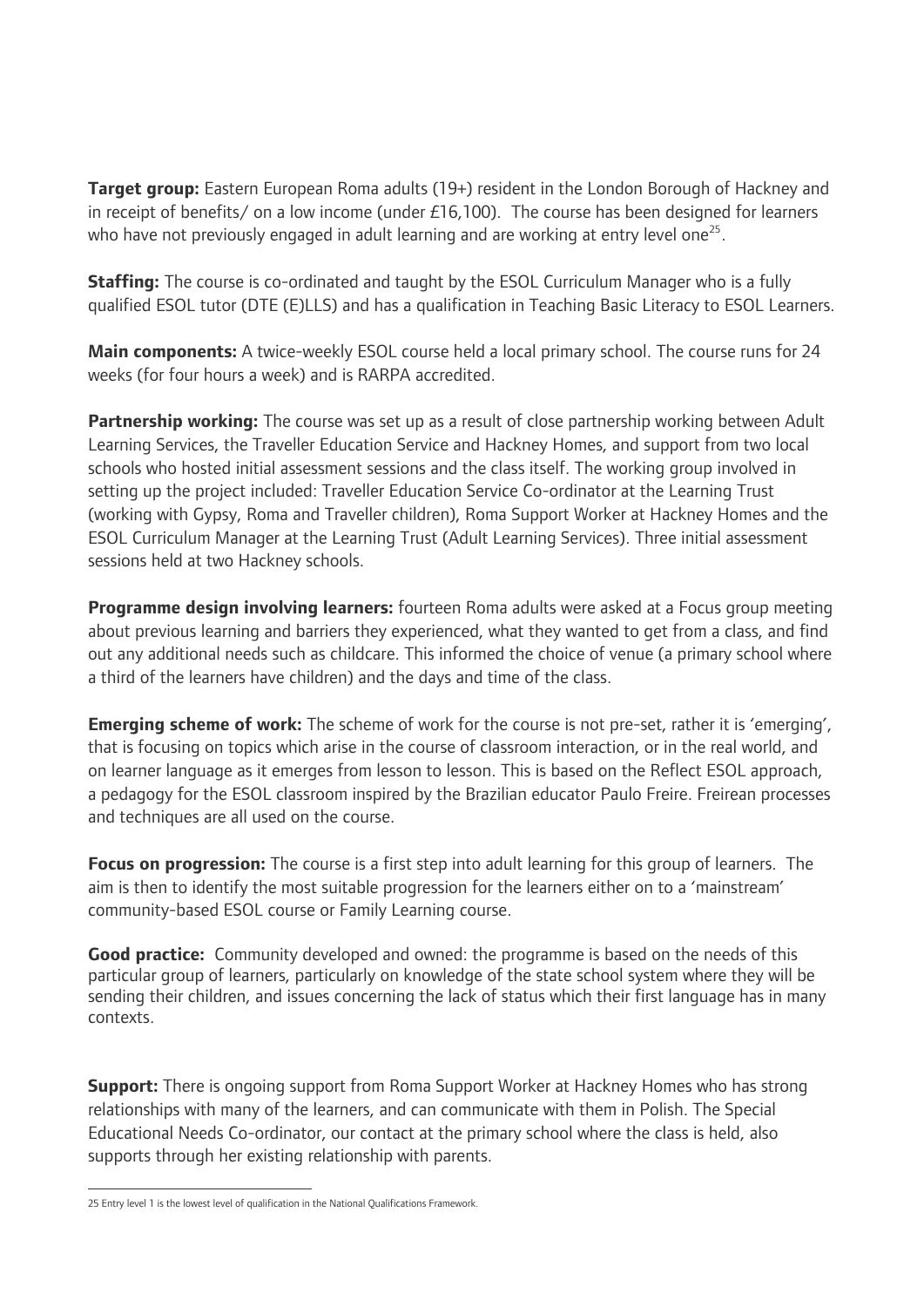<span id="page-30-0"></span>**Quality assured** by the Community Development Manager at the Learning Trust (Adult Learning Services) who has responsibility for pilot projects.

**Good recruitment and attendance higher than usual for this group of learners**: There are nine learners on the course, which is a healthy number for an E1 ESOL basic literacy course. Though attendance may not be 'high' compared to national benchmarks, learners attend consistently and notify the tutor when they are not able to attend. Encouraging regular attendance has been supported by the Roma Support Worker at Hackney Homes.

**Learner commitment:** Learners have ownership over the course, always arriving punctually, contributing well to the class and completing any homework set.

This helped with initial recruitment, as new learners joined towards the start of the programme having been told about the course by friends of family members who were attending.

**Learner progress:** learners have made good initial progress. Conversations with learners at the end of lessons have shown that they are building their confidence at using English orally and in reading and writing.

**Source(s) of funding:** Skills Funding Agency.

**Sustainability:** Based on the external evaluation, a plan will be made for how to take forward the work in 2012-13. If there are other learners from the Roma community identified who would benefit from another introductory course like this pilot, that option will also be considered. The current learners see themselves as 'role models for others learners lacking confidence to access adult learning.

### **4. Alternative Education Model (AEM)**

*The United Migrant Workers Education Project (UMWEP) is a not-for-profit organisation sponsored by Unite the Union and based in Holborn, Central London. They run their AEM as an alternative proposal for migrant and vulnerable workers excluded from formal education. (Authors' note)*

**Target group:** Cleaners working in the City of London, Canary Wharf and other areas around London, who are migrant and vulnerable workers. The project developed from the Campaign for Justice for cleaners. From 2009 onwards, UMWEP is open to all vulnerable workers from any sector. An illustrative case could be the Justice for Domestic Workers (J4DW) who not only joined the Union but, in its majority are attending classes on Sundays.

**Staffing**: The Alternative Education Model is made of volunteers from different backgrounds. Tutors are committed to the AEM because of their social awareness and sense of solidarity with those who have been excluded from mainstream education. Some are volunteers who have a variety of teaching experience in their original country; others may be experienced ESOL and ICT Tutors/Assistant Tutors,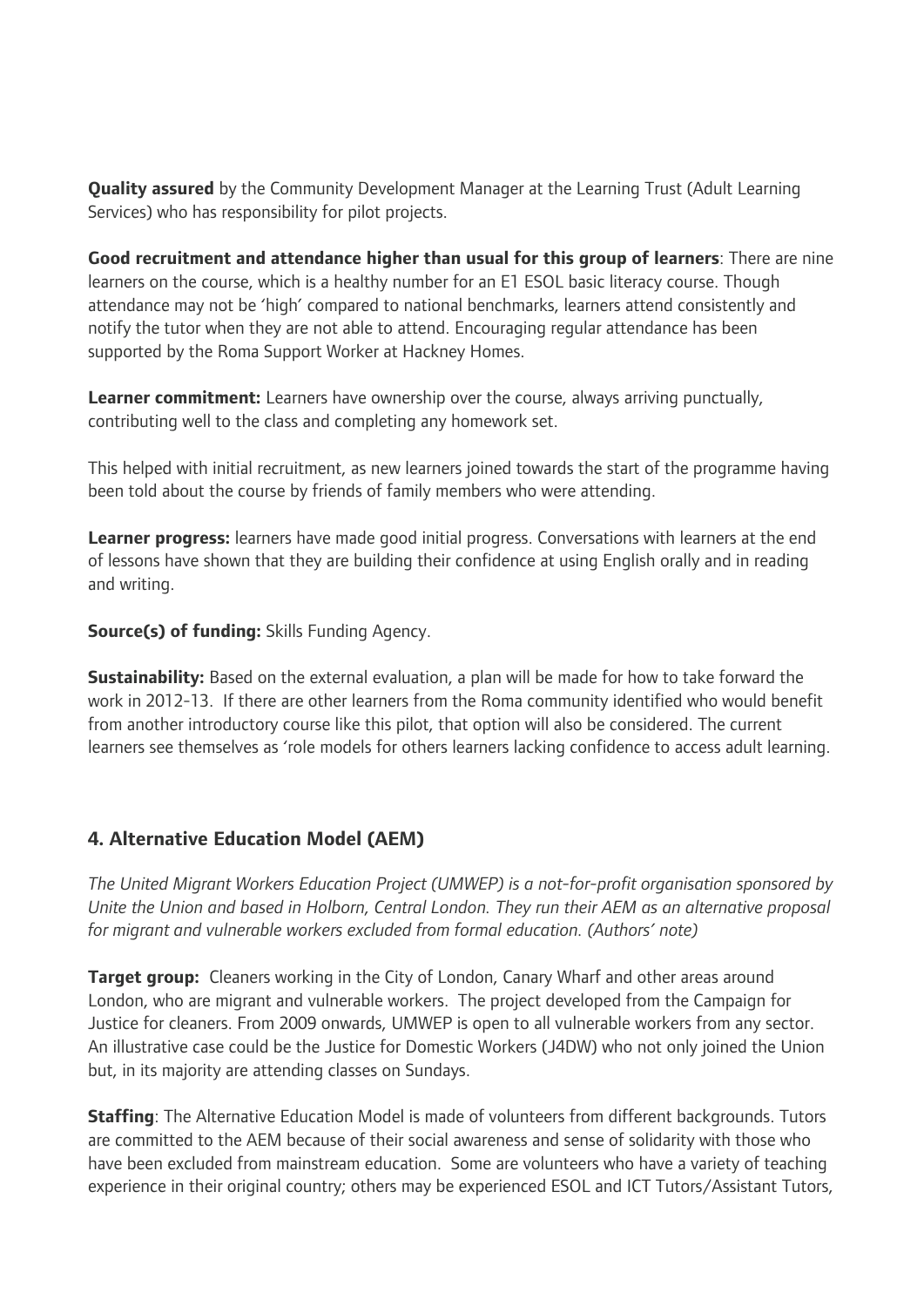<span id="page-31-0"></span>not necessarily with teaching qualifications but with a good standard of either ESOL or ICT or both. The volunteers may be university students or people with an interest in informal adult education and wanting to gain teaching experience in an informal setting.

**Main components:** 15 week courses of 2 hours per week plus additional learning undertaken by the learner on Saturdays with some tutors' meetings taking place on Sundays. Travel costs provided for volunteer tutors. (We deliver classes on Saturdays and Sundays).The programme concentrates on ESOL and ICT but also organises courses on English Pronunciation, Dance Therapy Movement, Art, Drama and workshops on health rights and grassroots activities on labour rights.

**Method/style of delivery:** Learner-centred, discussion groups based on topics chosen by learners, the Reflect model of informal ESOL teaching, use of e-learning, self-study.

**Innovative features:** Mentoring for volunteers to run discussion groups based on topics chosen by learners.

**Good practice:** mentoring & training for volunteers, workers with teaching qualifications from their own countries acting as volunteer tutors, training for volunteer tutors on the Reflect model of informal ESOL teaching.

**Evidence of effectiveness:** continuous growing learner's numbers (currently we have 120-150 learners. 80 per cent of them rotating the subjects on offer. The learners are progressing on to higher levels of learning and advancing in techniques. The Alternative Education Model and its successful outcomes are regularly being approached for consultancy on how to support and develop alternative education provision by both internal and external parties, including the British Council, Bristol City Council and Action Aid.

**Source(s) of funding:** Union Learning Fund (ULF) and Unite the Union National Education Department. Classes were originally funded through CONEL who provided LLN support for learners on Saturdays and Sundays but they withdrew after the changes in Skills Funding Agency funding ESOL in the work place were introduced. Union Learn provided funding for the project until 2010.

**Sustainability:** currently dependent on volunteers and union support.

#### **5. ESOL and health for men**

This project is delivered by the Bromley by Bow Centre in Tower Hamlets. It is a one year project funded by NHS East London and the City and currently has 17 learners. (Authors' note)

**Aim/objectives of programme:** Aimed at people who have ESOL needs at entry level to understand a range of health issues, such as cancer and to improve their access to health services available to them in particular different health screening programmes.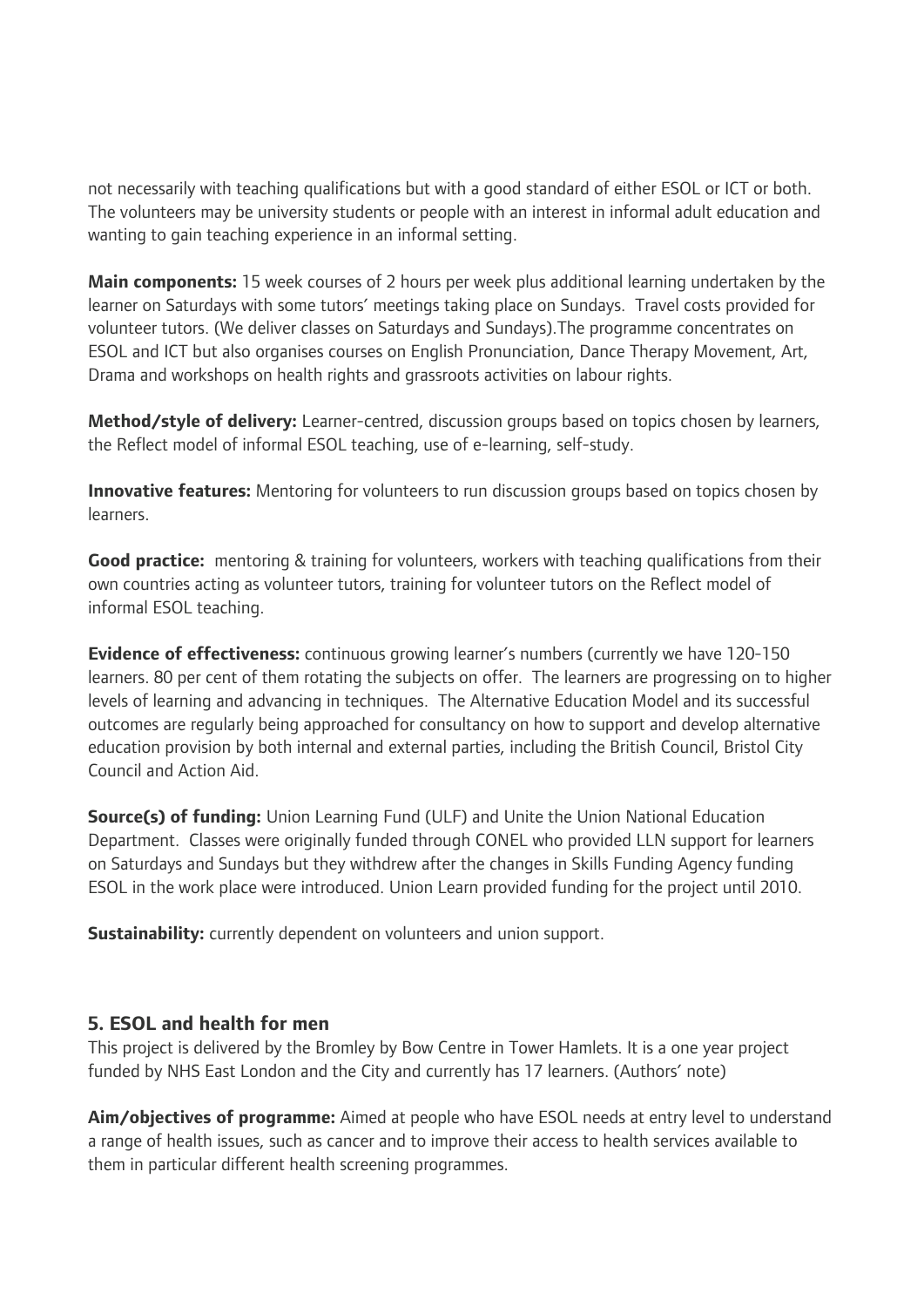<span id="page-32-0"></span>**Target group:** learners at Entry level, but not pre- entry; many have good literacy skills. To engage men flexibility is the key and provision targeted at men as men sometimes prefer not to learn with women. Target 15 men but we have 17, mainly secondary' migrants from other EU countries with a majority of Bangladeshi origin, and some Somali learners who are secondary migrants. Mainly Muslim in their 30s and 40s. Most men are working as they rush in and out from classes to get to work. Unclear whether they are in formal or informal employment.

**Staffing:** Facilitated by trained tutors – no volunteer involvement at the moment: some were involved last year.

**Main components:** one year long; sessions held one morning 10-12 and one afternoon at 12-15 – this is suitable as majority are working in restaurants; some learners' only attend morning sessions and one learner only comes to the afternoon session. The course includes qualifications such as OCR literacy.

**Innovative features:** a men only course.

**Good practice:** learners encouraged to attend open access IT provision.

**Evidence of effectiveness:** Good recruitment and attendance; learners achieving qualifications on other courses; flexibility and timing allows participants to join class either in the morning or afternoon.

**Source(s) of funding:** funded by NHS East London and the City.

**Sustainability:** Dependant on co-funding or grants.

#### **6. Drop-in centre using trainee teachers and other volunteers**

*This provision is run by the Migrant Resource Centre which mainly delivers services in Westminster, although its service users come from different boroughs London-wide. It also hosts formal Agencyfunded provision on behalf of Westminster Council Adult Education Services. It has 10-12 learners on its formal courses, up to 10 learners on its 'ESOL on Internet' course and a fluctuating number of learners on its informal courses. (Authors' note)* 

#### **Aim/objectives of programme:**

- to provide informal English language learning opportunities for disadvantaged learners at different levels and one ESOL on the Internet.
- to support CELTA students/recent graduates to access practice opportunities.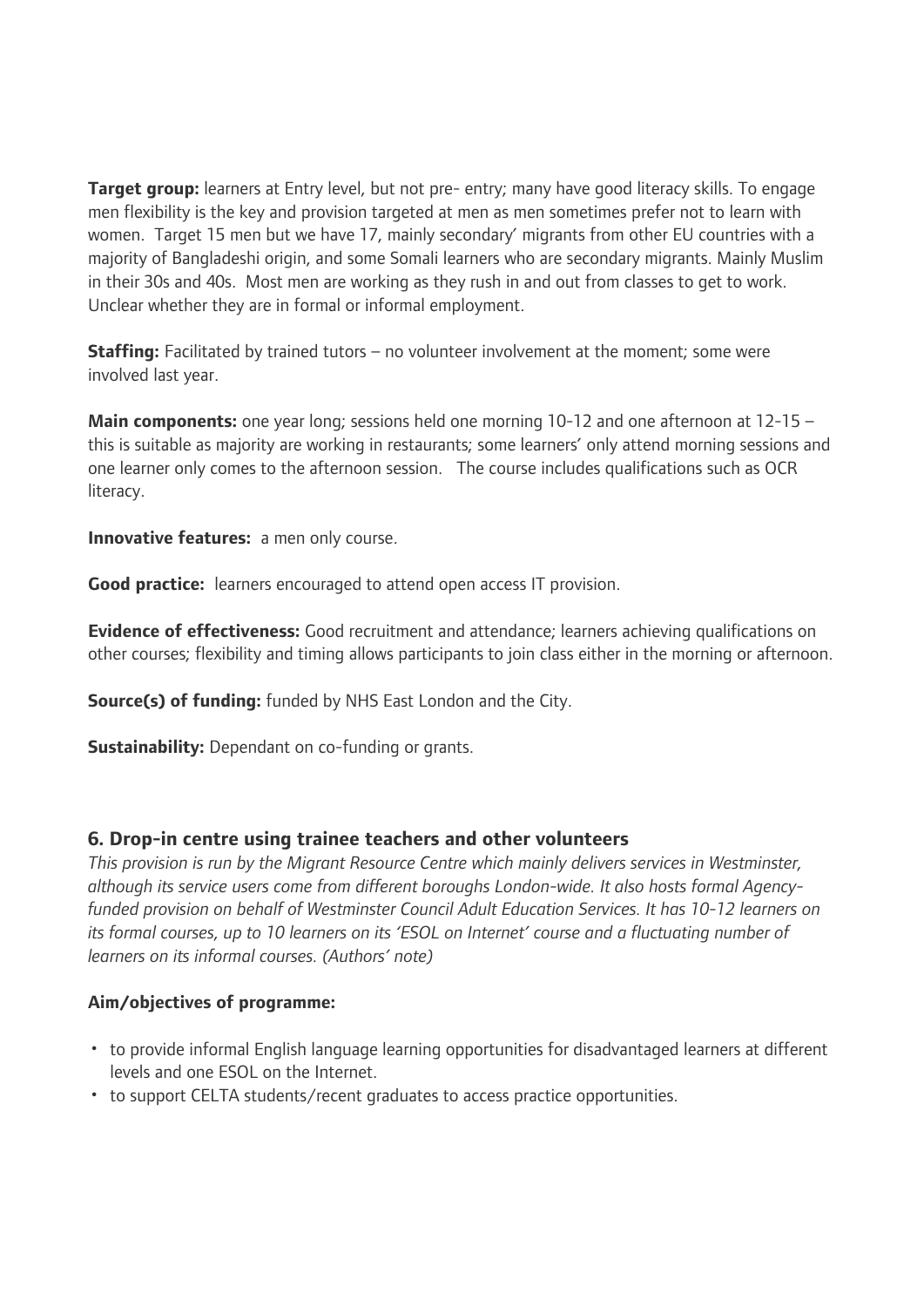<span id="page-33-0"></span>• to support other volunteers to work alongside CELTA students/recent graduates.

**Target group:** Open to all, particularly for disadvantaged learners at different levels and people who cannot attend regularly; no specific criteria for this provision.

**Staffing:** Facilitated by volunteers CELTA students/graduates and some retired teachers. No need to proactively recruit as the centre has long term reputation of offering practice opportunities for CELTA tutors (currently 14)**.** Other volunteers who provide support for learners using language skills, IT skills and their own experience of learning. Volunteer co-ordinator.

**Main components:** flexible drop in classes every day, morning, afternoon and evening for learners at different levels; currently six courses for learners with different levels of ESOL: starter class for people, who have no English, lower Intermediate, Intermediate and Upper Intermediate, IELTS preparation courses, ESOL on Internet. Community based venue that migrants also access for legal advice (main role), next step and other access to other support available at the centre. All potential learners undergo assessment of level and learning needs before being referred to appropriate course. Advice and support for progression routes, e.g. to vocational training, volunteering.

**Innovative features:** peer support offered by other volunteers based on own experience of learning. IT skills are developed alongside ESOL.

**Evidence of effectiveness:** attendance & retention of learners high, progression to higher level ESOL, vocational training, higher education and volunteering, increased confidence of learners to participate in other/more learning at the centre and elsewhere, retention and commitment of volunteers.

**Good practice:** offers flexibility for those who cannot attend regularly, and support in first language for many learners because of diverse staff/volunteer language skills; Inclusive of people regardless of gender, age, immigration status, employment or benefits status, able to support people with health and mental health needs, utilises existing ICT resources to offer learning, progression to higher level ESOL classes as students are ready.

**Source(s) of funding:** funding is required for a dedicated volunteer coordinator post, resources to support learning and technical support to maintain the suite of 14 computers.

#### **7. Drop-in model for women: ESOL – Bridging the communities**

*This project is delivered by the Bromley by Bow Centre in Tower Hamlets. It started in September 2011 and will continue for 3 years with funding from the City Bridge Trust. (Authors' note)* 

**Target group**: women only.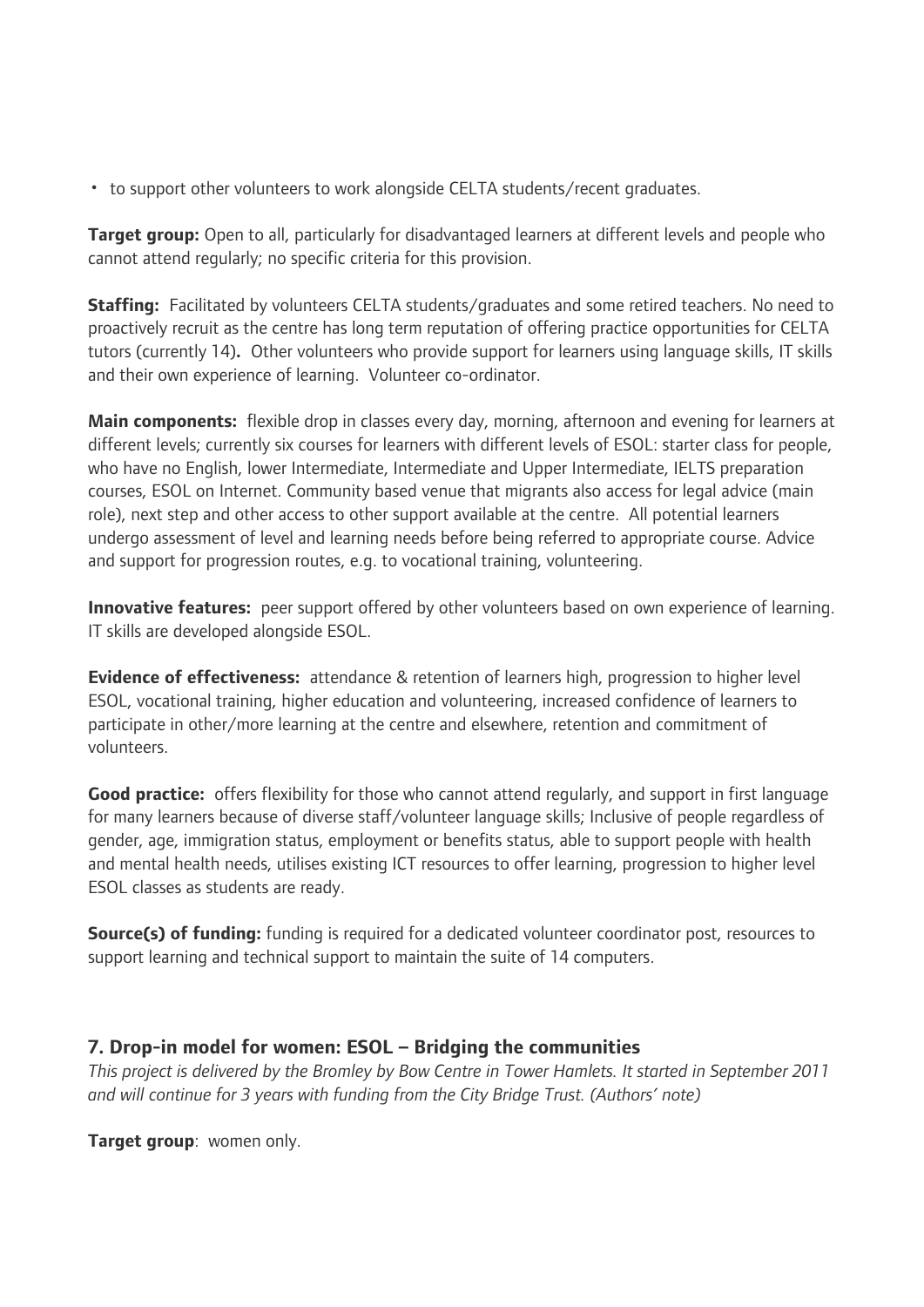<span id="page-34-0"></span>**Aim:** to increase integration, build confidence, support digital inclusion and reduce social isolation. The programme supports community cohesion: learners meet people from different backgrounds, organise events together and get a chance to volunteer.

**Staffing:** Volunteer co-ordinator, Volunteers, if possible CELTA trained, who have skills to work with people with ESOL needs.

**Main elements**: ESOL courses with IT skills and conversational classes with embedded financial literacy and health content. Not classes with set time table. Drop in 1.00-3.00 on Weds –to fit with volunteer tutor requirements. Volunteer led conversation class (target 20 per year), volunteer led IT class (target 20 per year), not accredited but supports people who are in other courses to prepare for exams.

**Innovative feature:** Volunteers recruited from own pool of learners who express an interest in volunteering. Plan to work with Lloyds TSB whose employees would support our learners – 10 hours per employee.

**Good practice:** IT suite with open access after 3pm and all learners are encouraged to access it; the centre is also a Life in the UK testing centre.

**Evidence of effectiveness**: classes are very popular and learners who are supported are helped to achieve accreditation on other courses; a number of learners have become volunteers in the centre.

**Funding:** 3 year funding from City Bridge Trust.

#### **8. Day centre offering complementary models**

*This provision is run by the Refugee Council at their day centre in Brixton. It is available to all asylum seekers and refugees in London* and includes group learning, one to one provision, family group and women only learn*. (Authors' note)* 

**Most likely beneficiaries:** full range of learners, asylum seekers and refugees especially those without refugee status or who do not have appropriate documents or National Insurance numbers to access benefits. There are also people who are eligible for mainstream benefits but are still establishing benefit stratus e.g. ESA or getting documents to access benefits. Asylum seekers seem to be mainly from Afghanistan. On the whole there is good mix of gender – possibly more men at the day centre; many women with children; people who are not able to make commitment to attend college regularly as they have too much going on already like problems with accommodation.

**Least likely beneficiaries:** more independent learners who would be referred to college if their circumstances allowed.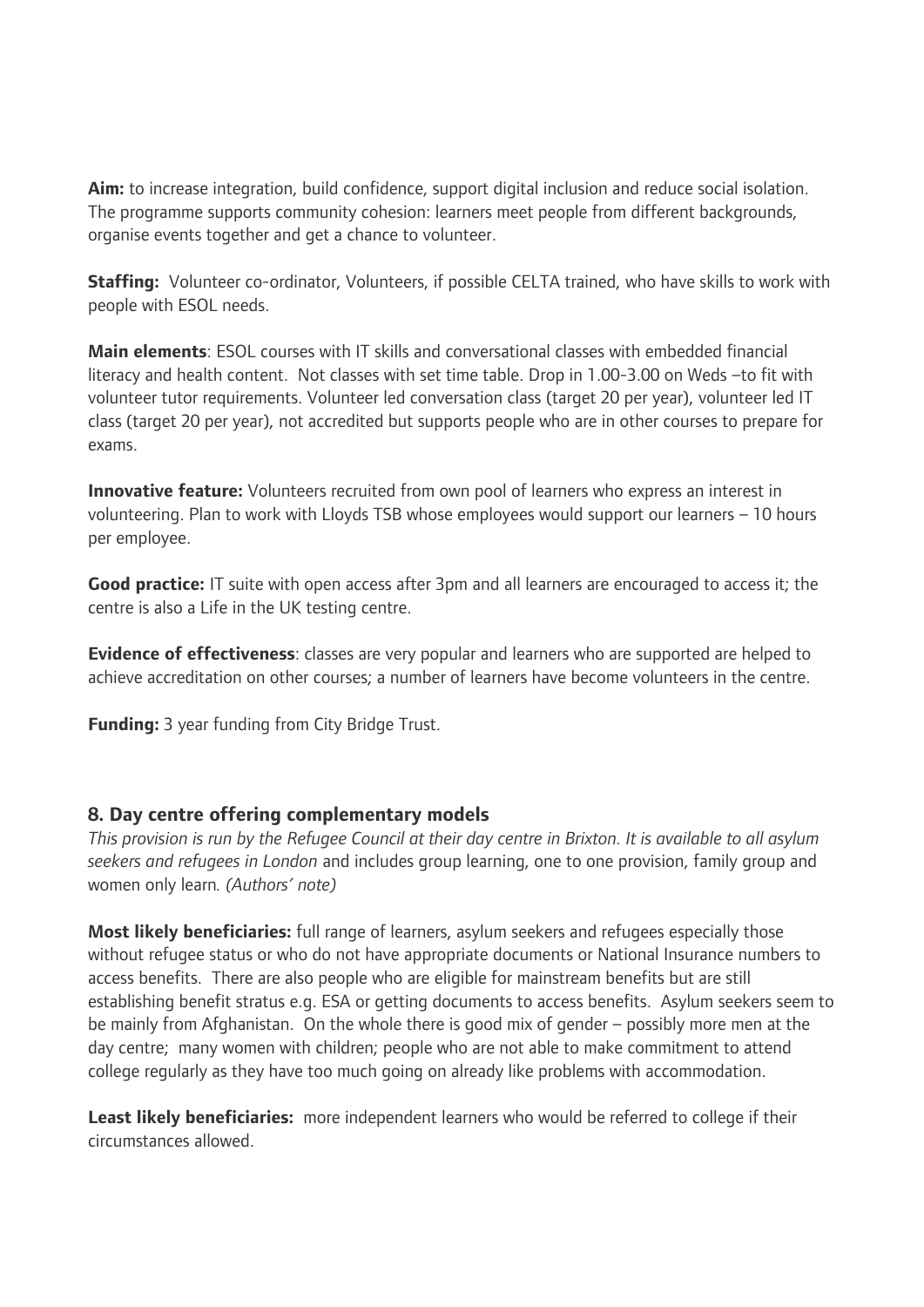**Aim/objectives of programmes:** To provide a range of accessible models of ESOL learning including ESOL and employability.

**Staffing:** All learning is facilitated by volunteers who are qualified English teachers, they are very flexible. A paid member of staff is responsible for volunteer recruitment and support. Outreach volunteers.

#### **Main components**

**Model 1:** Drop-in classes every day but not only for learning English: Maths, Science, Art also offered. Non-accredited courses that are delivered to people at different English level needs including pre-entry.

**Target group:** regular learners and those who are more sporadic.

**Innovative features:** there is a timetable for each class that learners can use to plan their attendance. There is no requirement to attend regularly.

**Model 2:** 1:1 provision that is aimed at supporting learners to address specific learning needs such as IELTS preparation, passing a theory driving test or developing specific vocational vocabulary for example for law.

**Target group:** same learners who access 1:1 also access drop-in group classes.

**Model 3:** short 10 week courses aimed at improving English and employability. Levels included beginners to intermediate. The course was aimed at improving English and employability.

**Target group:** women who have refugee status; travelling expenses were paid. Many women who struggled with travelling cost and those with lower level English needs and would have struggled to access college were able to take part in this programme.

**Model 4:** a Friday morning group at the day centre for young mums to attend with their children; the group organise trips and similar activities.

**Target group:** Majority are asylum seekers, some refugees.

**Good practice:** Teachers are flexible and responsive to accommodate a range of specific learning needs. If people attend the informal provision they can access other advice and free meals.

Engagement of outreach volunteers that provide different support and advice.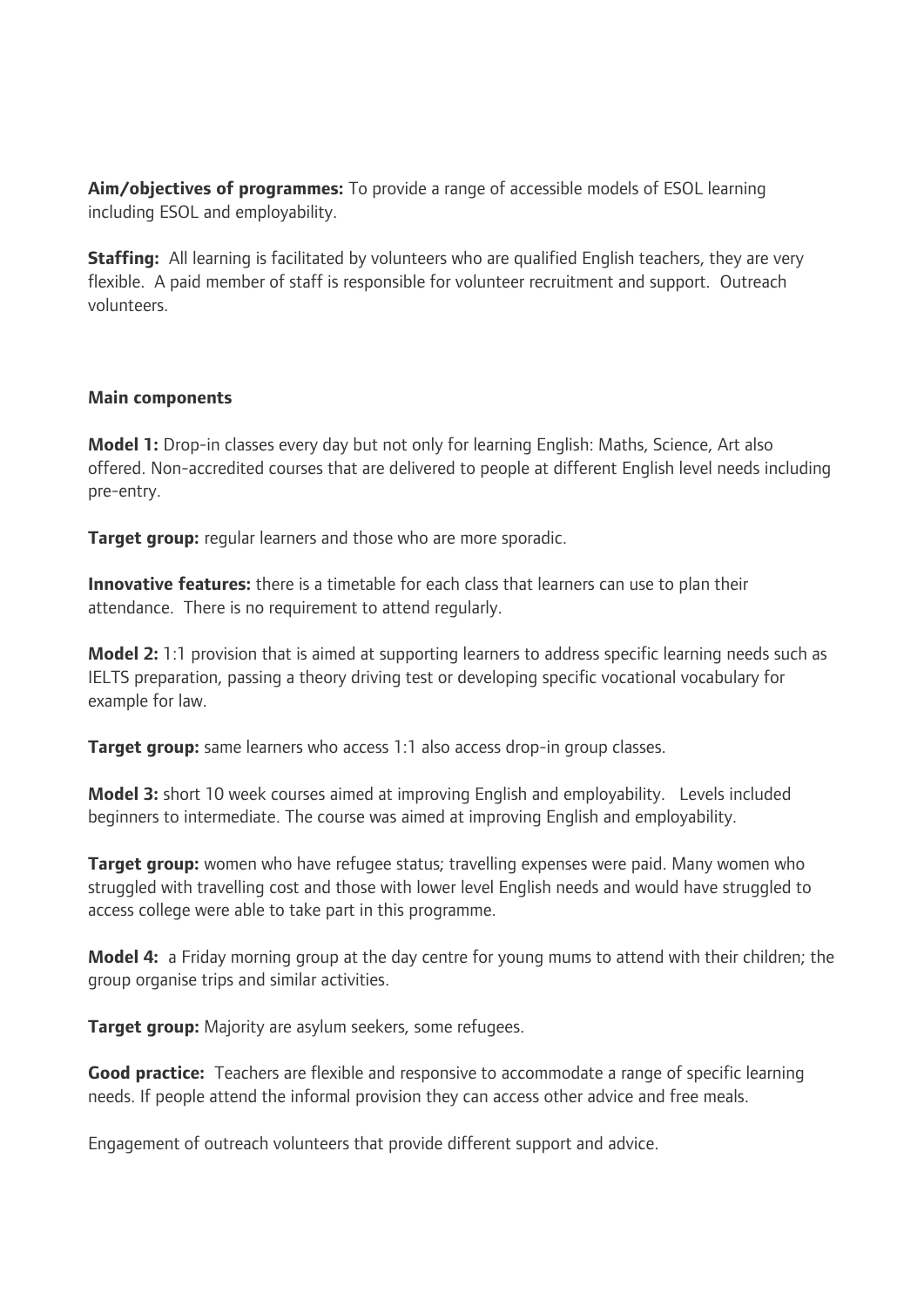<span id="page-36-0"></span>**Progression routes:** Whenever possible people referred to formal/college based learning to be able to progress to other courses, mix with different people just refugees and get qualifications.

**Flexibility:** the provision offered is informal and it does not count towards the allowed hours as they attend it alongside accessing free meals and other advice here. Sometimes women attend classes with their babies as there is no crèche at the centre which tutors are generally happy with.

**Evidence of effectiveness**: All classes are generally well attended. Although the classes have been borne out of necessity, the clients gave a lot of positive feedback about the support they received from teachers and in addition to learning English were improving their confidence, getting information about other courses they can access.

#### **Source(s) of funding: various.**

**Sustainability:** the volume of our provision depends on availability of volunteers not the demand from learners **– there is always demand.** 

Plan to work in partnership with community based organisations to continue programmes.

#### **9. Home Learning Project**

**Most likely beneficiaries:** vulnerable and isolated refugees who are unable to access mainstream ESOL provision for a range of reasons: physical and mental ill health, caring responsibilities, lack of previous education (including not meeting minimum standards for English courses) and isolation and cultural issues.

**Least likely beneficiaries:** Learners who are able to access provision in group provision in mainstream or community.

**Aim/objectives of programme:** to help vulnerable refugees to feel less isolated and more integrated in their communities and to participate in community activities:

- to help vulnerable refugees develop practical English language skills and progress to further learning and/or employment;
- to provide support for vulnerable refugees, especially those with low literacy and English levels, to develop their confidence and to improve their basic life skills, employability and social skills; to access mainstream courses.

**Staffing:** Programme manager and assistant. Volunteers who are qualified ESOL teachers; learning resources development volunteer, etc.

**Target group:** Vulnerable refugees across Greater London.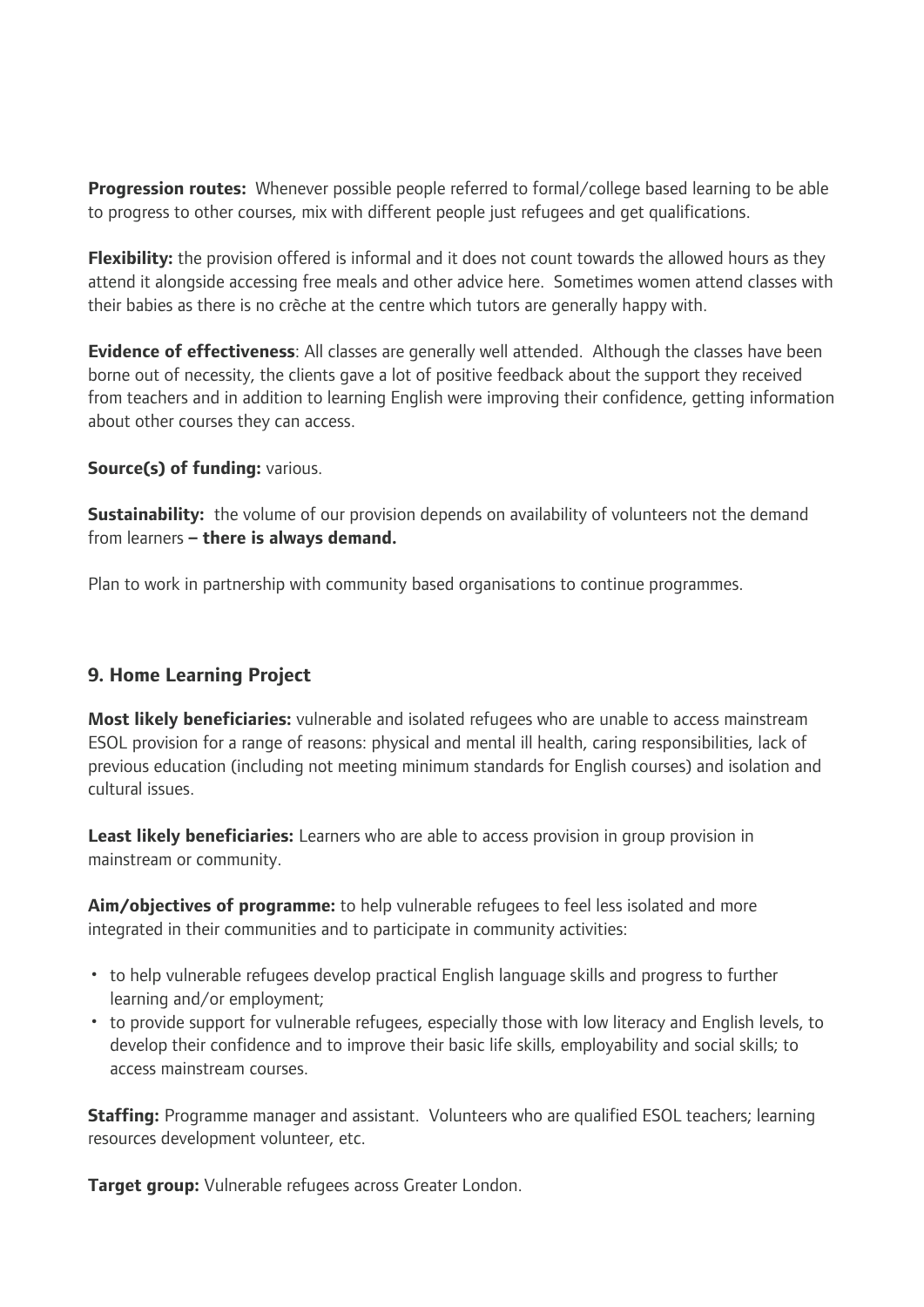**Main components:** 1-1 English teaching for one hour a week for 6 months with volunteers who are qualified ESOL tutors, subsequent mentoring by refugee learning mentors, lessons mainly delivered in the home but also in other venues such as cafes, community centres and libraries.

#### **Innovative features:**

- Training and deployment of refugee mentors to provide further support for refugees attending 1-1 ESOL support;
- Development of an easy-to-use, pictorial soft outcomes self-assessment form, and documents to monitor mentoring activities;
- Establishment of conversation opportunities held in local venues where volunteers accompany learners to build their confidence;
- Range of volunteer activities: as newsletter editor, risk assessment volunteers,
- Close liaison with employment team to encourage mentors and clients into work based volunteer placements.

**Good practice:** Flexible and tailor-made ESOL tuition, regular monthly training and support sessions for volunteer tutors, including training on teaching beginner literacy to ESOL learners;

Excellent partnerships with Refugee employment agencies such as: Transitions, an organisation developing opportunities for refugee professionals that provides advice and help in finding placements, Praxis, and referral agencies such as Camden Traumatic Stress Clinic, NHS Mental health services and Freedom from Torture.

**Evidence of effectiveness:** Numbers of learners progressing on to further learning, to employment, and taking part in community activities; feedback from evaluations.

#### **Source(s) of funding: Big Lottery Fund**

**Sustainability:** Dependent on obtaining future grants funding.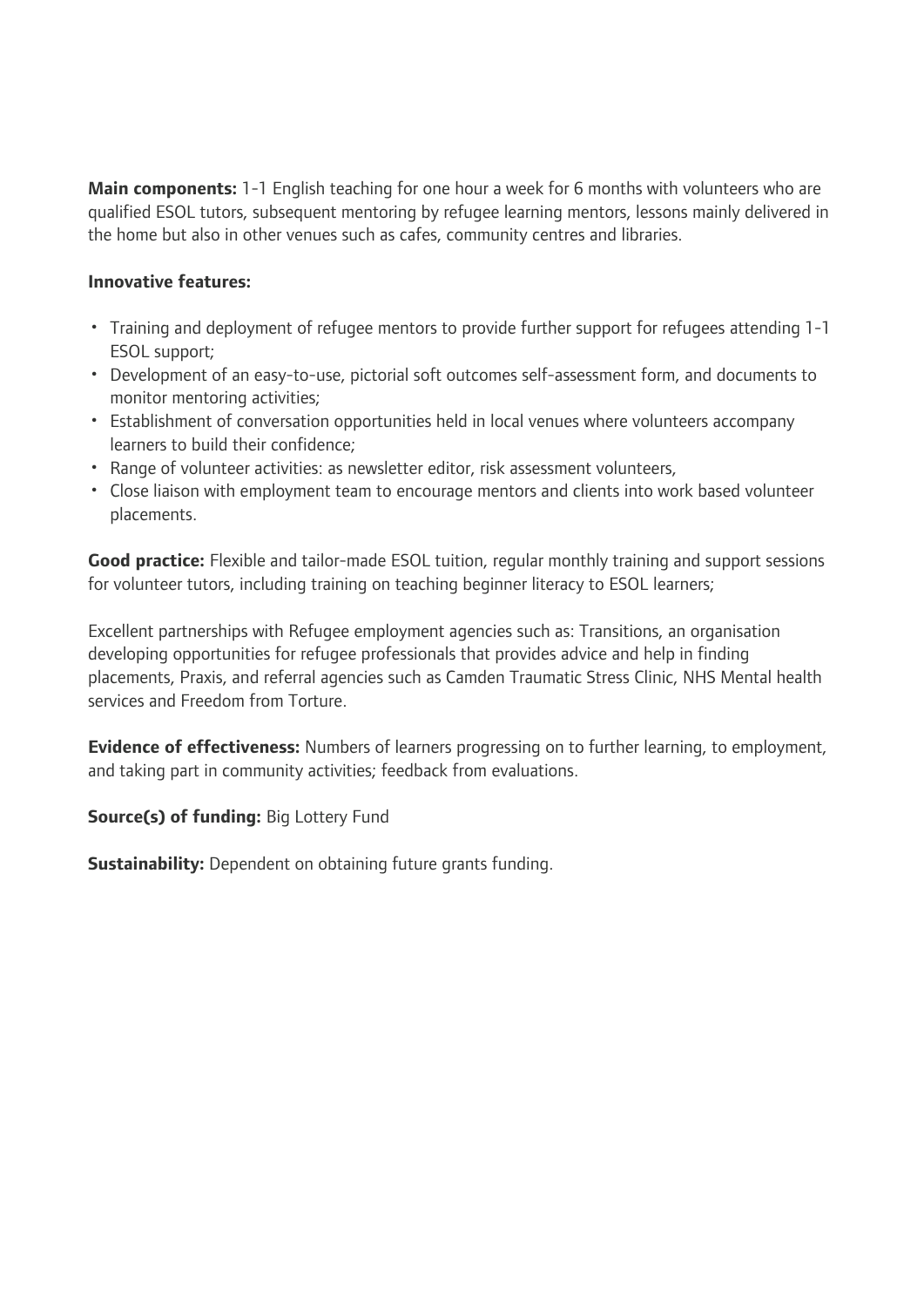#### <span id="page-38-0"></span>**Appendix C: References**

Action Aid (2007) The *Reflect* for ESOL Resource Pack. http://www.actionaid.org.uk/doc\_lib/reflect\_for\_esol\_resource\_pack.pdf

Baynham, M., Roberts, C., Cooke, M., Simpson, J., Ananiadou, K. Callaghan, J., McGoldrick, J. and Wallace, C. (2007) *Effective teaching and learning ESOL.* London: NRDC

Bellis, A., Sigala, M. and Oakley, J. (2011) *Evaluation of the London City Strategy ESOL pilot: final report.* London: Department for Work and Pensions

Bloch, A. (2002) *Refugees' opportunities and barriers in employment and Training.* London: Department for Work and Pensions

Bristol City Council (2011) *Report of Community Cohesion and Safety Scrutiny Commission: ESOL Services Inquiry Day: Report and Recommendations*. Bristol: Bristol City Council.

Department for Business Innovation and Skills (BIS) (2010) *Further Education - New Horizon, Investing in Skills for Sustainable Growth*. London: Department for Business Innovation and Skills

Department for Business Innovation and Skills (BIS) (2011) *English for Speakers of Other Languages (ESOL) Equality Impact Assessment*. London: Department for Business Innovation and Skills

Department for Communities and Local Government (DCLG) (2012) *Creating the Conditions for Integration*. London: Department for Communities and Local Government

Department for Innovation, Universities & Skills (DIUS). *A New Approach to English for Speakers of Other Languages (ESOL)*. UK. DIUS. May 2009.

Dumper, H. (2002) *Missed Opportunities: a skills audit of refugee women in London from the teaching, nursing and medical professions.* London: Greater London Authority

Equality and Diversity Forum (2011) *Who's still missing? Refugees, migrants and the equality agenda.* London: Equality and Diversity Forum

Gidley, B. and Jayaweera, H. (2010) *An evidence base on migration and integration in London.* Oxford: ESRC Centre on migration, policy and society (COMPAS), University of Oxford

GLA (2009) *London Enriched: the Mayor's Strategy for Refugee Integration in London*. London: Greater London Authority

GLA (2011) *London Enriched: The Mayor's Refugee and Migrant Integration Strategy Year 2 Implementation Plan*. London: Greater London Authority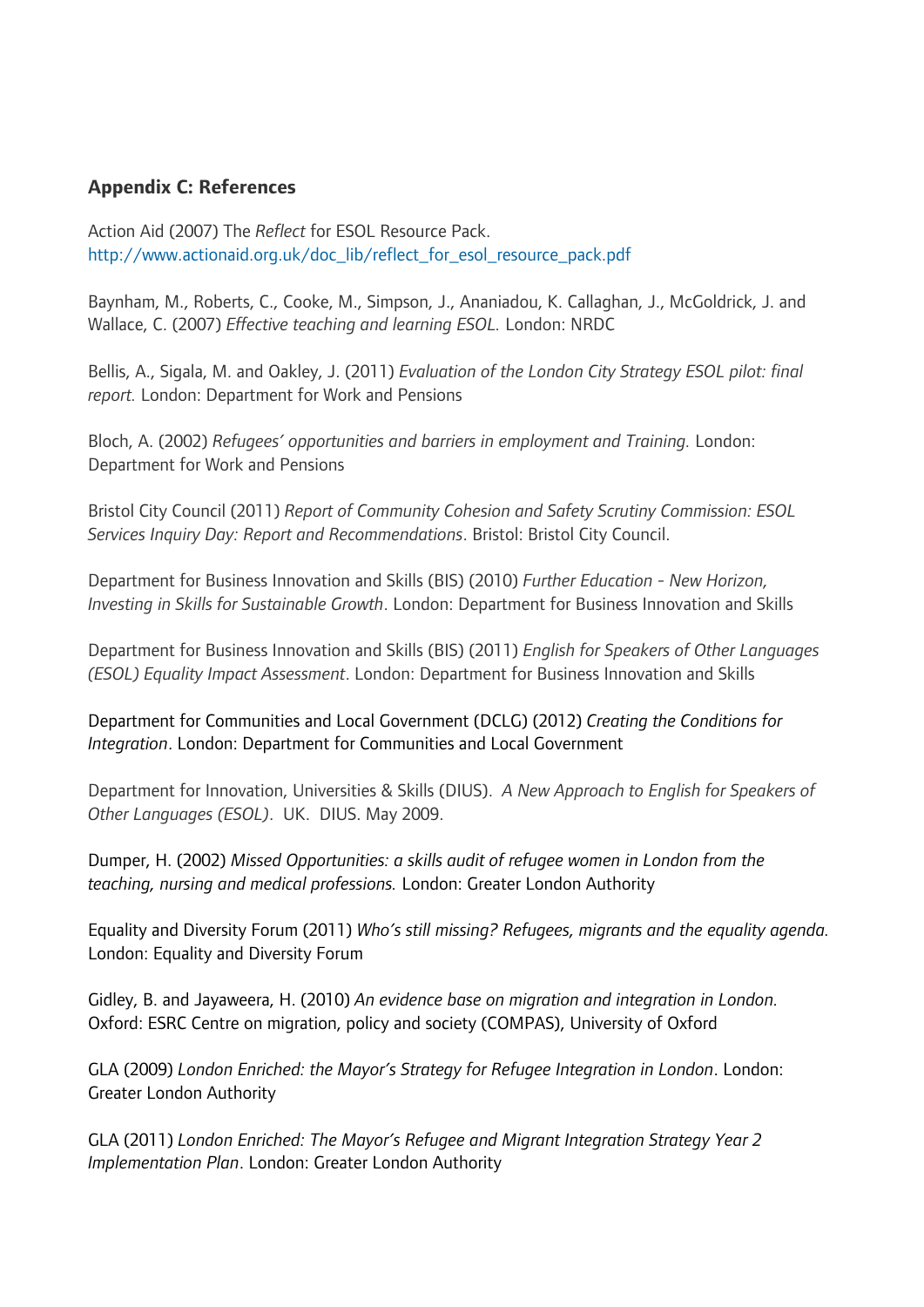Gus, J. (2011) *London - A Global City: Forging a Future for Young People in the Capital*, Presentation at the Institute of Education, London on 8 November 2011

Hakesley-Brown, R. (2006) *A Guide for Refugee Nurses and Midwives*. London: Employability Forum

Hashem, F. (2009) *Barriers to Bangladeshis learning or improving English*. London: The Nuffield Foundation

Home Office, CBI and TUC (2005). *Managed Migration: Working for Britain. A Joint Statement from the Home Office, CBI and TUC.* Available on [http://www.employabilityforum.co.uk/documents/CBI-](http://www.employabilityforum.co.uk/documents/CBI-TUC-Home_Office_Joint-Statement.pdf)[TUC-Home\\_Office\\_Joint-Statement.pdf](http://www.employabilityforum.co.uk/documents/CBI-TUC-Home_Office_Joint-Statement.pdf)

Moon, P., Rees, S. and White, T. (2011) *Work Focused ESOL for Parents: Report on the lessons learnt from the London City Strategy Pathfinders Work Focused ESOL Project*. London: LLU+ at London South Bank University

Moon, P., and Sunderland, S. (2008) Reflect for ESOL Evaluation: Final Report, London: LLU+ at London South Bank University

Newham ESOL Exchange (2011) *Directory of ESOL (English for Speakers of Other Languages) Provision in Newham.* London: Aston-Mansfield Community Involvement Unit

NIACE (2005) *Valuing Skills and Supporting Integration*. Leicester: NIACE.

NIACE (2006) *'More than a language...' Final report of the NIACE Committee of Inquiry on English for Speakers of Other Languages (ESOL)*, Chaired by Derek Grover CB. Leicester: NIACE

NIACE (2009) *Earning the right to stay: A new points test for citizenship.* Leicester: NIACE

Phillimore, J. (2011): Monitoring for equality? Asylum seekers and refugees' retention and achievement in English for Speakers of Other Languages (ESOL), *International Journal of Inclusive Education*, 15:3, 317-329

Refugee Council and LSN (2012) *Draft findings of a study 'Refugees in post-16 education' presented at the expert seminar on 25 January 2012*. London: Refugee Council

The Learning Trust (2011) *Hackney ESOL Advice Service Annual Report 2010-11*. London: The Learning Trust

UCU (2011) *Jobs and Education, Regaining the Trust of Young Peop*le. London: University and College Union

University of London (2011) *No Longer Invisible: the Latin American Community in Lond*on. London: School of Geography, Queen Mary University of London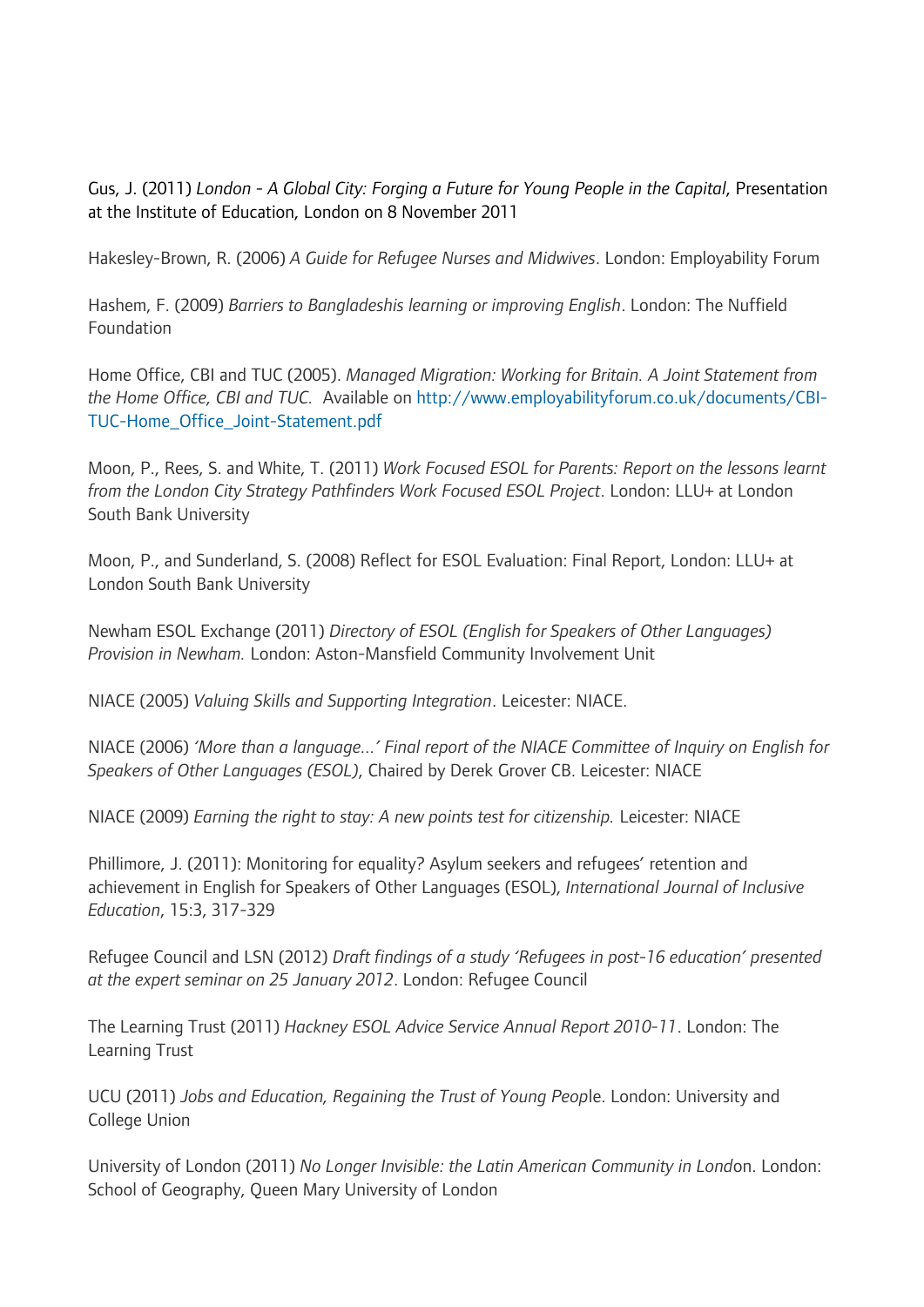Vertovec, S. (2007) *New complexities of cohesion in Britain: Super-diversity, transnationalism and civil-integration*. Oxford: ESRC Centre on Migration, Policy and Society (COMPAS) University of Oxford

Ward, J. (2008) *ESOL: The context and issues.* Leicester: NIACE

Ward. J. and Spacey, R. (2008) *Dare to Dream: learning journeys of Bangladeshi, Pakistani and Somali women.* Leicester: NIACE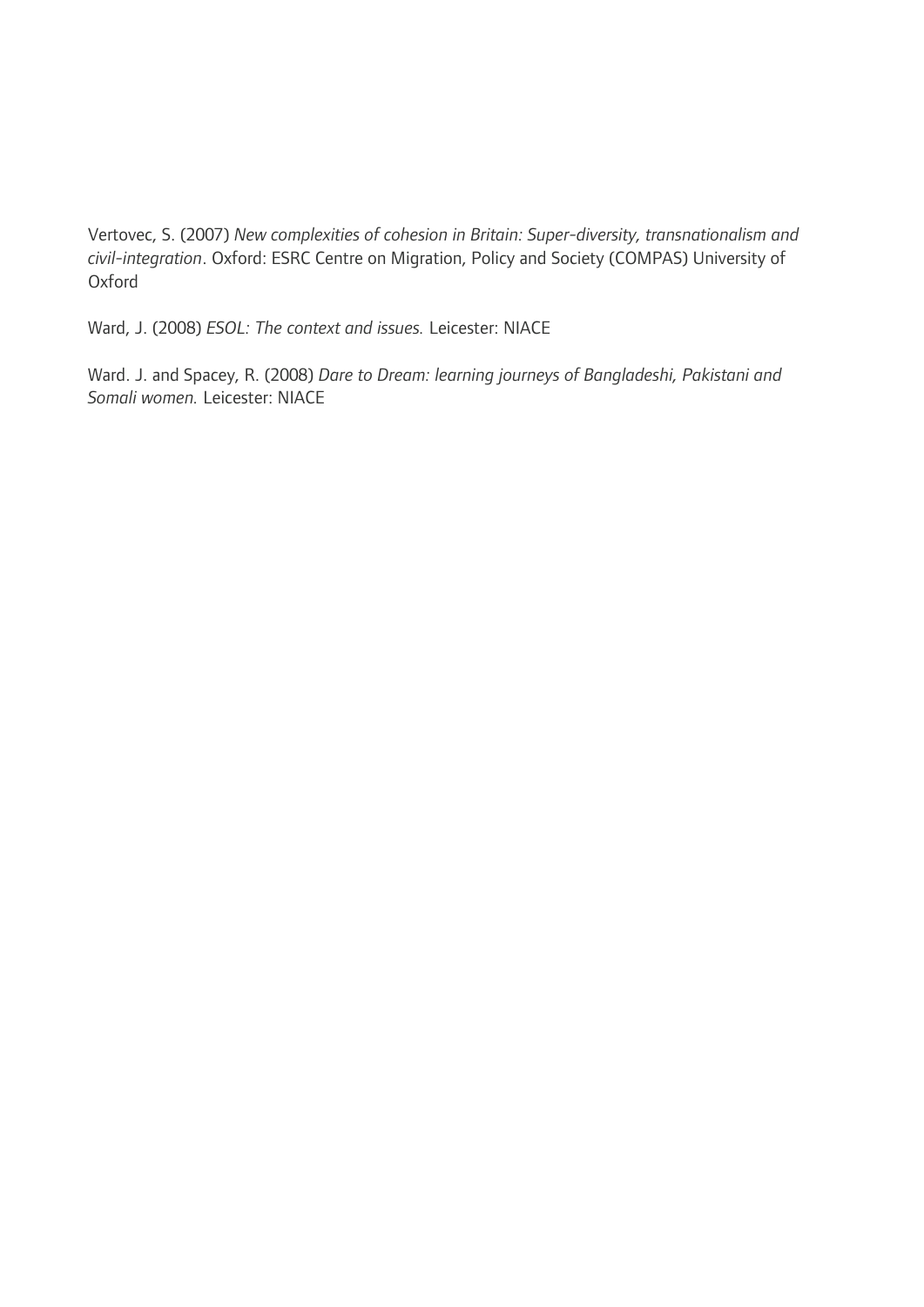### **Other formats and languages**

For a large print, Braille, disc, sign language video or audio-tape version of this document, please contact us at the address below:

## **Public Liaison Unit**

The Queen's Walk **www.london.gov.uk** More London London SE1 2AA

## Greater London Authority Telephone **020 7983 4100** City Hall Minicom **020 7983 4458**

You will need to supply your name, your postal address and state the format and title of the publication you require.

If you would like a summary of this document in your language, please phone the number or contact us at the address above.

**Chinese**<br>加果需要您<del>因</del>語版本的此文件, यदि आप इस दस्तावेज की प्रति अपनी 如果需要您母語版本的此文件, 請致電以下號碼或與下列地址聯絡

này bằng ngôn ngữ của mình, hãy liên hê theo số điên thoai hoặc địa chỉ dưới đây.

**Greek** Urdu<br>Δν θέλετε να αποκτήσετε αντίγραφο του παρόντος *Δν θέλετε να αποκτήσετε αντίγραφ*ο του παρόντος εγγράφου στη δική σας γλώσσα, παρακαλείστε να επικοινωνήσετε τηλεφωνικά στον αριθμό αυτό ή ταχυδρομικά στην παρακάτω διεύθυνση.

hazırlanmış bir nüshasını edinmek için, lütfen asağıdaki telefon numarasını arayınız veya adrese başvurunuz.

**Punjabi Gujarati** ਵਿਚ ਚਾਹੀਦੀ ਹੈ, ਤਾਂ ਹੇਠ ਲਿਖੇ ਨੰਬਰ 'ਤੇ ਫ਼ੋਨ ਕਰੋ ਜਾਂ ਹੇਠ ਲਿਖੇ ਪਤੇ 'ਤੇ ਰਾਬਤਾ ਕਰੋ:

भाषा में चाहते हैं, तो कृपया निम्नलिखित नंबर पर फोन करें अथवा नीचे दिये गये पते पर संपर्क करें

**Vietnamese Bengali**  (কপি) চান, তা হলে নীচের ফোন নম্বরে বা ঠিকানায় অনুগ্রহ করে যোগাযোগ করুন।

چاھتے ھیں، تو ہراہ کرم نیچے دئے گئے نمبر پر فون کریں یا دیئے گئے پتے پر رابطه کریں

**Turkish Arabic**  الاتصال بر قم الهاتف أو مر اسلة العنوان أدناه

જો તમને આ દસ્તાવેજની નકલ તમારી ભાષામાં જોઇતી હોય તો, કપા કરી આપેલ નંબર ઉપર ફોન કરો અથવા નીચેના સરનામે સંપર્ક સાઘો.